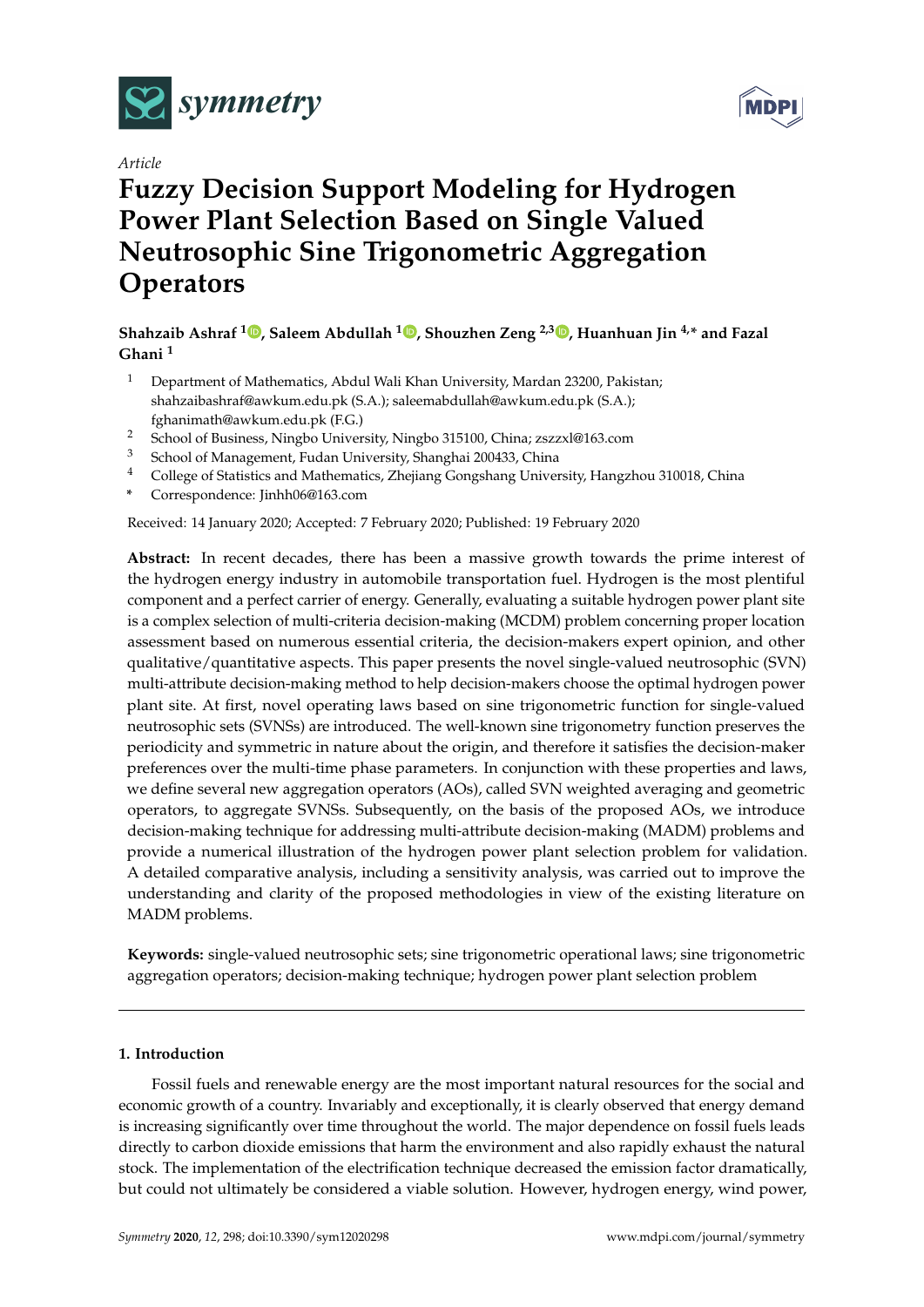biomass fertility, biofuel, solar energy, geothermal, etc. are the sustainable energy sources that can be misused and used in practical purposes that have been differentiated up to this point.

In the current scenario, the viability in terms of technology, economic efficiency and environment give rise to the selection of hydrogen energy as a new kind of renewable energy source. Significant advantageous features of hydrogen are as follows, it is a extreme heat-burning gas and its chemical composition is free from elements which on combustion releases toxic gases e.g.,  $CO_2$ ,  $SO_2$ , and  $NO_2$ , whereas hydrogen releases only water upon combustion. As hydrogen can be obtained from water (electrolysis) and solar energy (solar hydrogen), we can have an ample and endless source of hydrogen energy for the society and its need. Therefore, the consideration of hydrogen energy is supposed to be a kind of clean renewable energy having perfectly zero emissions for the future prospects and it has received due attention of the researchers in recent past [\[1\]](#page-24-0). Various researchers dealt with issues of felicitating the hydrogen energy for the energy balance [\[2\]](#page-24-1). For the sake of electricity production, alternative energy sources such as hydrogenated fuels have also been utilized in [\[3\]](#page-24-2). Juste [\[4\]](#page-24-3) experimented with hydrogen injection as an augmented fuel and investigated the gas turbine combustion chambers.

Over the past few decades, numerous researchers and decision-makers have focused almost entirely on renewable energy/technology selection issues, particularly on hydrogen power, which has always been a major task. The task of choosing the right and most appropriate site for such sustainable energy comprises of demographic view point, socio-economic factor and infrastructure. The decision-making algorithms certainly enhance the capabilities of the experts/decision-makers to moderate the content of decisions in terms of their rationality and efficiency in a better sense. The process of site selection for hydrogen power plant can be modeled as a multi-attribute decision-making (MADM) problem as various available inter-conflicting attributes must be explored.

There are several challenges in decision-making due to uncertainty. Zadeh [\[5\]](#page-24-4) developed the concept of a fuzzy set (FS) in 1965 to address the uncertainty in decision-making problems (DMPs). FSs can describe fuzzy information in real-life, and analyze a certain imprecise phenomenon. Since then, researches on FSs have emerged in large numbers, like FSs for decision-making [\[6](#page-24-5)[,7\]](#page-24-6). In 1983, Atanassove [\[8\]](#page-24-7) proposed the intuitionistic fuzzy set (IFS) to extend FSs. IFS contains positive and negative membership grades that meet the sum of two grades being less than or equal to 1. Thereby, ushering a new era for fuzzy mathematics, and many studies such as aggregation operator [\[9](#page-24-8)[–11\]](#page-24-9) have been completed. Based on IFS, to break its constraint, Yager [\[12\]](#page-24-10) given a notion of generalized orthopair fuzzy set, i.e., q-rung orthopair fuzzy set (q-ROFS). There are also a positive and negative membership grades included in q-ROFS, but they satisfy the q-th power of membership grades makes a result which is less than or equal to 1. From the respective of available universe, it is obvious q-ROFSs can describe more fuzzy data than IFSs, thus many researches concerning q-ROFS [\[13–](#page-24-11)[18\]](#page-24-12) appeared.

Both the IF set and the PyF set addressed just two classes, i.e., "yes" and "no", but in the case of selection we have three types of responses, e.g., "yes", "no", and "neutral", and the complicated answer is "refusal". To overcome this business, Cuong [\[19\]](#page-24-13) implemented a novel concept of picture fuzzy set (PFS), dignifying the positive, neutral and negative membership grades with the condition that sum of its membership grades be less or equal to 1. Since then, researches on PFSs have emerged in large numbers, like decision-making techniques under picture fuzzy information are discussed in [\[20–](#page-24-14)[27\]](#page-24-15). However, in some uncertain environments, the sum of positive, neutral and negative membership grades may be greater than 1, which is not suitable for PFS. In view of this, the spherical fuzzy set (SFS) [\[28\]](#page-25-0) proposed by Ashraf and Abdullah relaxes the condition to allow the sum of the membership grades to be greater than 1, whose sum of squares is less than or equal to 1.

Since Ashraf and Abdullah proposed the spherical fuzzy set theory, many scholars have introduced various aggregation methods for handling the spherical fuzzy data, which enriched the theory and application of SFS. Ashraf et al. [\[29\]](#page-25-1) presented the arithmetic/geometric aggregation operations over the spherical fuzzy sets. Also, Ashraf et al. [\[30\]](#page-25-2) presented the concept of the spherical fuzzy Dombi aggregation operators under spherical fuzzy information. Jin et al. [\[31\]](#page-25-3) developed the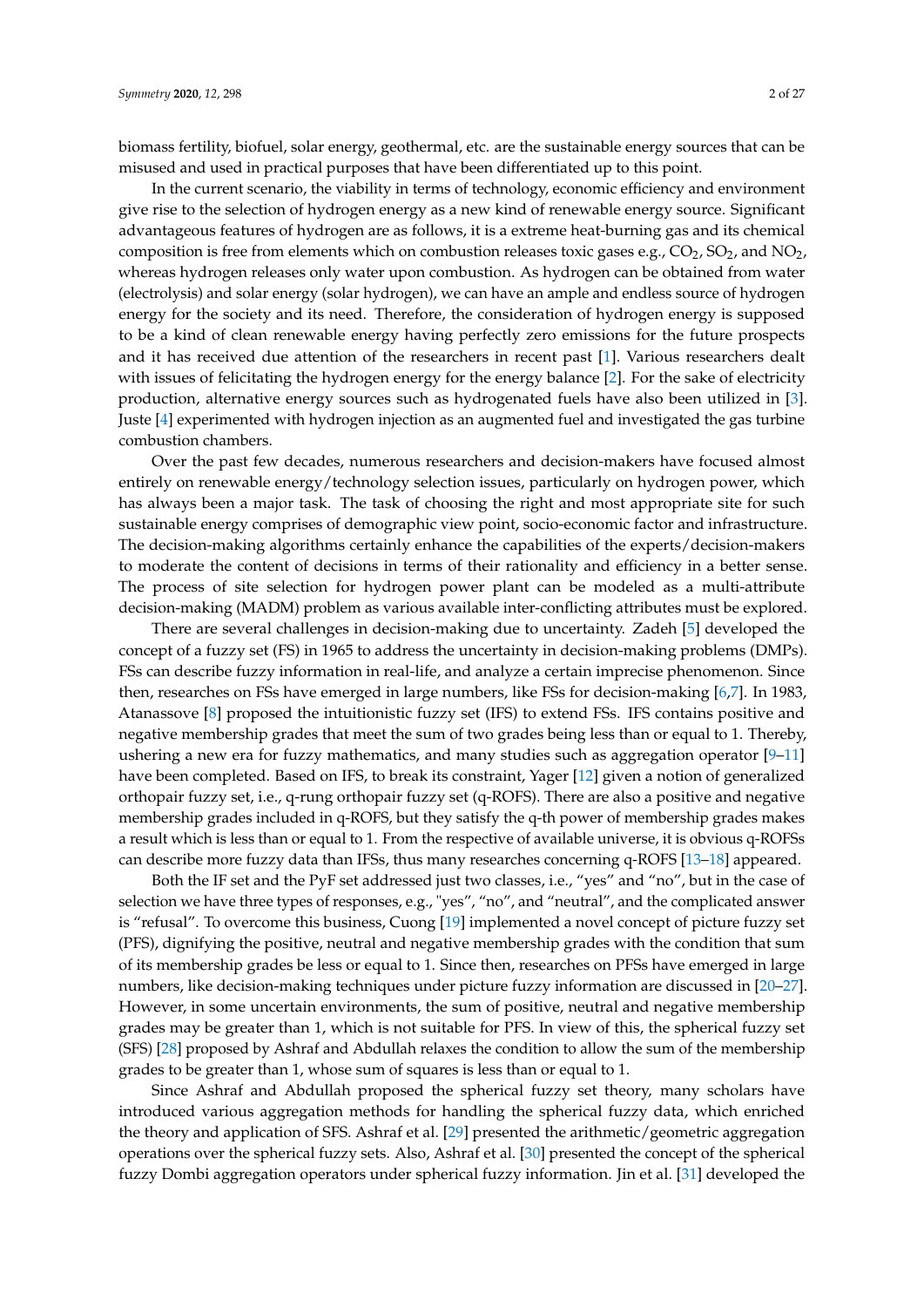logarithmic-based aggregation operators for spherical fuzzy numbers to deal with uncertainty in decision-making problems. Jin et al. [\[32\]](#page-25-4) proposed the linguistic spherical fuzzy aggregation operators under SF information. Rafiq et al. [\[33\]](#page-25-5) proposed the decision-making technique based on the cosine similarity measures under SF information. Ashraf et al. [\[34\]](#page-25-6) presented the spherical distance measure based decision-making technique under spherical fuzzy environments. Ashraf et al. [\[35\]](#page-25-7) introduced the spherical fuzzy set representation of spherical fuzzy t-norm and t-conorm and discussed the TOPSIS-based decision-making technique under SF information. Zeng et al. [\[36\]](#page-25-8) introduced the spherical fuzzy rough set based TOPSIS approach to deal the uncertainty in the form of spherical fuzzy sets. Ashraf et al. [\[37\]](#page-25-9) presented the GRA technique user spherical linguistics fuzzy information by utilizing the concept of Choquet integral.

Smarandache [\[38\]](#page-25-10) presented a novel set called neutrosophic set (NS), which is consist of a truth-membership, an indeterminacy-membership and a falsity-membership functions. Each membership function is a non-standard subset of a non-standard interval. Three membership functions of NS are mutually independent, therefore NS can be utilized to deal with more varied fuzzy events than previous fuzzy sets. Wang et al. [\[39\]](#page-25-11) presented the single-valued neutrosophic set (SVNS). Due to the superiority of SVNS, there are many researches associated with it, such as Ye [\[40\]](#page-25-12) that introduced the correlation coefficient of SVNSs. Liu et al. [\[41\]](#page-25-13) presented the 2-tuple linguistic Dombi power Heronian mean AOs under SVN information. Liu et al. [\[42\]](#page-25-14) presented the power muirhead mean AOs under SVN information and discussed their application in decision-making problem. liu et al. [\[43\]](#page-25-15) established the power Heronian AOs under linguistic neutrosophic information and discussed their application in decision-making. Liu et al. [\[44\]](#page-25-16) presented the group decision-making technique under hesitant interval neutrosophic uncertain linguistic information. Ye [\[45\]](#page-25-17) introduced the cross-entropy under SVN information and also discussed their application in DMPs. Subsequently, some aggregation operators were studied, like [\[46–](#page-25-18)[48\]](#page-25-19). From many theories and applications of SVNS, its applicability has been realized. For more study, we refer to [\[49](#page-25-20)[–53\]](#page-26-0).

It is understood that the laws of the operation play a key role model for any aggregation process. In that direction, Ye [\[54\]](#page-26-1) defined the exponential operational laws (EOLs) for interval neutrosophic set and bases as real numbers. However, in terms of SVNSs, Garg [\[55\]](#page-26-2) and Ashraf et al. [\[56\]](#page-26-3) defined the logarithm operational laws (LOLs) under the SVNSs. Another important function apart from these exponential and logarithmic mathematical functions is the sine trigonometry (ST) function, which plays a dominant role during the aggregation of data. The major advantages of this function are its periodicity and that it is symmetric about the origin, and therefore it satisfies the decision-maker preferences over the multi-time phase parameters. In this manner, by keeping in mind the advantages and usefulness of ST function, there is a need to build up some new ST operational laws (STOLs) for SVNSs and SVNNs and studies their behavior. As a consequence, the aim of the paper is to design some new operational laws for SVNSs by challenging the above mentioned points and therefore presented the MADM algorithm to managing the evaluation information for SVNSs.

The rest of this paper is arranged as follows. Section [2](#page-2-0) presents some knowledge related to FSs, IFSs, PyFSs, PFSs, SFSs, and SVNSs. Section [3](#page-4-0) gave some novel sine trigonometric operational laws for SVNNs. In Section [4,](#page-8-0) proposed the sine trigonometric operational laws based aggregation operators under single-valued neutrosophic information, together with related proof on its properties. Backbone of this work is the novel decision-making technique to deal the uncertainty in decision-making problems to sort out the finest alternative according to list of attributes is proposed in Section [5.](#page-19-0) Section [6](#page-20-0) reports a numerical example on hydrogen power plant selection problem is provided to illustrate the feasibility of the proposed method, and some comparative analyses are conducted. The paper ends with some conclusions in Section 7.

#### <span id="page-2-0"></span>**2. Preliminaries**

Some fundamental notions of FS, IFS, PFS, SFS, and SVNS have been explored here in this section.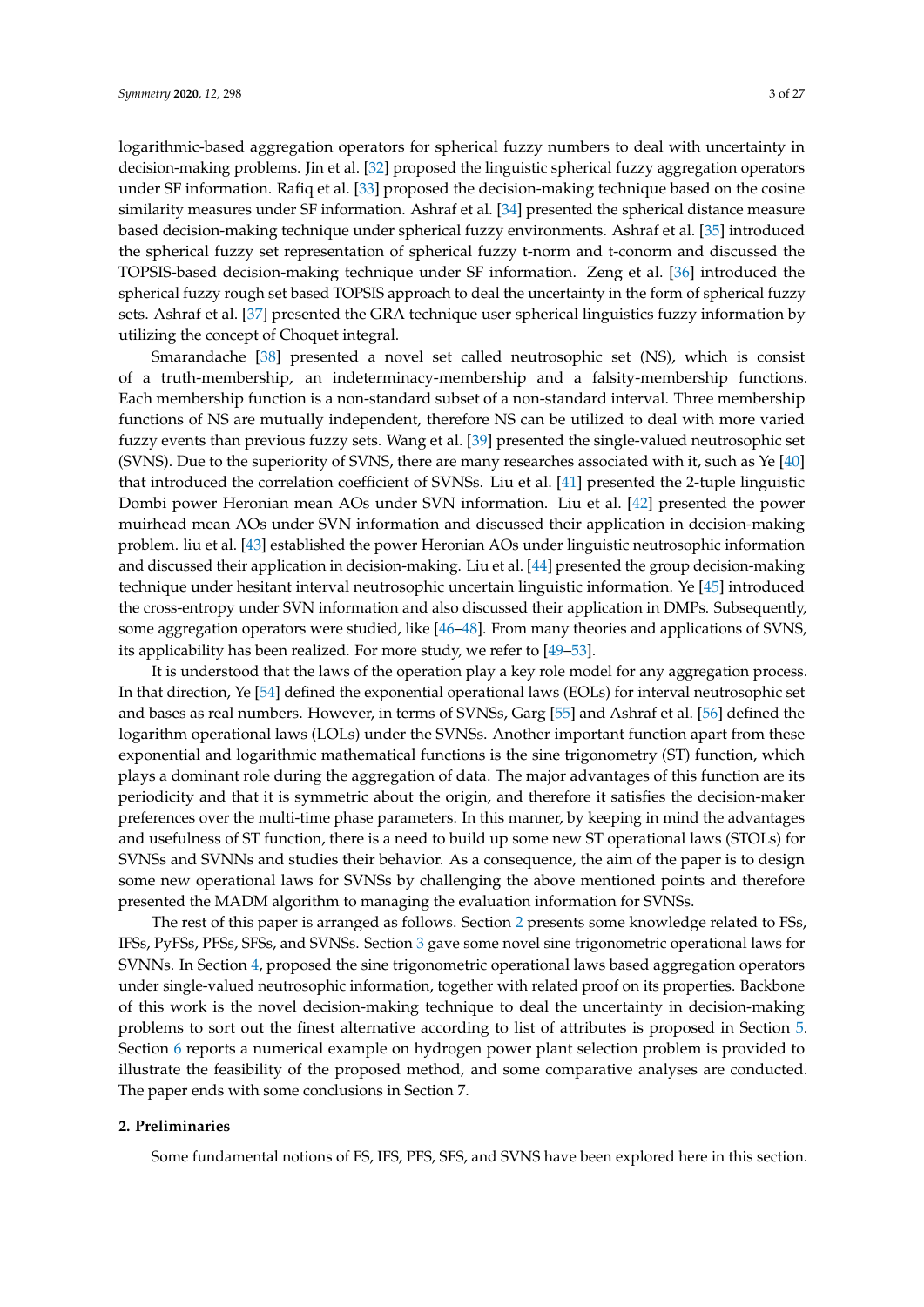**Definition 1.** *[\[5\]](#page-24-4) For a fixed set* ℵ*, a FS ∂ in* ℵ *is defined as*

$$
\partial = \{ \langle \hbar, \beth_{\partial} (\hbar) \rangle | \hbar \in \aleph \},
$$

 $f$ or each  $\hbar\in\aleph$ , the positive membership grade  $\beth_\partial:\aleph\to\Theta$  specifies the degree to which the element  $\hbar\in\aleph$ , *where*  $\Theta = [0, 1]$  *is the unit interval.* 

**Definition 2.** *[\[8\]](#page-24-7) For a fixed set* ℵ*, an IFS ∂ in* ℵ *is defined as*

$$
\partial = \{ \left\langle \hbar, \beth_{\partial}\left(\hbar\right), \mathbb{J}_{\partial}\left(\hbar\right) \right\rangle | \hbar \in \aleph \} \, ,
$$

*for each*  $h \in \aleph$ *, the positive, negative membership grades,*  $\Box_{\partial}$  :  $\aleph \to \Theta$  and  $\Box_{\partial}$  :  $\aleph \to \Theta$ , respectively, *of the element h* to the IFS  $\partial$ , *where*  $\Theta = [0, 1]$  *is the unit interval. Furthermore, it is required that*  $0 \leq$  $\Box$ <sub>∂</sub> (*h*) +  $\Box$ <sub>∂</sub> (*h*) ≤ 1, *for each h* ∈  $\aleph$ *.* 

**Definition 3.** *[\[19\]](#page-24-13) For a fixed set* ℵ*, a PFS ∂ in* ℵ *is defined as*

$$
\partial = \{ \left\langle \hbar,\beth_{\partial}\left(\hbar\right),\daleth_{\partial}\left(\hbar\right),\gimel_{\partial}\left(\hbar\right) \right\rangle | \hbar \in \aleph \} \, ,
$$

*for each*  $h \in \aleph$ *, the positive, neutral, and negative membership grades*  $\Box_\partial : \aleph \to \Theta$ ,  $\Box_\partial : \aleph \to \Theta$  and  $\gimel_0:\aleph\to\Theta$ , respectively, of the element ħ to the PFS ∂, where  $\Theta=[0,1]$  is the unit interval. Furthermore, it is *required that*  $0 \leq \mathbb{J}_{\partial}$   $(h) + \mathbb{J}_{\partial}$   $(h) + \mathbb{J}_{\partial}$   $(h) \leq 1$ , *for each*  $h \in \mathbb{N}$ *.* 

**Definition 4.** *[\[28\]](#page-25-0) For a fixed set* ℵ*, a SFS ∂ in* ℵ *is defined as*

$$
\partial = \{ \left\langle \hbar,\beth_{\partial}\left(\hbar\right),\daleth_{\partial}\left(\hbar\right),\gimel_{\partial}\left(\hbar\right) \right\rangle | \hbar \in \aleph \} \, ,
$$

*for each*  $h \in \aleph$ *, the positive, neutral, and negative membership grades*  $\Box_\partial : \aleph \to \Theta$ ,  $\Box_\partial : \aleph \to \Theta$  and  $\gimel$ <sub>∂</sub> :  $\aleph$  →  $\Theta$  *respectively, of the element ħ to the SFS* ∂, where  $\Theta = [0,1]$  *is the unit interval. Furthermore, it is required that*  $0 \leq \beth_0^2(h) + \daleth_0^2(h) + \gimel_0^2(h) \leq 1$ , for each  $h \in \aleph$ .

**Definition 5.** *[\[38\]](#page-25-10) For a fixed set* ℵ*, a neutrosophic set ∂ in* ℵ *is defined as*

$$
\partial = \{ \left\langle \hbar,\beth_{\partial}\left(\hbar\right),\daleth_{\partial}\left(\hbar\right),\verb"J"_{\partial}\left(\hbar\right)\right\rangle \left|\hbar\in \aleph\right\} ,
$$

*for each*  $h \in \aleph$ *, the truth, indeterminacy, and falsity membership grades*  $\Box_\partial:\aleph\to\Theta$ ,  $\Box_\partial:\aleph\to\Theta$ , and  $\gimel_∂: \aleph → Θ$ , respectively, of the element ħ to the neutrosophic set ∂, where  $Θ = \ket{0^-, 1^+}[$  . Furthermore, it is *required that*  $0^{-} \leq \mathcal{I}_{\partial}(\hbar) + \mathcal{I}_{\partial}(\hbar) + \mathcal{I}_{\partial}(\hbar) \leq 3^{+}$ , for each  $\hbar \in \aleph$ .

**Definition 6.** *[\[39\]](#page-25-11) For a fixed set* ℵ*, a single-valued neutrosophic set (SVNS) ∂ in* ℵ *is defined as*

$$
\partial = \{ \langle \hbar, \beth_{\partial}\left( \hbar \right), \daleth_{\partial}\left( \hbar \right), \verb"J"_{\partial}\left( \hbar \right) \rangle \left| \hbar \in \aleph \right\},
$$

*for each*  $h \in \aleph$ *, the truth, indeterminacy, and falsity membership grades*  $\Box_\partial:\aleph\to\Theta$ ,  $\Box_\partial:\aleph\to\Theta$  and  $\gimel$ <sub>∂</sub> :  $\aleph \to \Theta$ , respectively, of the element *ħ* to the neutrosophic set ∂, where  $\Theta = [0,1]$  is the unit interval. *Furthermore, it is required that*  $0 \leq \mathbf{J}_{\partial}$   $(h) + \mathbf{J}_{\partial}$   $(h) + \mathbf{J}_{\partial}$   $(h) \leq 3$ , *for each*  $h \in \mathbb{N}$ .

In simplicity, the triplet  $\partial = \{\beth_{\partial}, \daleth_{\partial}, \text{J}_{\partial}\}\$ called single-valued neutrosophic number (SVNN) in whole study and collection of SVNNs denoted by *SVNN* (ℵ).

Wang et al. [\[39\]](#page-25-11), Ye [\[57\]](#page-26-4), and Zhang & Bo [\[58\]](#page-26-5) introduced the basic operational laws of SVNNs, which are as follows.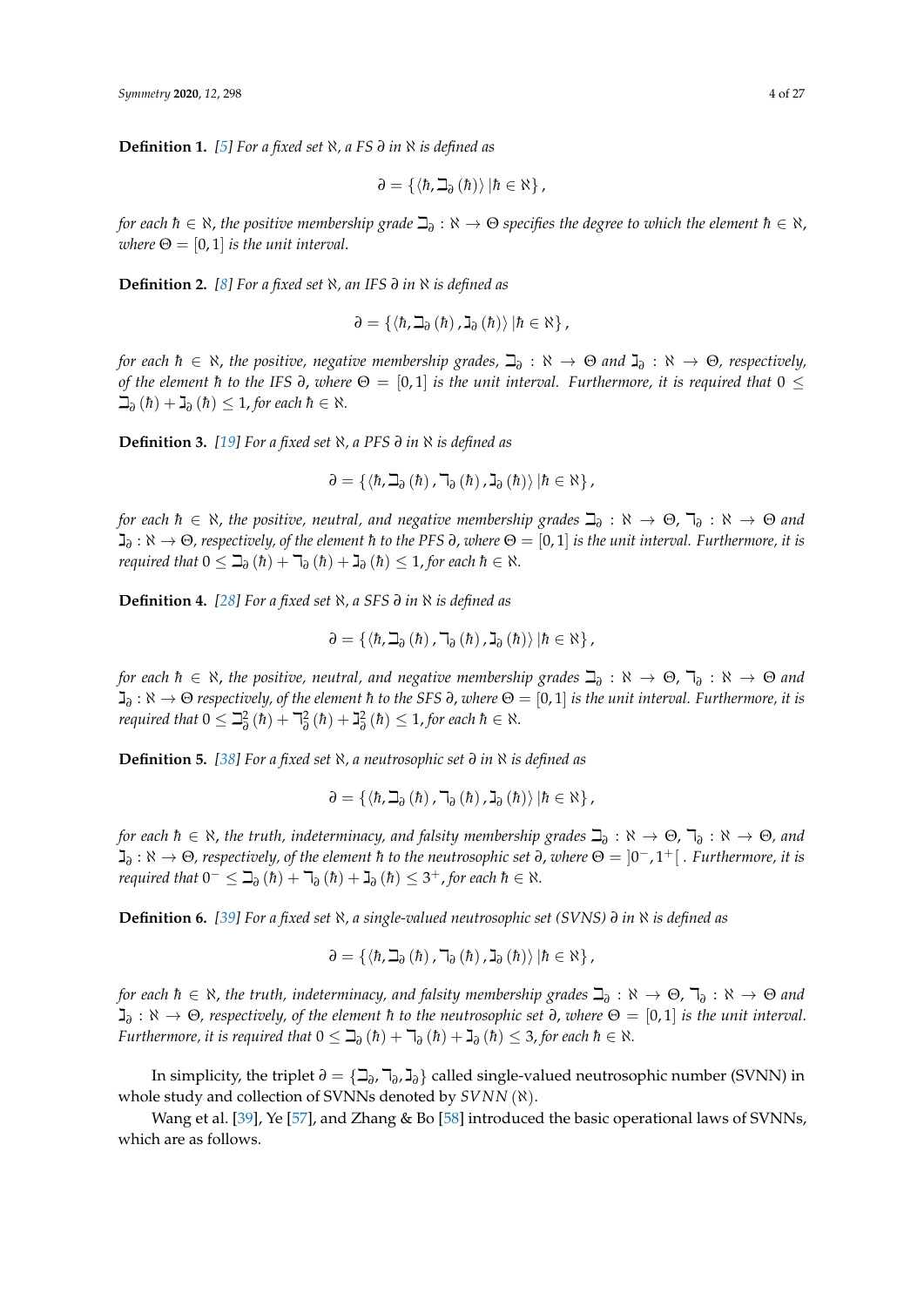**Definition** 7. [\[58\]](#page-26-5) Let  $\partial_1 = \{ \Box_{\partial_1}, \Box_{\partial_1}, \Box_{\partial_1} \}$  and  $\partial_2 = \{ \Box_{\partial_2}, \Box_{\partial_2}, \Box_{\partial_2} \} \in SVNN$  (ℕ) . than, *(1)*  $\partial_1 \subseteq \partial_2$  *if and only if*  $\beth_{\partial_1} \leq \beth_{\partial_2}$ ,  $\daleth_{\partial_1} \geq \daleth_{\partial_2}$  *and*  $\daleth_{\partial_1} \geq \gimel_{\partial_2}$  for each  $\hbar \in \aleph$ . *(2)*  $\partial_1 = \partial_2$  *if and only if*  $\partial_1 \subseteq \partial_2$  *and*  $\partial_2 \subseteq \partial_1$ *. (3)*  $\partial_1 \cap \partial_2 = \{ \inf \left( \beth_{\partial_1}, \beth_{\partial_2} \right)$ , sup  $\left( \daleth_{\partial_1}, \daleth_{\partial_2} \right)$ , sup  $\left( \gimel_{\partial_1}, \gimel_{\partial_2} \right) \}$ ,  $\delta(4)$   $\partial_1 \cup \partial_2 = \left\{ \sup \left( \beth_{\partial_1} \square_{\partial_2} \right) \textrm{,} \inf \left( \daleth_{\partial_1} \square_{\partial_2} \right) \textrm{,} \inf \left( \beth_{\partial_1} \square_{\partial_2} \right) \right\}$  $(5) \partial_1^c = \left\{ \mathbf{J}_{\partial_1}, \mathbf{J}_{\partial_1}, \mathbf{J}_{\partial_1} \right\}.$ 

**Definition 8.** [\[39,](#page-25-11)[45,](#page-25-17)[54\]](#page-26-1) Let  $\partial_1 = \{ \Box_{\partial_1}, \Box_{\partial_1}, \Box_{\partial_1} \}$  and  $\partial_2 = \{ \Box_{\partial_2}, \Box_{\partial_2}, \Box_{\partial_2} \} \in SVNN$  (ℕ) with  $\ell > 0$ . *than,*

$$
(1) \partial_1 \boxtimes \partial_2 = \left\{ \mathbf{1}_{\partial_1} \mathbf{1}_{\partial_2}, \mathbf{1}_{\partial_1} + \mathbf{1}_{\partial_2} - \mathbf{1}_{\partial_1} \cdot \mathbf{1}_{\partial_2}, \mathbf{1}_{\partial_1} + \mathbf{1}_{\partial_2} - \mathbf{1}_{\partial_1} \cdot \mathbf{1}_{\partial_2} \right\};
$$
\n
$$
(2) \partial_1 \boxplus \partial_2 = \left\{ \mathbf{1}_{\partial_1} + \mathbf{1}_{\partial_2} - \mathbf{1}_{\partial_1} \mathbf{1}_{\partial_2}, \mathbf{1}_{\partial_1} \mathbf{1}_{\partial_2}, \mathbf{1}_{\partial_1} \mathbf{1}_{\partial_2} \right\};
$$
\n
$$
(3) \left( \partial_1 \right)^{\ell} = \left\{ \left( \mathbf{1}_{\partial_1} \right)^{\ell}, 1 - \left( 1 - \mathbf{1}_{\partial_1} \right)^{\ell}, 1 - \left( 1 - \mathbf{1}_{\partial_1} \right)^{\ell} \right\};
$$
\n
$$
(4) \ell \cdot \partial_1 = \left\{ 1 - \left( 1 - \mathbf{1}_{\partial_1} \right)^{\ell}, \left( \mathbf{1}_{\partial_1} \right)^{\ell}, \left( \mathbf{1}_{\partial_1} \right)^{\ell} \right\};
$$
\n
$$
(5) \ell^{\partial_1} = \left\{ \left( \left( \frac{\ell^{1 - \mathbf{1}_{\partial_1}}}{\ell} \right)^{1 - \mathbf{1}_{\partial_1}} \right)^{1 - \mathbf{1}_{\partial_1}} \right\} \quad \text{if} \quad \ell \in (0, 1)
$$

**Definition 9.** Let  $\partial_g = \left\{ \exists_{\partial_g}, \exists_{\partial_g} \right\}$  ∈ SVNN( $\aleph$ ) (*g* = 1, 2, 3, ..., *n*). Then, the Algebraic averaging *aggregation operator for SVNN* (ℵ) *is denoted by SVNWA and defined as follows,*

.

$$
SUNWA (\partial_1, \partial_2, \partial_3, ..., \partial_n) = \sum_{g=1}^n \ell_g \partial_g,
$$
  
=  $\{1 - \Pi_{g=1}^n (1 - \Delta_{\partial_g})^{\ell_g}, \Pi_{g=1}^n (\Delta_{\partial_g})^{\ell_g}, \Pi_{g=1}^n (\Delta_{\partial_g})^{\ell_g}\}$ 

*where*  $\ell_g$  ( $g = 1, 2, ..., n$ ) *represents the weights of*  $\partial_g$  ( $g = 1, 2, 3, ..., n$ ) *with*  $\ell_g \ge 0$  and  $\sum_{g=1}^n \ell_g = 1$ .

**Definition 10.** Let  $\partial_g = \left\{\exists_{\partial_g}, \exists_{\partial_g}, \exists_{\partial_g}\right\}$  ∈ SVNN (ℕ) ( $g = 1, 2, 3, ..., n$ ). Then, the Algebraic geometric *aggregation operator for SVNN* (ℵ) *is denoted by SVNWG and defined as follows,*

$$
SFWG (\partial_1, \partial_2, \partial_3, ..., \partial_n) = \prod_{g=1}^n (\partial_g)^{\ell_g},
$$
  
=  $\{ \Pi_{g=1}^n (\beth_{\partial_g})^{\ell_g}, 1 - \Pi_{g=1}^n (1 - \beth_{\partial_g})^{\ell_g}, 1 - \Pi_{g=1}^n (1 - \beth_{\partial_g})^{\ell_g} \}$ 

*where*  $\ell_g$  ( $g = 1, 2, ..., n$ ) *represents the weights of*  $\partial_g$  ( $g = 1, 2, 3, ..., n$ ) *with*  $\ell_g \ge 0$  and  $\sum_{g=1}^n \ell_g = 1$ .

#### <span id="page-4-0"></span>**3. Novel Sine Trigonometric Operational Laws For SVNNs**

In this section, we propose the novel operational laws using sine trigonometric function under single-valued neutrosophic environments.

<span id="page-4-1"></span>**Definition 11.** *Let*  $\partial = \{\exists_{\partial}, \exists_{\partial}, \exists_{\partial}\}\in SVNN(\aleph)$  *. Then, sine trigonometric operational laws (STOLs) of SVNN ∂ is defined as follows,*

$$
\sin\left(\partial\right) = \left\{ \left( \begin{array}{c} \hbar, \sin\left(\frac{\pi}{2} \beth_{\partial}\left(\hbar\right)\right), 1 - \sin\left(\frac{\pi}{2} 1 - \daleth_{\partial}\left(\hbar\right)\right), \\ 1 - \sin\left(\frac{\pi}{2} 1 - \beth_{\partial}\left(\hbar\right)\right) \end{array} \right) \middle| \hbar \in \aleph \right\}
$$

*It is clearly seen that the*  $\sin(\partial)$  *is also SVNS. As it is clear that, for each*  $h \in \mathcal{X}$ *, the truth, indeterminacy,*  $a$ nd falsity,  $\Box$ <sub>∂</sub> : ℕ  $\rightarrow$  ⊖,  $\daleth$ <sub>∂</sub> : ℕ  $\rightarrow$  ⊖ and  $\Box$ <sub>∂</sub> : ℕ  $\rightarrow$  ⊖, respectively, of the element ħ to the SVNS ∂, where  $\Theta = [0,1]$  *be the unit interval. Furthermore, it is required that*  $0 \leq \beth_{\partial}(h) + \daleth_{\partial}(h) + \gimel_{\partial}(h) \leq 3$ , for each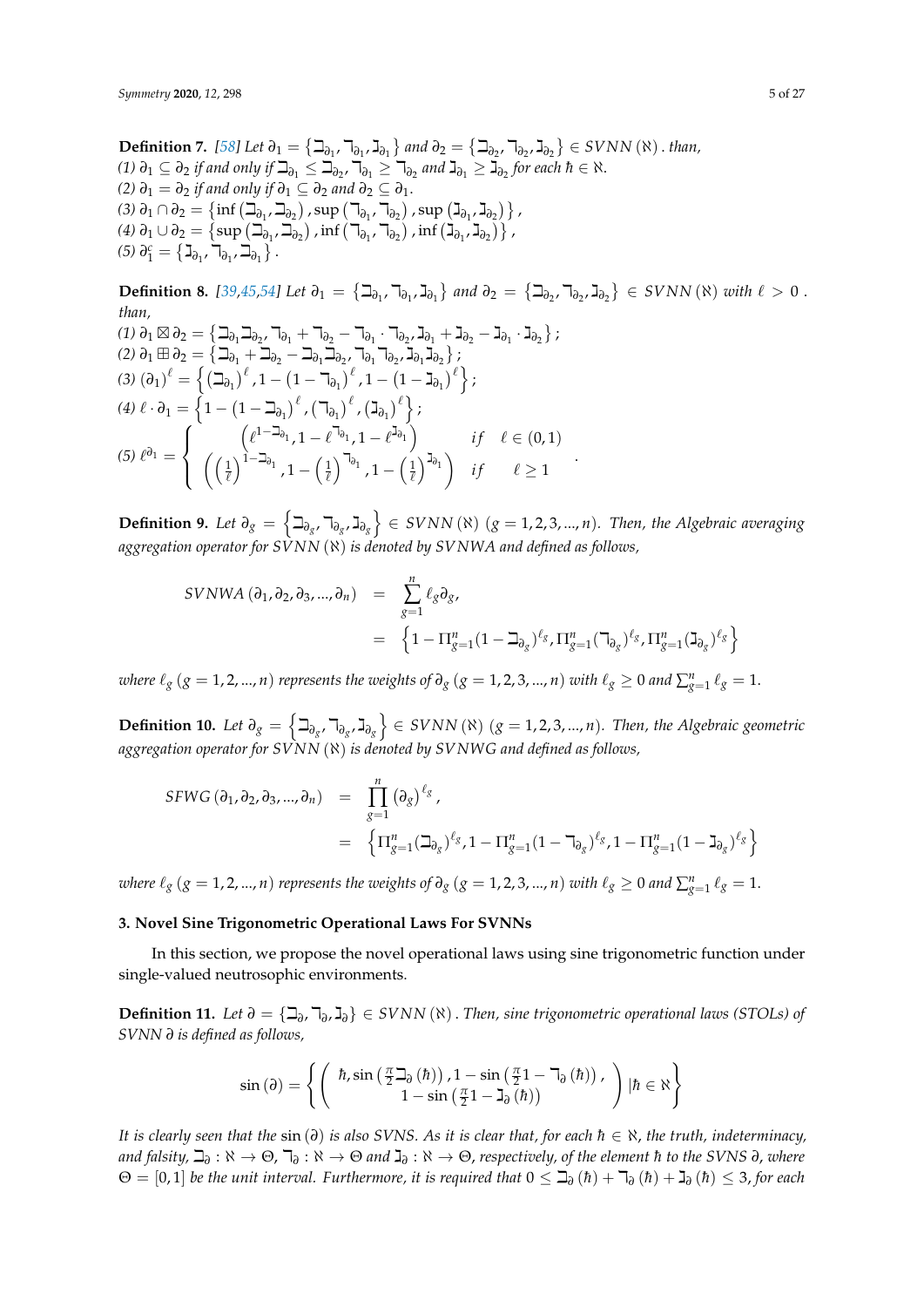$h \in \aleph$ *.* 

*Furthermore, the truth membership grade*

$$
\sin\left(\frac{\pi}{2}\beth_{\partial}\right):\aleph\to\Theta, \text{ for each }\hbar\in\aleph\to\sin\left(\frac{\pi}{2}\beth_{\partial}\left(\hbar\right)\right)\in\left[0,1\right],
$$

*indeterminacy membership grade*

$$
1 - \sin\left(\frac{\pi}{2}1 - \mathbb{I}_{\partial}\right) : \aleph \to \Theta, \text{ for each } \hbar \in \aleph \to 1 - \sin\left(\frac{\pi}{2}1 - \mathbb{I}_{\partial}\left(\hbar\right)\right) \in [0, 1],
$$

*and falsity membership grade*

$$
1 - \sin\left(\frac{\pi}{2} - \mathbf{I}_{\partial}\right) : \aleph \to \Theta, \text{ for each } \hbar \in \aleph \to 1 - \sin\left(\frac{\pi}{2} - \mathbf{I}_{\partial}\left(\hbar\right)\right) \in [0, 1].
$$

*Therefore,*

$$
\sin(\partial) = \left\{ \begin{pmatrix} \hbar, \sin\left(\frac{\pi}{2} \mathbf{I}_{\partial}(\hbar)\right), 1 - \sin\left(\frac{\pi}{2} 1 - \mathbf{I}_{\partial}(\hbar)\right), \\ 1 - \sin\left(\frac{\pi}{2} 1 - \mathbf{I}_{\partial}(\hbar)\right) \end{pmatrix} | \hbar \in \aleph \right\}
$$

*is SVNS.*

<span id="page-5-0"></span>**Definition 12.** *Let*  $\partial = \{ \Box_{\partial}, \Box_{\partial}, \Box_{\partial} \} \in SVNN$  ( $\aleph$ ). *If* 

$$
\sin(\partial) = \left\{ \left( \begin{array}{c} \hbar, \sin\left(\frac{\pi}{2} \beth_{\partial}(\hbar)\right), 1 - \sin\left(\frac{\pi}{2} 1 - \daleth_{\partial}(\hbar)\right), \\ 1 - \sin\left(\frac{\pi}{2} 1 - \beth_{\partial}(\hbar)\right) \end{array} \right) | \hbar \in \aleph \right\}
$$

*Then, the function* sin (*∂*) *is called the sine trigonometric operator and the value of* sin (*∂*)*is called the sine trigonometric SVNN (STSVNN).*

**Theorem 1.** *Let*  $\partial = {\mathcal{A}}$ <sub>∂</sub>,  $\mathcal{A}$ <sub>∂</sub>,  $\mathcal{A}$ <sub>∂</sub>}  $\in$  *SVNN* ( $\aleph$ ). *Then, the value of the operator* sin ( $\partial$ ) *is SVNN*.

**Proof.** As  $\partial = {\{\exists_{\partial}, \exists_{\partial}, \exists_{\partial}\}} \in SVNN(\aleph)$ , that is,  $0 \leq \exists_{\partial} \leq 1$ ,  $0 \leq \exists_{\partial} \leq 1$  and  $0 \leq \mathbf{J}_{\partial} \leq 1$ . Furthermore,  $\exists$ <sup>∂</sup> (*h*) +  $\exists$ <sup>∂</sup> (*h*) +  $\exists$ <sup>∂</sup> (*h*) ≤ 3, for each *h* ∈  $\&$ . To show sin (∂) is SVNN, for this we have following two conditions.

(1)  $\sin\left(\frac{\pi}{2} \mathbf{I}_{\partial}\right)$ ,  $1 - \sin\left(\frac{\pi}{2} \mathbf{1} - \mathbf{I}_{\partial}\right)$  and  $1 - \sin\left(\frac{\pi}{2} \mathbf{1} - \mathbf{I}_{\partial}\right) \in [0, 1]$  $\left(\frac{\pi}{2} \mathbf{I}_{\partial}\right) + 1 - \sin\left(\frac{\pi}{2} \mathbf{1} - \mathbf{I}_{\partial}\right) + 1 - \sin\left(\frac{\pi}{2} \mathbf{1} - \mathbf{I}_{\partial}\right) \leq 3.$ 

As  $0 \leq \beth_{\partial} \leq 1$  this implies that  $0 \leq \frac{\pi}{2} \beth_{\partial} \leq \frac{\pi}{2}$ . Also we know that "sin" is the increasing function in first quadrant, so we have  $0 \leq \sin\left(\frac{\pi}{2}\right) \leq 1$ .

As  $0 \leq \mathbb{k}^2$  sin  $\left(\frac{\pi}{2} - \mathbb{k}\right)$  and  $\mathbb{k}^2$  is that  $0 \leq \frac{\pi}{2}$  and  $\mathbb{k}$  is that  $0 \leq \sin\left(\frac{\pi}{2} - \mathbb{k}\right)$  and  $\mathbb{k}$  sin  $\left(\frac{\pi}{2} - \mathbb{k}\right)$  and  $\mathbb{k}$  is that  $0 \leq \sin\left(\frac{\pi}{2} - \mathbb{k}\right)$  and  $\mathbb{k}$  sin Thus, we get  $0 \leq 1 - \sin\left(\frac{\pi}{2} - \mathbb{I}_\partial\right) \leq 1$ . Similarly, we obtain  $0 \leq 1 - \sin\left(\frac{\pi}{2} - \mathbb{I}_\partial\right) \leq 1$ . Therefore part (1) hold.

 $\overline{A}$  and  $\overline{A}$ <sub>*∂*</sub> (*h*) +  $\overline{A}$ <sub>*∂*</sub> (*h*) +  $\overline{A}$ <sub>*∂*</sub> (*h*)  $\overline{A}$   $\overline{A}$ *j* $\overline{A}$ *j* $\overline{A}$ *j* $\overline{A}$ *j* $\overline{A}$ *j* $\overline{A}$ *j* $\overline{A}$ *j* $\overline{A}$ *j* $\overline{A}$ *j* $\overline{A}$ *j* $\overline{A}$ *j* $\overline{A}$ *j* $\over$ implies that  $0 \leq \sin\left(\frac{\pi}{2} \mathbf{1}_{\partial}\right)$ ,  $1 - \sin\left(\frac{\pi}{2} \mathbf{1} - \mathbf{1}_{\partial}\right)$ ,  $1 - \sin\left(\frac{\pi}{2} \mathbf{1} - \mathbf{1}_{\partial}\right) \leq 1$  and by Definition [11,](#page-4-1) we have  $0 \leq \sin\left(\frac{\pi}{2}\mathbb{Z}_{\partial}\right) + 1 - \sin\left(\frac{\pi}{2}\mathbb{1} - \mathbb{Z}_{\partial}\right) + 1 - \sin\left(\frac{\pi}{2}\mathbb{1} - \mathbb{Z}_{\partial}\right) \leq 3.$ 

Therefore, sin ( $\partial$ ) is SVNN. □

<span id="page-5-1"></span>**Definition** 13. Let 
$$
sin(\partial_1)
$$
 = 
$$
\left\{ \begin{pmatrix} sin(\frac{\pi}{2} \mathbf{1}_{\partial_1}), \\ 1 - sin(\frac{\pi}{2} \mathbf{1} - \mathbf{1}_{\partial_1}), \\ 1 - sin(\frac{\pi}{2} \mathbf{1}_{\partial_2}), \\ 1 - sin(\frac{\pi}{2} \mathbf{1} - \mathbf{1}_{\partial_2}) \end{pmatrix} \right\}
$$
 and  $sin(\partial_2)$  = 
$$
\left\{ \begin{pmatrix} sin(\frac{\pi}{2} \mathbf{1}_{\partial_1}), \\ 1 - sin(\frac{\pi}{2} \mathbf{1}_{\partial_2}), \\ 1 - sin(\frac{\pi}{2} \mathbf{1}_{\partial_2}) \end{pmatrix} \right\}
$$
 be two STSVNNs. Then the operational laws are as follows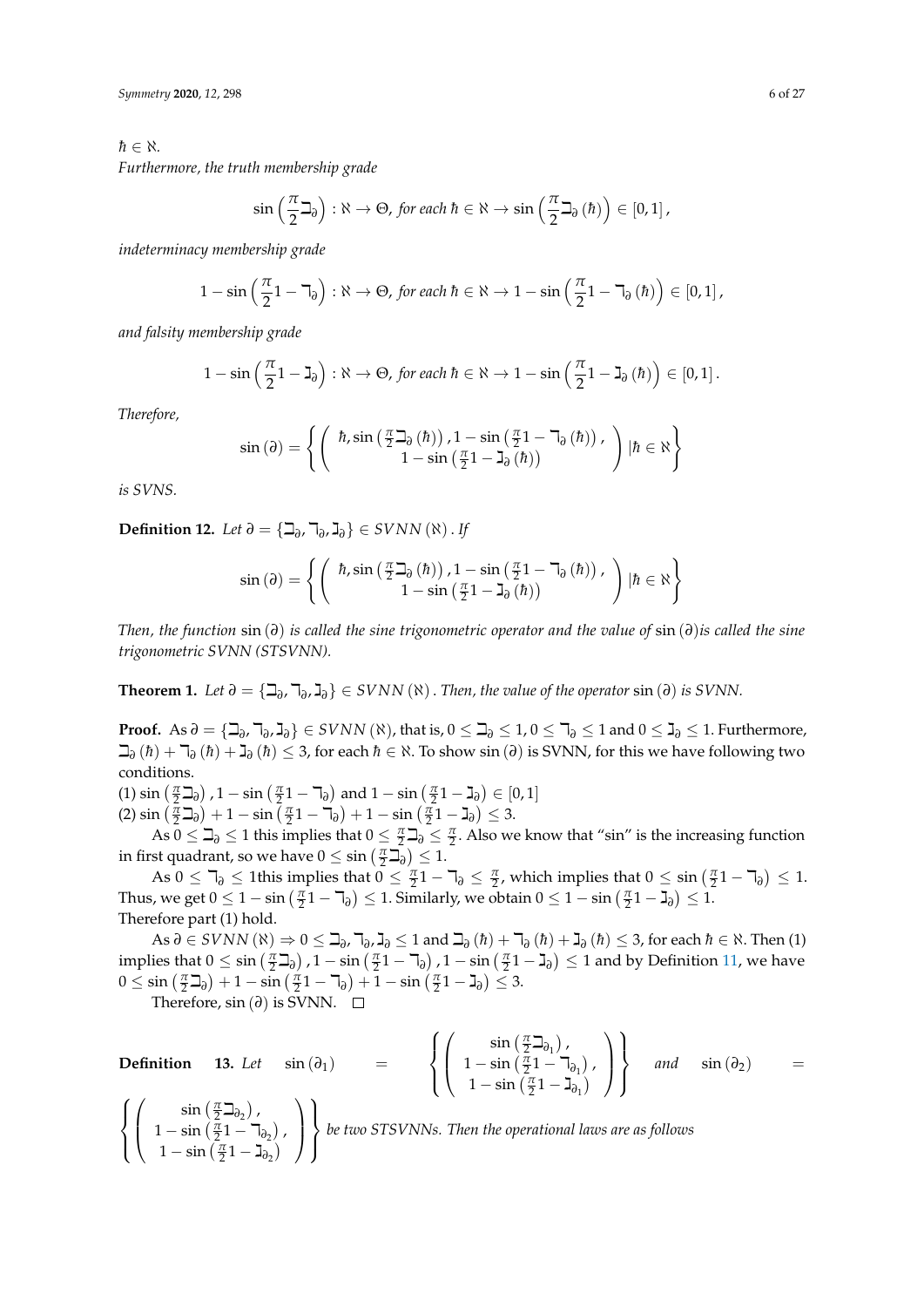*Symmetry* **2020**, 12, 298 7 of 27

$$
(1) \sin(\partial_1) \boxplus \sin(\partial_2) = \begin{pmatrix} 1 - (1 - \sin(\frac{\pi}{2}\mathfrak{I}_{\partial_1})) (1 - \sin(\frac{\pi}{2}\mathfrak{I}_{\partial_2})), \\ (1 - \sin(\frac{\pi}{2}1 - \mathfrak{I}_{\partial_1})) (1 - \sin(\frac{\pi}{2}1 - \mathfrak{I}_{\partial_2})), \\ (1 - \sin(\frac{\pi}{2}1 - \mathfrak{I}_{\partial_1})) (1 - \sin(\frac{\pi}{2}1 - \mathfrak{I}_{\partial_2})) \end{pmatrix},
$$
  
\n
$$
(2) \psi \cdot \sin(\partial_1) = \begin{pmatrix} 1 - (1 - \sin(\frac{\pi}{2}\mathfrak{I}_{\partial_1})) \psi, (1 - \sin(\frac{\pi}{2}1 - \mathfrak{I}_{\partial_1})) \psi, \\ (1 - \sin(\frac{\pi}{2}1 - \mathfrak{I}_{\partial_1})) \psi \end{pmatrix},
$$
  
\n
$$
(3) \sin(\partial_1) \boxtimes \sin(\partial_2) = \begin{pmatrix} \sin(\frac{\pi}{2}\mathfrak{I}_{\partial_1}) \sin(\frac{\pi}{2}\mathfrak{I}_{\partial_2}), \\ 1 - (\sin(\frac{\pi}{2}1 - \mathfrak{I}_{\partial_1})) (\sin(\frac{\pi}{2}1 - \mathfrak{I}_{\chi_2})), \\ 1 - (\sin(\frac{\pi}{2}\mathfrak{I}_{\partial_1})) \psi, \\ (4) (\sin(\partial_1)) \psi = \begin{pmatrix} (\sin(\frac{\pi}{2}\mathfrak{I}_{\partial_1})) \psi, \\ 1 - (\sin(\frac{\pi}{2}\mathfrak{I}_{\partial_1})) \psi, \\ 1 - (\sin(\frac{\pi}{2}\mathfrak{I}_{\partial_1})) \psi \end{pmatrix}. \end{pmatrix}.
$$

To compare the STSVNNs, we have mentioned the following definitions.

**Definition 14.** *[\[38\]](#page-25-10)* Let  $\partial = \{\exists_{\partial}, \exists_{\partial}, \exists_{\partial}\}\in SVNN(\aleph)$ . *Then, the score and accuracy of*  $\partial$  *is denoted and defined as (1) sc* (*∂*) <sup>=</sup> <sup>i</sup>*<sup>∂</sup>* <sup>−</sup> <sup>k</sup>*<sup>∂</sup>* <sup>−</sup> <sup>ג</sup>*<sup>∂</sup>* , *and (2)* <u>*ac*</u> (∂) = **j**<sub>∂</sub> + **j**<sub>∂</sub> + **j**<sub>∂</sub>.

**Definition 15.** Let  $\partial_1 = \{ \Box_{\partial_1}, \Box_{\partial_1}, \Box_{\partial_1} \}$  and  $\partial_2 = \{ \Box_{\partial_2}, \Box_{\partial_2}, \Box_{\partial_2} \} \in SVNN(\aleph)$ . Then, *(1) If*  $\overline{sc}(\partial_1) < \overline{sc}(\partial_2)$  *then*  $\partial_1 < \partial_2$ *, (2) If*  $\overline{sc}(\partial_1) > \overline{sc}(\partial_2)$  *then*  $\partial_1 > \partial_2$ , *(3) If*  $\overline{sc}(\partial_1) = \overline{sc}(\partial_2)$  *then (a)*  $ac(\partial_1) < ac(\partial_2)$  *then*  $\partial_1 < \partial_2$ *, (b)*  $\mathop{ac}(\partial_1)$  >  $\mathop{ac}(\partial_2)$  *then*  $\partial_1$  >  $\partial_2$ *, (c)*  $ac(\partial_1) = ac(\partial_2)$  *then*  $\partial_1 = \partial_2$ .

Next we discussed some basic properties of STSVNNs based on proposed STOLs.

**Theorem 2.** Let  $\partial_1 = \{ \Box_{\partial_1}, \Box_{\partial_1}, \Box_{\partial_1} \}$  and  $\partial_2 = \{ \Box_{\partial_2}, \Box_{\partial_2}, \Box_{\partial_2} \} \in \mathcal{S}VNN(\aleph)$ . Then,  $(1)$  sin  $(\partial_1) \boxplus \sin (\partial_2) = \sin (\partial_2) \boxplus \sin (\partial_1)$ ,  $(2)$  sin  $(\partial_1) \boxtimes \sin (\partial_2) = \sin (\partial_2) \boxtimes \sin (\partial_1)$ .

**Proof.** Straightforward from the Definition [12,](#page-5-0) so we omit the proofs of them.  $\Box$ 

**Theorem 3.** Let  $\partial_g = \left\{ \beth_{\partial_{g'}}, \daleth_{\partial_{g}}, \beth_{\partial_{g}} \right\}$  ∈ SVNN (ℕ) ( $g = 1, 2, 3$ )*. Then,*  $(1)$   $(\sin(\partial_1) \boxplus \sin(\partial_2)) \boxplus \sin(\partial_3) = \sin(\partial_1) \boxplus (\sin(\partial_2) \boxplus \sin(\partial_3)),$  $(2)$   $(\sin(\partial_1) \boxtimes \sin(\partial_2)) \boxtimes \sin(\partial_3) = \sin(\partial_1) \boxtimes (\sin(\partial_2) \boxtimes \sin(\partial_3)).$ 

**Proof.** Straightforward from the Definition [12,](#page-5-0) so we omit the proofs of them.  $\Box$ 

 $\textbf{Theorem 4.}$  *Let*  $\partial_g = \left\{ \beth_{\partial_g} , \beth_{\partial_g} , \beth_{\partial_g} \right\} \in \text{SVNN} \ (\aleph) \ (g = 1, 2)$  and  $\psi, \psi_1, \psi_2 > 0$ *. Then,*  $(1)$   $\psi$  (sin  $(\partial_1) \boxplus \sin (\partial_2)$ ) =  $\psi \sin (\partial_1) \boxplus \psi \sin (\partial_2)$ ,  $(2)\left(\sin\left(\partial_1\right) \boxtimes \sin\left(\partial_2\right)\right)^{\psi} = \left(\sin\left(\partial_1\right)\right)^{\psi} \boxtimes \left(\sin\left(\partial_2\right)\right)^{\psi}$ *(3)*  $ψ$ <sub>1</sub> sin ( $∂$ <sub>1</sub>)  $\boxplus$   $ψ$ <sub>2</sub> sin ( $∂$ <sub>1</sub>) = ( $ψ$ <sub>1</sub> +  $ψ$ <sub>2</sub>) sin ( $∂$ <sub>1</sub>),  $\left(4\right)\left(\sin\left(\partial_1\right)\right)^{\psi_1}\boxtimes\left(\sin\left(\partial_1\right)\right)^{\psi_2}=\left(\sin\left(\partial_1\right)\right)^{\psi_1+\psi_2}$  $(5)$   $\left( \left( \sin \left( \partial_1 \right) \right) ^{\psi_1} \right)^{\psi_2} = \left( \sin \left( \partial_1 \right) \right)^{\psi_1 \cdot \psi_2}.$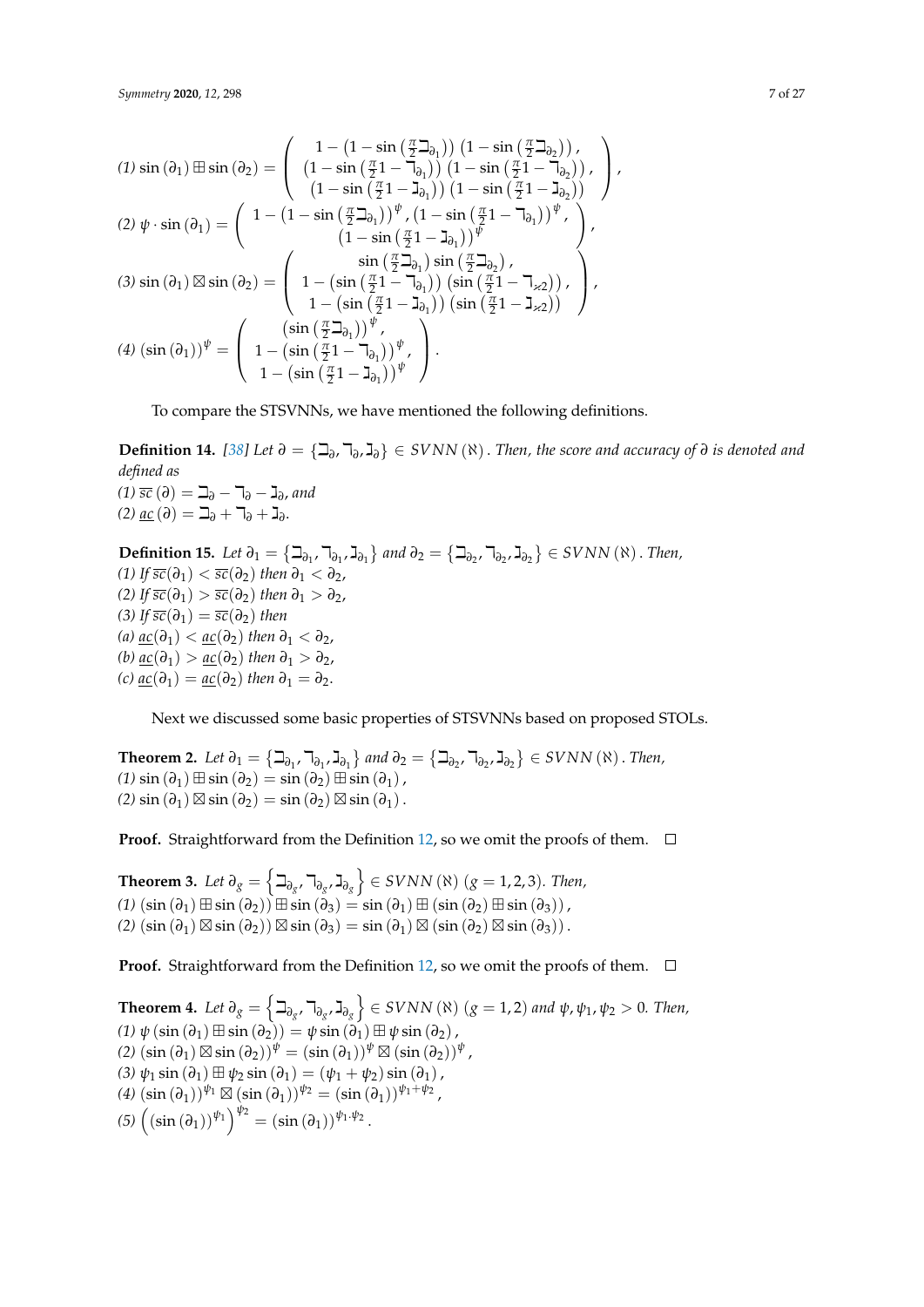**Proof.** Let 
$$
\partial_g = \left\{ \begin{matrix} \frac{1}{2} & \frac{1}{2} & \frac{1}{2} \\ \frac{1}{2} & \frac{1}{2} & \frac{1}{2} \\ 0 & 1 & -\sin\left(\frac{\pi}{2}\right) & -\sin\left(\frac{\pi}{2}\right) \end{matrix} \right\}
$$
 and  $\psi, \psi_1, \psi_2 > 0$ . Then, by the Definition 12, we have  $\sin(\partial_1) = \left\{ \begin{pmatrix} \sin\left(\frac{\pi}{2}\right) & \frac{1}{2} \\ 1 - \sin\left(\frac{\pi}{2}\right) & -\sin\left(\frac{\pi}{2}\right) \\ 1 - \sin\left(\frac{\pi}{2}\right) & -\sin\left(\frac{\pi}{2}\right) \end{pmatrix} \right\}$  and  $\sin(\partial_2) = \left\{ \begin{pmatrix} \sin\left(\frac{\pi}{2}\right) & \frac{1}{2} \\ 1 - \sin\left(\frac{\pi}{2}\right) & -\sin\left(\frac{\pi}{2}\right) \\ 1 - \sin\left(\frac{\pi}{2}\right) & -\sin\left(\frac{\pi}{2}\right) \end{pmatrix} \right\}$  be two STSVNNs. Therefore, using the STOLS for SVMNs, we obtain

$$
\sin\left(\partial_{1}\right) \boxplus \sin\left(\partial_{2}\right) = \left(\begin{array}{c} 1 - \left(1 - \sin\left(\frac{\pi}{2}\beth_{\partial_{1}}\right)\right)\left(1 - \sin\left(\frac{\pi}{2}\beth_{\partial_{2}}\right)\right), \\ \left(1 - \sin\left(\frac{\pi}{2}1 - \daleth_{\partial_{1}}\right)\right)\left(1 - \sin\left(\frac{\pi}{2}1 - \daleth_{\partial_{2}}\right)\right), \\ \left(1 - \sin\left(\frac{\pi}{2}1 - \beth_{\partial_{1}}\right)\right)\left(1 - \sin\left(\frac{\pi}{2}1 - \beth_{\partial_{2}}\right)\right) \end{array}\right).
$$

(1) For any  $\psi > 0$ , we have

$$
\psi(\sin(\partial_1) \boxplus \sin(\partial_2))
$$
\n
$$
= \begin{pmatrix}\n1 - (1 - \sin(\frac{\pi}{2}\mathfrak{I}_{\partial_1}))^{\psi} (1 - \sin(\frac{\pi}{2}\mathfrak{I}_{\partial_2}))^{\psi}, \\
((1 - \sin(\frac{\pi}{2}1 - \mathfrak{I}_{\partial_1})) (1 - \sin^2(\frac{\pi}{2}1 - \mathfrak{I}_{\partial_2})))^{\psi}, \\
((1 - \sin(\frac{\pi}{2}1 - \mathfrak{I}_{\partial_1})) (1 - \sin(\frac{\pi}{2}1 - \mathfrak{I}_{\partial_2})))^{\psi}\n\end{pmatrix}
$$
\n
$$
= \begin{pmatrix}\n1 - (1 - \sin(\frac{\pi}{2}\mathfrak{I}_{\partial_1}))^{\psi}, (1 - \sin(\frac{\pi}{2}1 - \mathfrak{I}_{\partial_1}))^{\psi}, \\
(1 - \sin(\frac{\pi}{2}1 - \mathfrak{I}_{\partial_1}))^{\psi}, \\
(1 - \sin(\frac{\pi}{2}\mathfrak{I}_{\partial_2}))^{\psi}, (1 - \sin(\frac{\pi}{2}1 - \mathfrak{I}_{\partial_2}))^{\psi}, \\
(1 - \sin(\frac{\pi}{2}1 - \mathfrak{I}_{\partial_2}))^{\psi}\n\end{pmatrix}
$$
\n
$$
= \psi \sin(\partial_1) \boxplus \psi \sin(\partial_2).
$$

Proved.

(2) Proof is similarly as (1).

(3) For any  $\psi_1$ ,  $\psi_2 > 0$ , we have

$$
\psi_1\sin\left(\partial_1\right)=\left(\begin{array}{c} 1-\left(1-\sin\left(\frac{\pi}{2}\beth_{\partial_1}\right)\right)^{\psi_1},\left(1-\sin\left(\frac{\pi}{2}1-\daleth_{\partial_1}\right)\right)^{\psi_1},\\ \left(1-\sin\left(\frac{\pi}{2}1-\beth_{\partial_1}\right)\right)^{\psi_1}\end{array}\right)
$$

and

$$
\psi_2\sin\left(\partial_1\right)=\left(\begin{array}{c} 1-\left(1-\sin\left(\frac{\pi}{2}\beth_{\partial_1}\right)\right)^{\psi_2}, \left(1-\sin\left(\frac{\pi}{2}1-\daleth_{\partial_1}\right)\right)^{\psi_2}, \\ \left(1-\sin\left(\frac{\pi}{2}1-\beth_{\partial_1}\right)\right)^{\psi_2} \end{array}\right).
$$

Thus, by STOLs for SVNNs, we get

$$
\psi_1 \sin(\partial_1) \boxplus \psi_2 \sin(\partial_1)
$$
\n
$$
= \begin{pmatrix}\n1 - (1 - \sin(\frac{\pi}{2} \mathbf{1}_{\partial_1}))^{\psi_1}, (1 - \sin(\frac{\pi}{2} \mathbf{1} - \mathbf{1}_{\partial_1}))^{\psi_1}, \\
(1 - \sin(\frac{\pi}{2} \mathbf{1} - \mathbf{1}_{\partial_1}))^{\psi_1}\n\end{pmatrix}
$$
\n
$$
\boxplus \begin{pmatrix}\n1 - (1 - \sin(\frac{\pi}{2} \mathbf{1}_{\partial_1}))^{\psi_2}, (1 - \sin(\frac{\pi}{2} \mathbf{1} - \mathbf{1}_{\partial_1}))^{\psi_2}, \\
(1 - \sin(\frac{\pi}{2} \mathbf{1} - \mathbf{1}_{\partial_1}))^{\psi_2}\n\end{pmatrix}
$$
\n
$$
= \begin{pmatrix}\n1 - (1 - \sin(\frac{\pi}{2} \mathbf{1}_{\partial_1}))^{\psi_1 + \psi_2}, (1 - \sin(\frac{\pi}{2} \mathbf{1} - \mathbf{1}_{\partial_1}))^{\psi_1 + \psi_2}, \\
(1 - \sin(\frac{\pi}{2} \mathbf{1} - \mathbf{1}_{\partial_1}))^{\psi_1 + \psi_2}\n\end{pmatrix}
$$
\n
$$
= (\psi_1 + \psi_2) \sin(\partial_1)
$$

Proved.

(4,5) Proof is similarly as (3).  $\Box$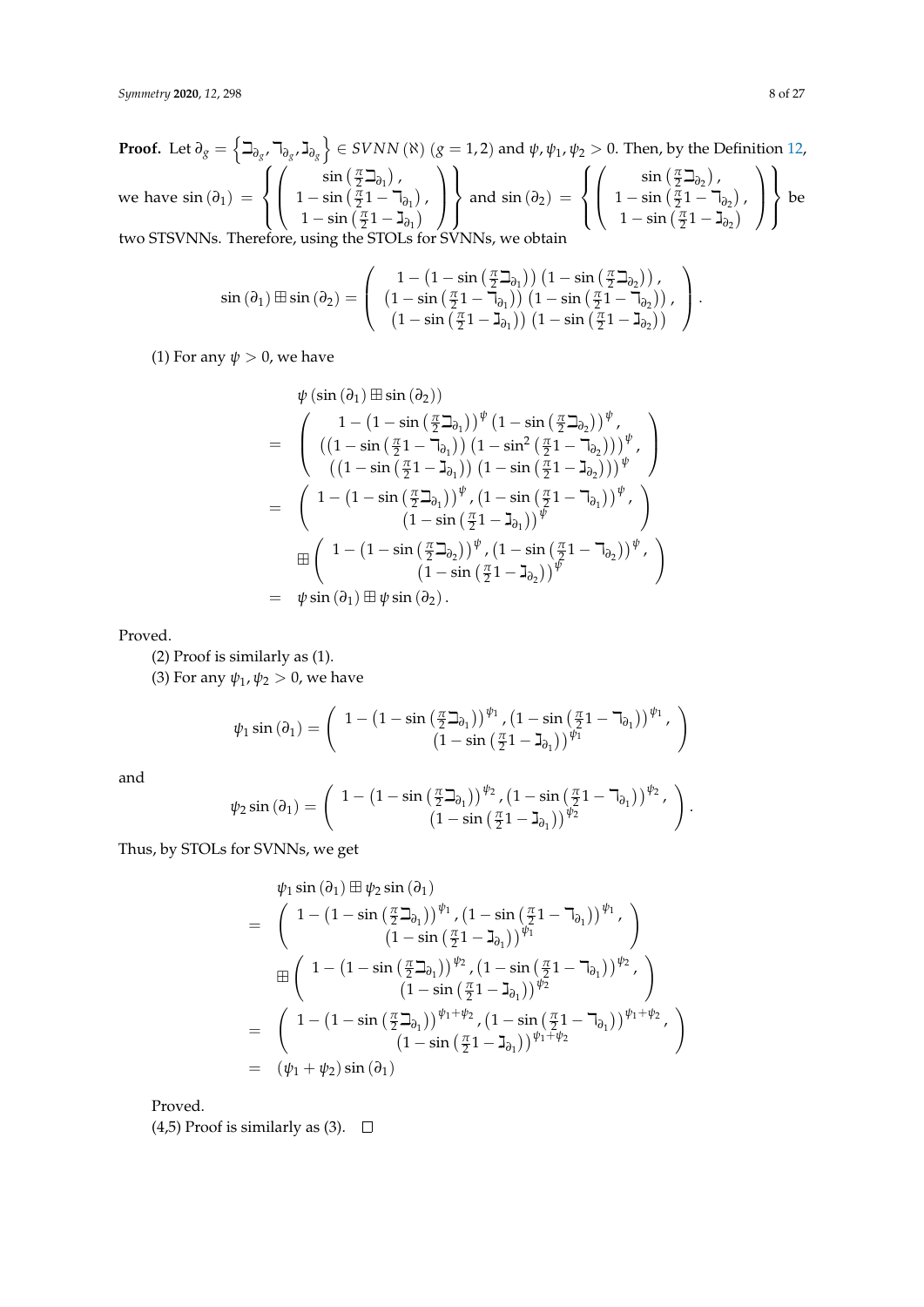$\mathbf{Theorem 5.}$  *Let*  $\partial_g = \left\{ \beth_{\partial_g}, \daleth_{\partial_g}, \mathbf{J}_{\partial_g} \right\} \in \mathit{SVNN}(\aleph)$   $(g=1,2)$  such that  $\beth_{\partial_1} \geq \beth_{\partial_2}, \daleth_{\partial_1} \leq \daleth_{\partial_2}$  and  $\mathbf{I}_{\partial_1}$  ≤  $\mathbf{I}_{\partial_2}$ . *Then*  $\sin (\partial_1) \geq \sin (\partial_2)$ .

 $\textbf{Proof. For } \partial_g = \left\{ \beth_{\partial_g} , \daleth_{\partial_g} \textsf{, } \beth_{\partial_g} \right\} \in \text{SVNN} \left( \aleph \right) (g=1,2)$  , we have  $\beth_{\partial_1} \geq \beth_{\partial_2}.$  As "sin" is an increasing function in  $[0, \frac{\pi}{2}]$  , thus we have  $\sin(\frac{\pi}{2}\beth_{\partial_1}) \geq \sin(\frac{\pi}{2}\beth_{\partial_2})$  . Similarly, we have  $\daleth_{\partial_1} \leq \daleth_{\partial_2}$ , which implies that  $1 - \overline{\mathcal{A}}_{\partial_1} \geq 1 - \overline{\mathcal{A}}_{\partial_2}$ . Thus,  $\sin\left(\frac{\pi}{2}1 - \overline{\mathcal{A}}_{\partial_1}\right) \geq \sin\left(\frac{\pi}{2}1 - \overline{\mathcal{A}}_{\partial_1}\right)$ , which further implies that

$$
1-\sin\left(\frac{\pi}{2}1-\mathbb{k}_{\partial_1}\right)\leq 1-\sin\left(\frac{\pi}{2}1-\mathbb{k}_{\partial_2}\right)
$$

and similarly we get

$$
1-\sin\left(\frac{\pi}{2}\mathbb{1}-\mathbb{J}_{\partial_1}\right)\leq 1-\sin\left(\frac{\pi}{2}\mathbb{1}-\mathbb{J}_{\partial_2}\right).
$$

Therefore, we get

$$
\left\{\left(\begin{array}{c} \sin\left(\frac{\pi}{2}\beth_{\partial_1}\right), \\ 1-\sin\left(\frac{\pi}{2}1-\daleth_{\partial_1}\right), \\ 1-\sin\left(\frac{\pi}{2}1-\beth_{\partial_1}\right) \end{array}\right)\right\}\geq\left\{\left(\begin{array}{c} \sin\left(\frac{\pi}{2}\beth_{\partial_2}\right), \\ 1-\sin\left(\frac{\pi}{2}1-\daleth_{\partial_2}\right), \\ 1-\sin\left(\frac{\pi}{2}1-\beth_{\partial_2}\right) \end{array}\right)\right\}.
$$

Therefore, by Definition [12,](#page-5-0) we get  $\sin(\partial_1) \geq \sin(\partial_2)$ .

Proved. □

#### <span id="page-8-0"></span>**4. Novel Sine Trigonometric Aggregation Operators for SFNs**

In this section, we present some novel aggregation operators based on the proposed STOLs of SVNNs. we define the following weighted averaging and geometric aggregation operators (AOs).

#### *4.1. Sine Trigonometric Weighted Averaging AOs*

**Definition 16.** Let  $\partial_g = \left\{ \exists_{\partial_g} (\hbar)$ ,  $\exists_{\partial_g} (\hbar)$ ,  $\exists_{\partial_g} (\hbar) \right\}$  ∈ SVNN( $\aleph$ ) ( $g = 1, 2, 3, ..., n$ ). Then, the sine *trigonometric weighted averaging aggregation operator for SVNN* (ℵ) *is denoted by ST* − *SVNWA and defined as follows:*

$$
ST-SVNWA (\partial_1, \partial_2, ..., \partial_n) = \ell_1 \sin (\partial_1) \boxplus \ell_2 \sin (\partial_2) \boxplus ... \boxplus \ell_n \sin (\partial_n)
$$
  
= 
$$
\sum_{g=1}^n \ell_g \sin (\partial_g),
$$

*where*  $\ell_g$  ( $g = 1, 2, ..., n$ ) *represents the weights of*  $\partial_g$  ( $g = 1, 2, 3, ..., n$ ) *with*  $\ell_g \ge 0$  and  $\sum_{g=1}^n \ell_g = 1$ .

<span id="page-8-1"></span>**Theorem 6.** Let  $\partial_g = \left\{ \beth_{\partial_g}(\hbar)$  ,  $\daleth_{\partial_g}(\hbar)$  ,  $\gimel_{\partial_g}(\hbar) \right\} \in SVNN$  (K)  $(g=1,2,3,...,n)$  and the weight vector of  $\partial_g$   $(g = 1, 2, 3, ..., n)$  *be denoted by*  $\ell = (\ell_1, \ell_2, ..., \ell_n)^T$  subject to  $\sum_{i=1}^n$  $\sum\limits_{g=1}$   $\ell_g = 1$ . *The ST − SVNWA operator is a mapping*  $G^n \longrightarrow G$  *such that* 

<span id="page-8-2"></span>
$$
ST-SVNWA (\partial_1, \partial_2, ..., \partial_n) = \sum_{g=1}^n \ell_g \sin (\partial_g)
$$
  
= 
$$
\begin{pmatrix} 1 - \prod_{g=1}^n (1 - \sin (\frac{\pi}{2} \partial_g))^{\ell_g}, \\ \prod_{g=1}^n (1 - \sin (\frac{\pi}{2} 1 - \partial_g))^{\ell_g}, \\ \prod_{g=1}^n (1 - \sin (\frac{\pi}{2} 1 - \partial_g))^{\ell_g} \end{pmatrix}
$$
 (1)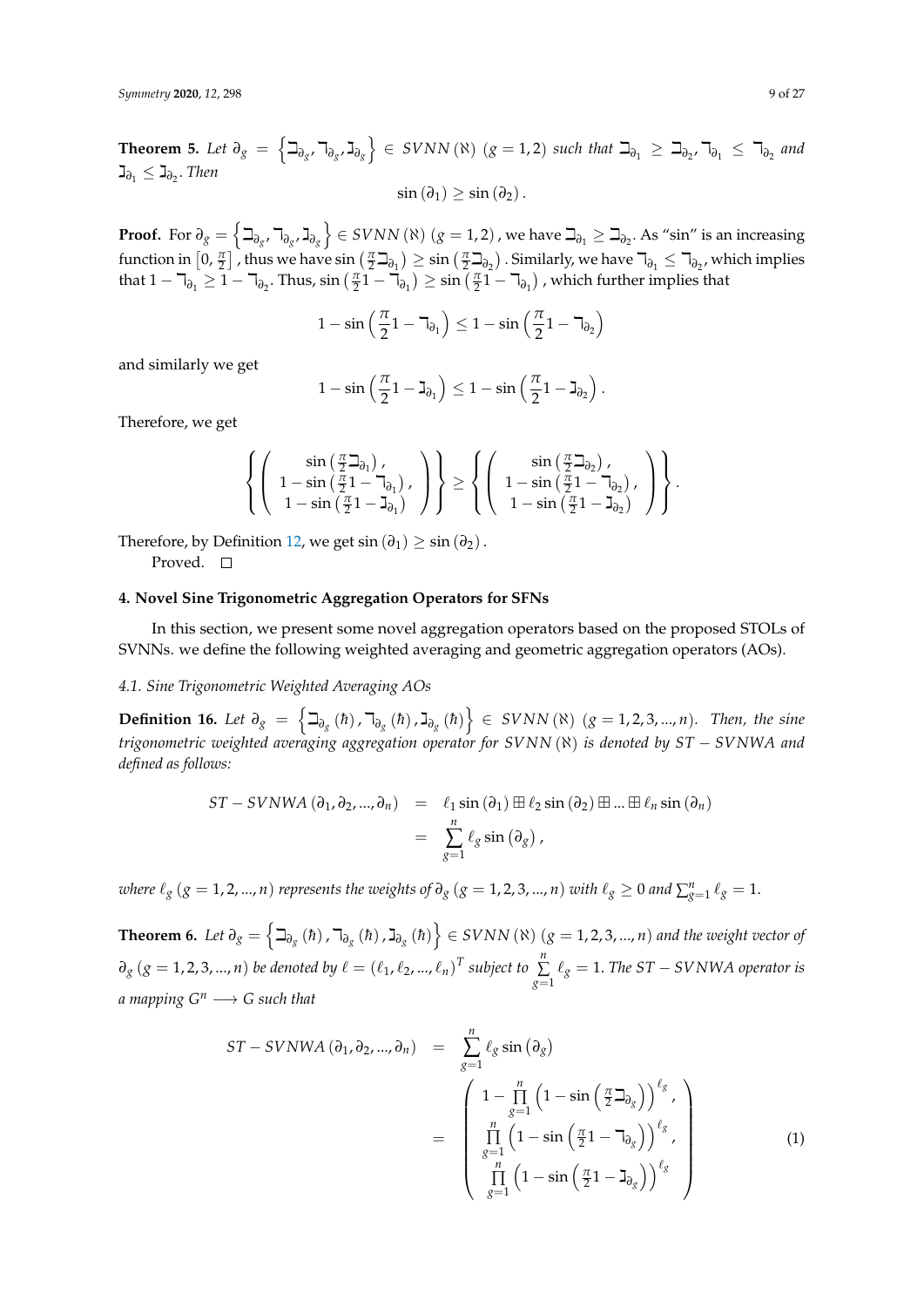**Proof.** We prove Theorem [6,](#page-8-1) by employing mathematical induction on *n*. As for each *g*,  $\partial_g$  =  $\left\{\beth_{\partial_{g}}\left(\hbar\right),\daleth_{\partial_{g}}\left(\hbar\right),\gimel_{\partial_{g}}\left(\hbar\right)\right\}\in \text{SVNN}\left(\aleph\right),\text{ which implies that }\beth_{\partial_{g}},\daleth_{\partial_{g}},\gimel_{\partial_{g}}\in\left[0,1\right] \text{ and }\beth_{\partial_{g}}+\daleth_{\partial_{g}}+\text{CVNN}\left(\aleph\right).$ <sup>ג</sup>*∂<sup>g</sup>* <sup>≤</sup> 3. Then the following steps of the mathematical induction have been executed. Step-1: For  $n = 2$ , we get

$$
ST-SVNWA (\partial_1, \partial_2) = \ell_1 \sin (\partial_1) \boxplus \ell_2 \sin (\partial_2).
$$

As by the Definition [12,](#page-5-0) we have  $sin(\partial_1)$  and  $sin(\partial_2)$  are SVNNs, and therefore  $\ell_1 sin(\partial_1) \boxplus$ `<sup>2</sup> sin (*∂*2) is also SVNN. Further, for *∂*<sup>1</sup> and *∂*2, we have

$$
ST-SVNWA (\partial_1, \partial_2)
$$
  
=  $\ell_1 \sin (\partial_1) \boxplus \ell_2 \sin (\partial_2)$   
=  $\left( \begin{array}{c} 1 - (1 - \sin(\frac{\pi}{2} \Delta_{\partial_1}))^{\ell_1}, \\ (1 - \sin(\frac{\pi}{2} 1 - \Delta_{\partial_1}))^{\ell_1}, \\ (1 - \sin(\frac{\pi}{2} 1 - \Delta_{\partial_1}))^{\ell_1} \end{array} \right) \boxplus \left( \begin{array}{c} 1 - (1 - \sin(\frac{\pi}{2} \Delta_{\partial_2}))^{\ell_2}, \\ (1 - \sin(\frac{\pi}{2} 1 - \Delta_{\partial_2}))^{\ell_2}, \\ (1 - \sin(\frac{\pi}{2} 1 - \Delta_{\partial_2}))^{\ell_2} \end{array} \right)$   
=  $\left( \begin{array}{c} 1 - \prod_{\delta=1}^{2} (1 - \sin(\frac{\pi}{2} \Delta_{\delta_{\delta}}))^{\ell_{\delta}} , \\ \prod_{\delta=1}^{2} (1 - \sin(\frac{\pi}{2} 1 - \Delta_{\partial_{\delta}}))^{\ell_{\delta}} , \\ \prod_{\delta=1}^{2} (1 - \sin(\frac{\pi}{2} 1 - \Delta_{\partial_{\delta}}))^{\ell_{\delta}} \end{array} \right)$ 

Step-2: Suppose that Equation [\(1\)](#page-8-2) is holds for  $n = \kappa$ , we have

$$
ST-SVNWA (\partial_1, \partial_2, ... \partial_\kappa) = \left( \begin{array}{c} 1 - \prod_{g=1}^{\kappa} \left( 1 - \sin\left(\frac{\pi}{2} \Delta_{\partial_g}\right) \right)^{\ell_g}, \\ \prod_{g=1}^{\kappa} \left( 1 - \sin\left(\frac{\pi}{2} 1 - \Delta_{\partial_g}\right) \right)^{\ell_g}, \\ \prod_{g=1}^{\kappa} \left( 1 - \sin\left(\frac{\pi}{2} 1 - \Delta_{\partial_g}\right) \right)^{\ell_g} \end{array} \right)
$$

Step-3: Now we have to prove that Equation [\(1\)](#page-8-2) is holds for  $n = \kappa + 1$ .

$$
ST-SVNWA (\partial_1, \partial_2, \ldots, \partial_{\kappa+1})
$$
\n
$$
= \sum_{g=1}^{k} \ell_g \sin (\partial_g) \boxplus \ell_{\kappa+1} \sin (\partial_{\kappa+1})
$$
\n
$$
= \begin{pmatrix}\n1 - \prod_{g=1}^{K} (1 - \sin(\frac{\pi}{2} \partial_g))^{e_g}, \\
\prod_{g=1}^{K} (1 - \sin(\frac{\pi}{2} \partial_g))^{e_g}, \\
\prod_{g=1}^{K} (1 - \sin(\frac{\pi}{2} \partial_g))^{e_g}\n\end{pmatrix} \boxplus \begin{pmatrix}\n1 - (1 - \sin(\frac{\pi}{2} \partial_{\alpha+1}))^{e_{\kappa+1}}, \\
(1 - \sin(\frac{\pi}{2} \partial_{\alpha+1}))^{e_{\kappa+1}}, \\
(1 - \sin(\frac{\pi}{2} \partial_{\alpha+1}))^{e_{\kappa+1}}\n\end{pmatrix}
$$
\n
$$
= \begin{pmatrix}\n1 - \prod_{g=1}^{K+1} (1 - \sin(\frac{\pi}{2} \partial_g))^{e_g}, \\
\prod_{g=1}^{K+1} (1 - \sin(\frac{\pi}{2} \partial_g))^{e_g}, \\
\prod_{g=1}^{K+1} (1 - \sin(\frac{\pi}{2} \partial_g))^{e_g}\n\end{pmatrix}
$$

that is, when  $n = z + 1$ , Equation [\(1\)](#page-8-2) also holds.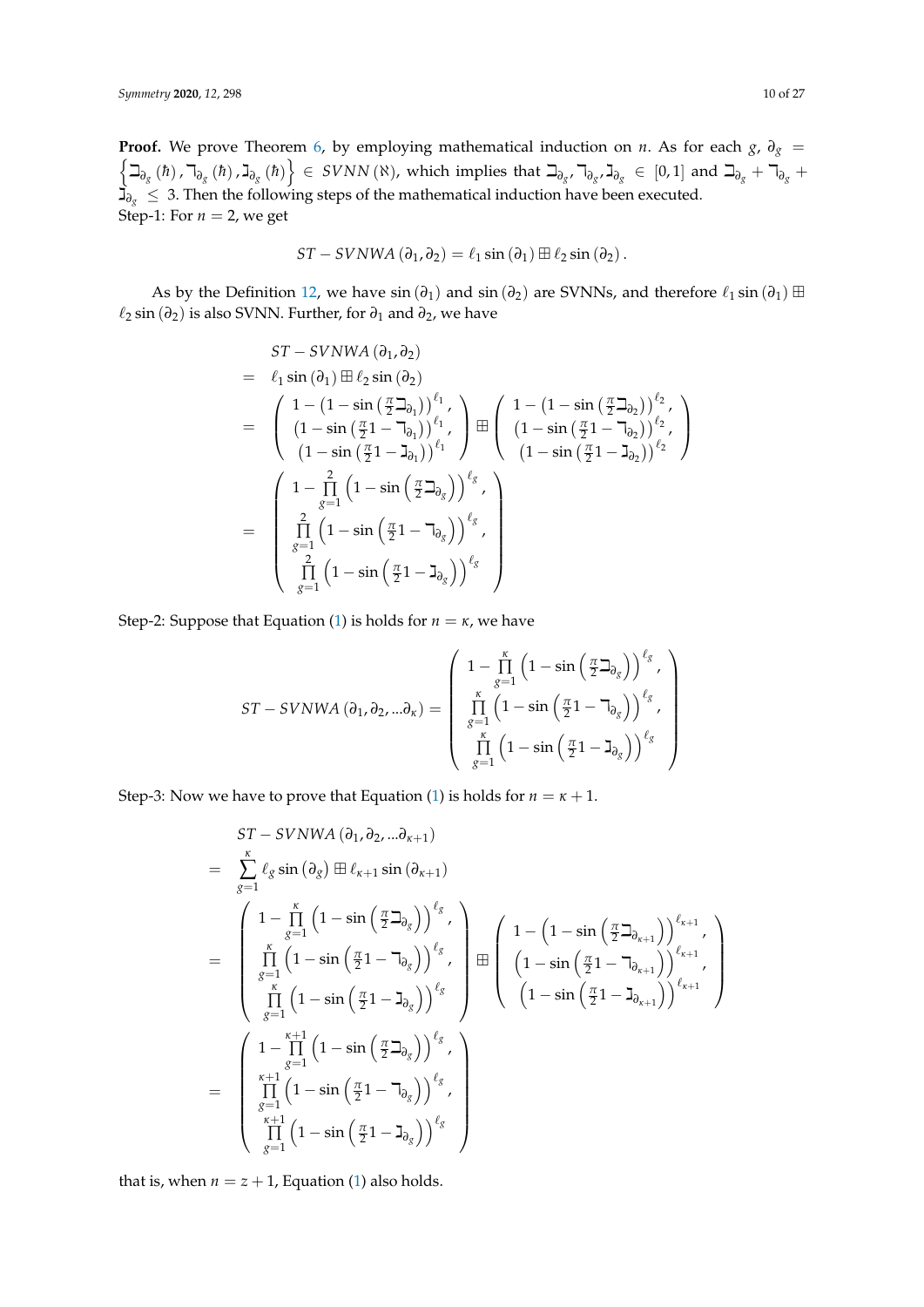Therefore, Equation [\(1\)](#page-8-2) holds for any  $n$ . The proof is completed.  $\Box$ 

**Example 1.** *Suppose*  $\partial_1 = \{0.61, 0.15, 0.53\}$ ,  $\partial_2 = \{0.16, 0.35, 0.62\}$ ,  $\partial_3 = \{0.56, 0.17, 0.44\}$ , and  $\partial_4 =$  ${0.37, 0.32, 0.65}$  are the single-valued neutrosophic numbers with  $\ell = {(0.256, 0.248, 0.245, 0.251)}^T$  is the *weight vector.*

First, we find the  $l_g = \sin^2\left(\frac{\pi}{2}\beth_{\partial_g}\right)$  we get

$$
l_1 = 0.6693
$$
  $l_2 = 0.0618$   
 $l_3 = 0.5936$   $l_4 = 0.3012$ 

*Thus, we have*

$$
\prod_{g=1}^{4} \left(1 - \sin^2\left(\frac{\pi}{2}\Delta_{\theta_g}\right)\right)^{\ell_g} = (1 - l_1)^{0.256} \times (1 - l_2)^{0.248} \times (1 - l_3)^{0.245} \times (1 - l_4)^{0.251}
$$

$$
= 0.7533 \times 0.9843 \times 0.8020 \times 0.9139
$$

$$
= 0.5434
$$

*Similarly, if*  $m_g = \sin^2\left(\frac{\pi}{2}\sqrt{1-\daleth_{\partial_g}^2}\right)$ ,*we get*

$$
m_1 = 0.9996 \quad m_2 = 0.9901
$$
  

$$
m_3 = 0.9994 \quad m_4 = 0.9931
$$

*Thus, we have*

$$
\prod_{g=1}^{4} \left( \sqrt{1 - \sin^2 \left( \frac{\pi}{2} \sqrt{1 - \frac{\pi^2}{\theta_g}} \right)} \right)^{\ell_g} = \left( \sqrt{1 - m_1} \right)^{0.256} \times \left( \sqrt{1 - m_2} \right)^{0.248} \times \left( \sqrt{1 - m_3} \right)^{0.245} \times \left( \sqrt{1 - m_4} \right)^{0.251} \n= 0.3673 \times 0.5642 \times 0.5343 \times 0.5355 \n= 0.0592
$$

*Similarly, if*  $n_g = \sin^2\left(\frac{\pi}{2}\sqrt{1-\beth_{\partial_g}^2}\right)$ , *we get*

$$
m_1 = 0.9440 \quad m_2 = 0.8898
$$
  

$$
m_3 = 0.9745 \quad m_4 = 0.8644
$$

*Thus, we have*

$$
\prod_{g=1}^{4} \left( \sqrt{1 - \sin^2 \left( \frac{\pi}{2} \sqrt{1 - \frac{12}{\sigma_g}} \right)} \right)^{\ell_g} = \left( \sqrt{1 - n_1} \right)^{0.256} \times \left( \sqrt{1 - n_2} \right)^{0.248} \times \left( \sqrt{1 - n_3} \right)^{0.245} \times \left( \sqrt{1 - n_4} \right)^{0.251} \n= 0.6914 \times 0.7607 \times 0.6379 \times 0.7782 \n= 0.2611
$$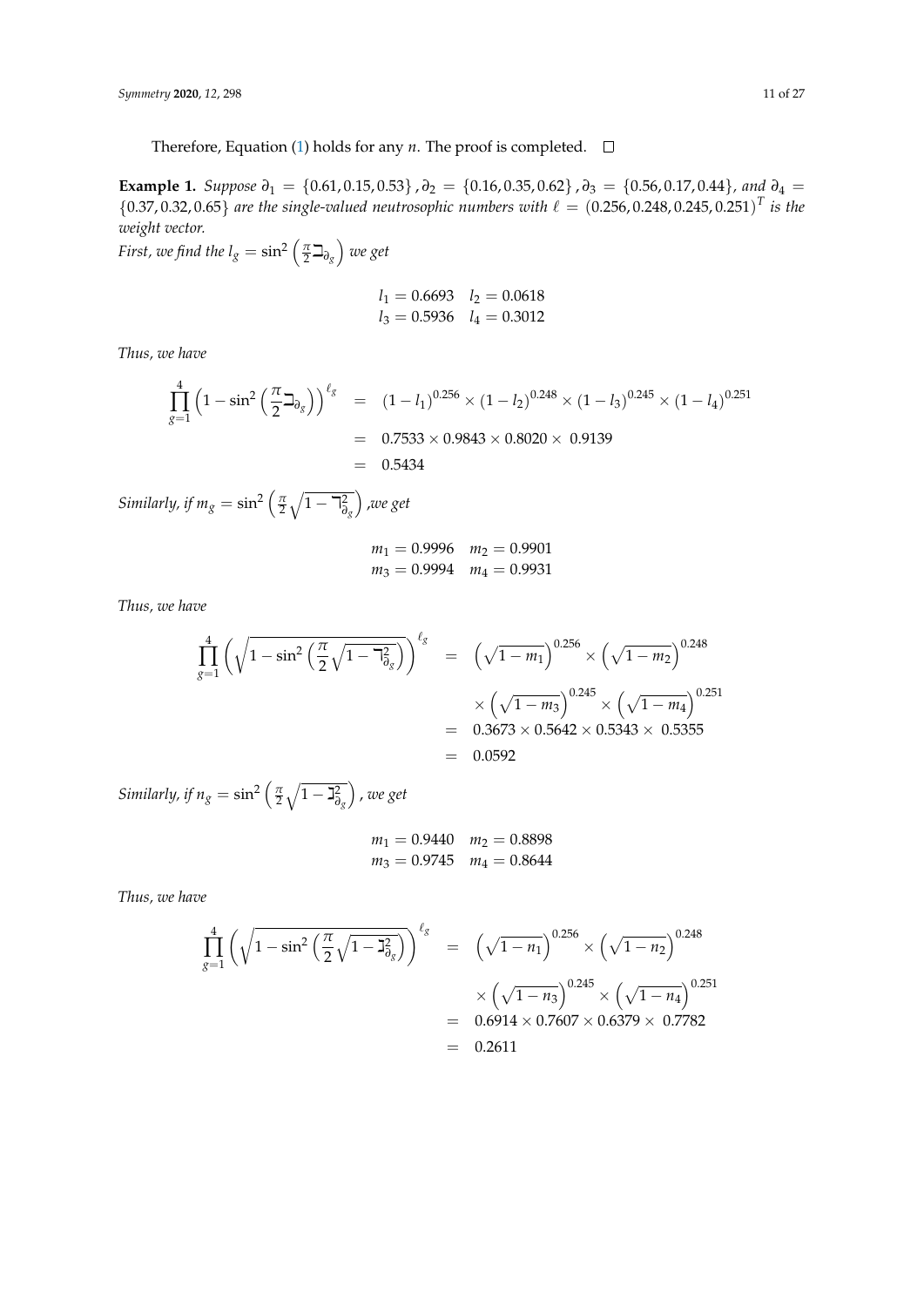*Therefore,*

$$
ST-SVNWA (\partial_1, \partial_2, \partial_3, \partial_4) = \begin{pmatrix} \sqrt{1-\prod_{g=1}^4 \left(1-\sin^2\left(\frac{\pi}{2}\Delta_{\partial_g}\right)\right)^{\ell_g}}, \\ \prod_{g=1}^4 \left(\sqrt{1-\sin^2\left(\frac{\pi}{2}\sqrt{1-\Delta_{\partial_g}^2}\right)}\right)^{\ell_g}, \\ \prod_{g=1}^4 \left(\sqrt{1-\sin^2\left(\frac{\pi}{2}\sqrt{1-\Delta_{\partial_g}^2}\right)}\right)^{\ell_g} \end{pmatrix}
$$
  
=  $\left(\sqrt{1-0.5434}, 0.0592, 0.2611\right)$   
=  $(0.6757, 0.0592, 0.2611)$ 

Next, we give the some properties of the proposed *ST* − *SVNWA* aggregation operator. As these aggregation operators are based on the sine trigonometric function, they preserve the idempotency, boundedness, monotonically, and symmetry.

<span id="page-11-1"></span>**Theorem 7.** (Idempotency) Let  $\partial_g = \left\{ \beth_{\partial_g}(\hbar)$  ,  $\daleth_{\partial_g}(\hbar)$  ,  $\daleth_{\partial_g}(\hbar) \right\} \in SVNN$  ( $\aleph$ )  $(g = 1, 2, 3, ..., n)$  such that *∂<sup>g</sup>* = *∂*. *Then*  $ST - SVNWA$  ( $\partial_1, \partial_2, ..., \partial_n$ ) = sin ( $\partial$ ).

**Proof.** As  $\partial_g = \partial (g = 1, 2, 3, ..., n)$ . Then, by Theorem [6,](#page-8-1) we get

$$
ST-SVNWA (\partial_1, \partial_2, ..., \partial_n) = \begin{pmatrix} 1 - \prod_{g=1}^n \left(1 - \sin\left(\frac{\pi}{2}\mathbf{1}_{\partial_g}\right)\right)^{\ell_g}, \\ \prod_{g=1}^n \left(1 - \sin\left(\frac{\pi}{2}1 - \mathbf{1}_{\partial_g}\right)\right)^{\ell_g}, \\ \prod_{g=1}^n \left(1 - \sin\left(\frac{\pi}{2}1 - \mathbf{1}_{\partial_g}\right)\right)^{\ell_g}, \\ \prod_{g=1}^n \left(1 - \sin\left(\frac{\pi}{2}\mathbf{1}_{\partial_g}\right)\right)^{\ell_g}, \\ \prod_{g=1}^n \left(1 - \sin\left(\frac{\pi}{2}1 - \mathbf{1}_{\partial_g}\right)\right)^{\ell_g}, \\ \prod_{g=1}^n \left(1 - \sin\left(\frac{\pi}{2}1 - \mathbf{1}_{\partial_g}\right)\right)^{\ell_g}, \\ \prod_{g=1}^n \left(1 - \sin\left(\frac{\pi}{2}1 - \mathbf{1}_{\partial_g}\right)\right)^{\ell_g}, \\ \left(1 - \left(1 - \sin\left(\frac{\pi}{2}\mathbf{1}_{\partial_g}\right)\right)^{\ell_g} - \left(1 - \left(1 - \sin\left(\frac{\pi}{2}1 - \mathbf{1}_{\partial_g}\right)\right)^{\ell_g}, \\ \left(1 - \sin\left(\frac{\pi}{2}1 - \mathbf{1}_{\partial_g}\right)\right)^{\ell_g} - \left(1 - \sin\left(\frac{\pi}{2}1 - \mathbf{1}_{\partial_g}\right)\right), \\ \left(1 - \sin\left(\frac{\pi}{2}\mathbf{1}_{\partial_g}\right), 1 - \sin\left(\frac{\pi}{2}1 - \mathbf{1}_{\partial_g}\right), \\ 1 - \sin\left(\frac{\pi}{2}1 - \mathbf{1}_{\partial_g}\right) \right) = \sin(\partial)
$$

Proved. □

<span id="page-11-0"></span>**Theorem 8.** (Boundedness) Let  $\partial_g$  = { $\Box_{\partial_g}$  (*h*),  $\Box_{\partial_g}$  (*h*)},  $\partial_g^-$  =  $\left\{\min\left(\beth_{\partial_{\bar{S}}}\left(\hbar\right)\right)$  ,  $\max\left(\daleth_{\partial_{\bar{S}}}\left(\hbar\right)\right)$  ,  $\max\left(\gimel_{\partial_{\bar{S}}}\left(\hbar\right)\right)\right\}$  and  $\partial_{\bar{S}}^+=\left\{\max\left(\beth_{\partial_{\bar{S}}}\left(\hbar\right)\right)$  ,  $\min\left(\daleth_{\partial_{\bar{S}}}\left(\hbar\right)\right)$  ,  $\min\left(\gimel_{\partial_{\bar{S}}}\left(\hbar\right)\right)\right\}$ ∈ *SVNN* (ℵ) (*g* = 1, 2, 3, ..., *n*). *Then,*

$$
\sin\left(\partial_{g}^{-}\right) \leq ST-SVNWA\left(\partial_{1},\partial_{2},...,\partial_{n}\right) \leq \sin\left(\partial_{g}^{+}\right).
$$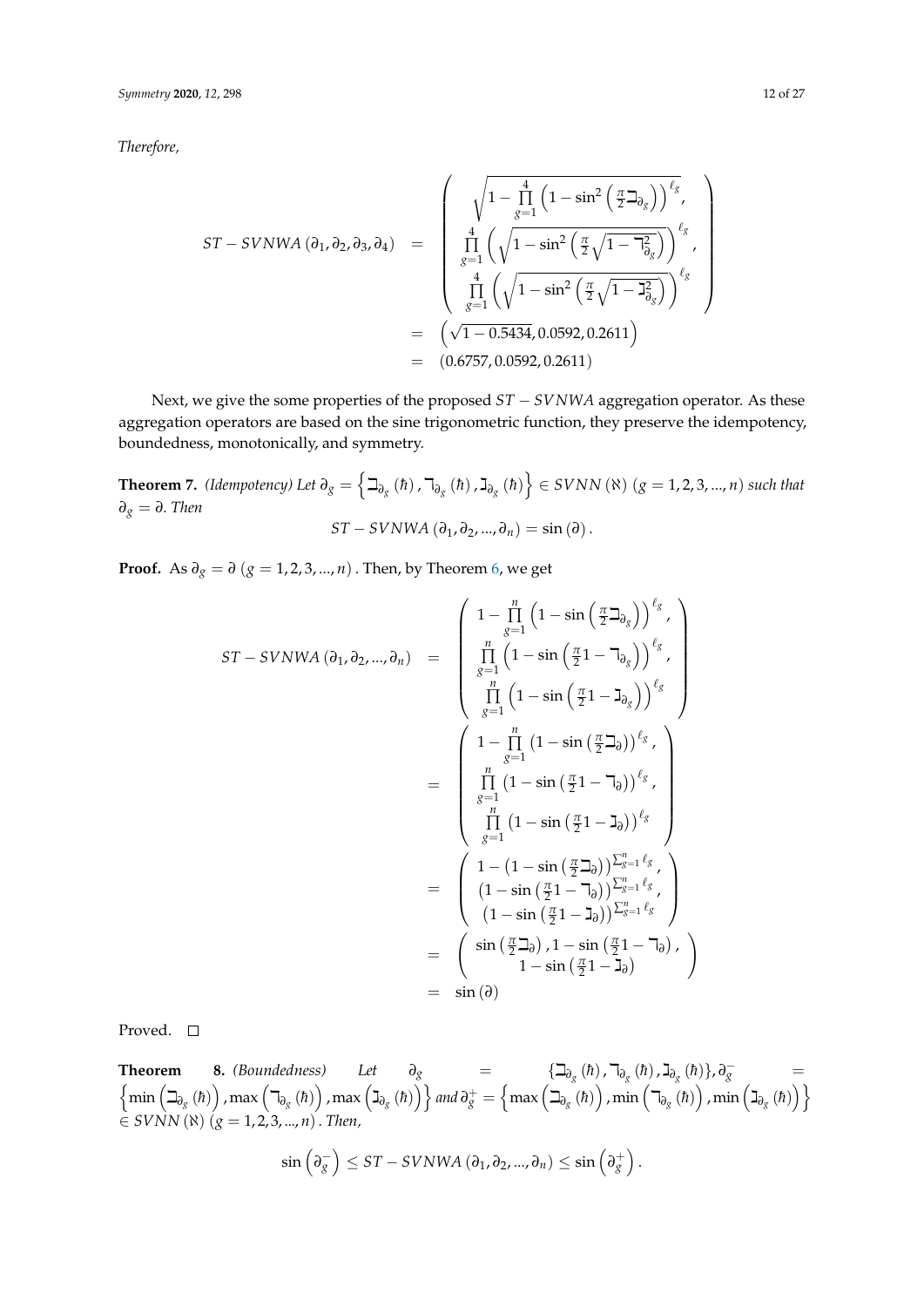$\textbf{Proof. As, for any } g \text{, } \min_g \left( \beth_{\partial_g} \right) \ \leq \ \beth_{\partial_g} \ \leq \ \min_g \left( \beth_{\partial_g} \right) \text{, } \min_g \left( \daleth_{\partial_g} \right) \ \leq \ \daleth_{\partial_g} \ \leq \ \min_g \left( \daleth_{\partial_g} \right) \ \text{and}$  $\min_g\left(\gimel_{\partial_g}\right)\leq\gimel_{\partial_g}\leq\min_g\left(\gimel_{\partial_g}\right)$  . This implies that  $\partial_g^-\leq\partial_g\leq\partial_g^+$  .

 $\sup \left\{ \mathbf{C} \right\} = \sup \left\{ \mathbf{D}_{g} \mathbf{C} \right\} = \sup \left\{ \mathbf{D}_{g} \mathbf{C} \right\} = \sup \left\{ \mathbf{D}_{g} \mathbf{C} \right\} = \sup \left\{ \mathbf{D}_{g} \mathbf{C} \right\} = \sup \left\{ \mathbf{D}_{g} \mathbf{C} \right\} = \sup \left\{ \mathbf{D}_{g} \mathbf{C} \right\} = \sup \left\{ \mathbf{D}_{g} \mathbf{C} \right\} = \sup \left\{ \mathbf{D}_{g} \mathbf{C} \right\} = \sup \$ ∫⊐-−<br>∂*g*<sup>,</sup> 7<sub>∂</sub>*g* −<br>∂*g*′ J<sub>∂</sub> *∂g*  $\Big\}$  and sin  $\left(\partial_g^+\right) = \Big\{\beth_{\partial_g}^+$ +<br>∂*g*</sub> 7<sup>+</sup> *∂g* ג , + *∂g* o . Then, based on the monotonicity of sine function, we have

$$
\begin{array}{lcl} \beth_{\partial_{g}} & = & 1 - \displaystyle\prod\limits_{g=1}^{n}\left(1-\sin\left(\frac{\pi}{2}\beth_{\partial_{g}}\right)\right)^{\ell_{g}} \\ \\ & \geq & 1 - \displaystyle\prod\limits_{g=1}^{n}\left(1-\sin\left(\frac{\pi}{2}\min_{g}\left(\beth_{\partial_{g}}\right)\right)\right)^{\ell_{g}} \\ \\ & = & \displaystyle\sin\left(\frac{\pi}{2}\min_{g}\left(\beth_{\partial_{g}}\right)\right) = \beth_{\partial_{g}}^{-} \end{array}
$$

and,

$$
\begin{array}{rcl}\n\mathbf{a}_{\delta_{g}} & = & \displaystyle\prod_{g=1}^{n} \left(1 - \sin\left(\frac{\pi}{2}1 - \mathbf{a}_{\delta_{g}}\right)\right)^{\ell_{g}} \\
& \geq & \displaystyle\prod_{g=1}^{n} \left(1 - \sin\left(\frac{\pi}{2}1 - \left(\min_{g} \mathbf{a}_{\delta_{g}}\right)\right)\right)^{\ell_{g}} \\
& = & 1 - \sin\left(\frac{\pi}{2}1 - \left(\min_{g} \mathbf{a}_{\delta_{g}}\right)\right) = \mathbf{a}_{\delta_{g}}\n\end{array}
$$

Similarly,

$$
\begin{array}{lcl} \mathbf{J}_{\partial_{g}} & = & \displaystyle \prod\limits_{g=1}^{n}\left(1-\sin\left(\frac{\pi}{2}\mathbf{1}-\mathbf{J}_{\partial_{g}}\right)\right)^{\ell_{g}} \\ \\ & \geq & \displaystyle \prod\limits_{g=1}^{n}\left(1-\sin\left(\frac{\pi}{2}\mathbf{1}-\left(\min_{g}\mathbf{J}_{\partial_{g}}\right)\right)\right)^{\ell_{g}} \\ \\ & = & 1-\sin\left(\frac{\pi}{2}\mathbf{1}-\left(\min_{g}\mathbf{J}_{\partial_{g}}\right)\right)=\mathbf{J}_{\partial_{g}}^{-} \end{array}
$$

Also, we have

$$
\begin{array}{lcl} \beth_{\partial_{g}} & = & \sqrt{1-\prod\limits_{g=1}^{n}\left(1-\sin^{2}\left(\frac{\pi}{2}\beth_{\partial_{g}}\right)\right)^{\ell_{g}}} \\ \\ & \leq & \sqrt{1-\prod\limits_{g=1}^{n}\left(1-\sin^{2}\left(\frac{\pi}{2}\max_{g}\left(\beth_{\partial_{g}}\right)\right)\right)^{\ell_{g}}} \\ \\ & = & \sin\left(\frac{\pi}{2}\max_{g}\left(\beth_{\partial_{g}}\right)\right) = \beth_{\partial_{g}}^{+} \end{array}
$$

and

$$
\begin{array}{rcl}\n\mathbf{T}_{\partial_{g}} & = & \displaystyle\prod_{g=1}^{n} \left(1 - \sin\left(\frac{\pi}{2}1 - \mathbf{T}_{\partial_{g}}\right)\right)^{\ell_{g}} \\
& \leq & \displaystyle\prod_{g=1}^{n} \left(1 - \sin\left(\frac{\pi}{2} \cdot 1 - \left(\max_{g} \mathbf{T}_{\partial_{g}}\right)\right)\right)^{\ell_{g}} \\
& = & 1 - \sin\left(\frac{\pi}{2} \cdot 1 - \left(\max_{g} \mathbf{T}_{\partial_{g}}\right)\right) = \mathbf{T}_{\partial_{g}}^{+}\n\end{array}
$$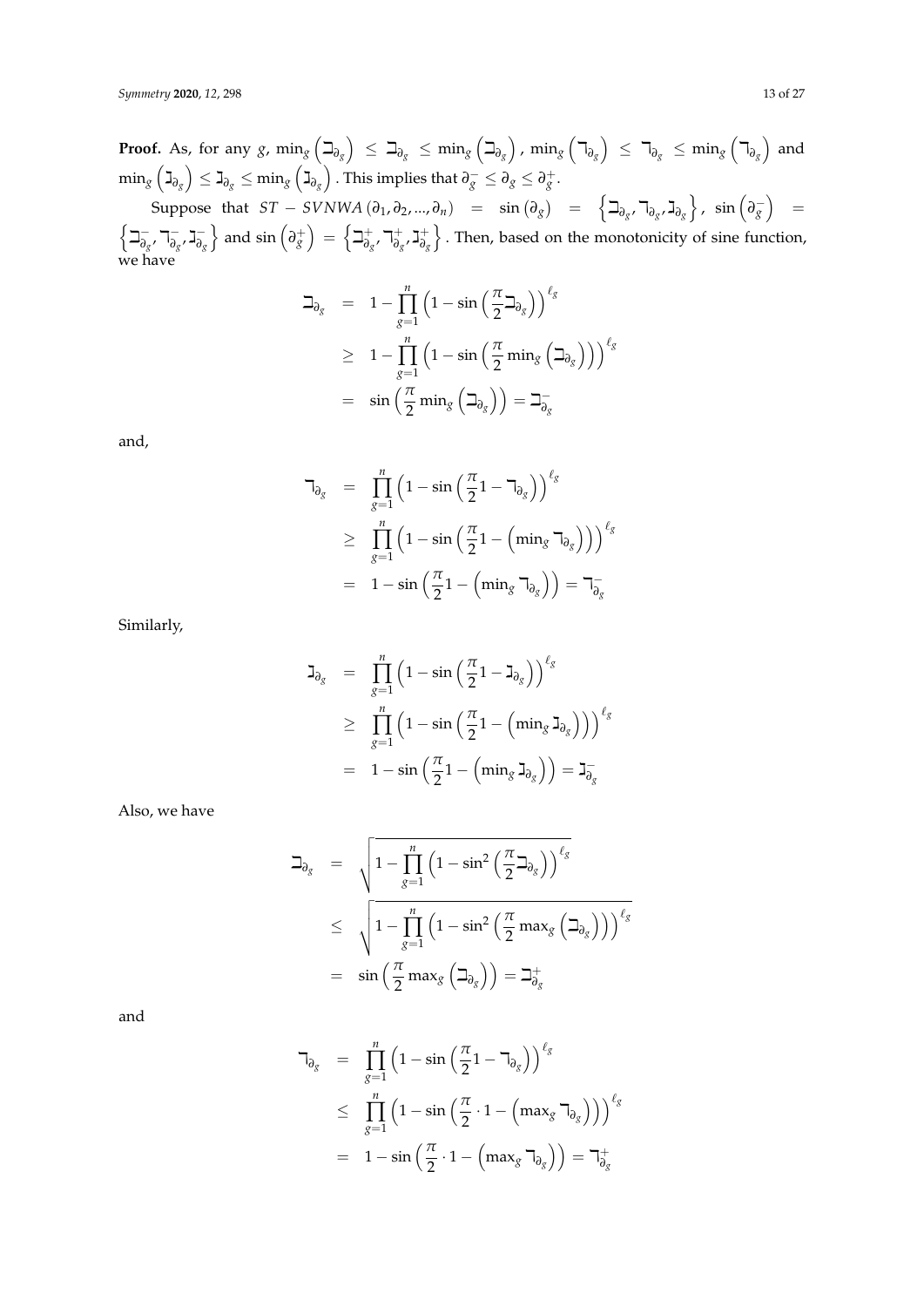Similarly,

$$
\begin{array}{lcl} \mathbf{J}_{\partial_{g}} & = & \displaystyle \prod\limits_{g=1}^{n}\left(1-\sin\left(\frac{\pi}{2}\mathbb{1}-\mathbb{J}_{\partial_{g}}\right)\right)^{\ell_{g}} \\ \\ & \leq & \displaystyle \prod\limits_{g=1}^{n}\left(1-\sin\left(\frac{\pi}{2}\mathbb{1}-\left(\max_{g}\mathbb{J}_{\partial_{g}}\right)\right)\right)^{\ell_{g}} \\ \\ & = & 1-\sin\left(\frac{\pi}{2}\mathbb{1}-\left(\max_{g}\mathbb{J}_{\partial_{g}}\right)\right) = \mathbb{J}_{\partial_{g}}^{+} \end{array}
$$

Based on the sore function, we get

$$
\overline{sc} (\sin (\partial_g)) = \Box_{\partial_g} - \Box_{\partial_g} - \Box_{\partial_g}
$$
  
\n
$$
\leq \Box_{\partial_g}^+ - \Box_{\partial_g}^- - \Box_{\partial_g}^- = \overline{sc} (\sin (\partial_g^+))
$$

and

$$
\begin{array}{rcl}\n\overline{s}\overline{c}(\sin{(\partial_g)}) &=& \beth_{\partial_g} - \beth_{\partial_g} - \beth_{\partial_g} \\
& & \geq & \beth_{\partial_g}^- - \beth_{\partial_g}^+ - \beth_{\partial_g}^+ = \overline{s}\overline{c}(\sin{(\partial_g^-)})\n\end{array}
$$

 $\text{Therefore, } \overline{sc}\left(\sin\left(\overline{\partial_{g}^{-}}\right)\right)\leq \overline{sc}\left(\sin\left(\overline{\partial_{g}^{+}}\right)\right)\leq \overline{sc}\left(\sin\left(\overline{\partial_{g}^{+}}\right)\right).$  Now, we discuss the three cases:  $p(\text{Case-1}): \text{If } \overline{sc}\left(\sin\left(\overline{\partial_{g}^{-}}\right)\right)<\overline{sc}\left(\sin\left(\overline{\partial_{g}^{+}}\right)\right)<\overline{sc}\left(\sin\left(\overline{\partial_{g}^{+}}\right)\right)$  , then the result holds.  $p(\text{Case-2}): \text{If } \overline{sc}\left(\sin\left(\overline{\partial}^+_{g}\right)\right) = \overline{sc}\left(\sin\left(\overline{\partial}_{g}\right)\right) \text{ then } \beth^\text{+}_{\partial_{g}}$  $\frac{1}{\partial g} - \Box_{\partial g}^+$ *∂g* ג − + *∂g* <sup>=</sup> <sup>i</sup>*∂<sup>g</sup>* <sup>−</sup> <sup>k</sup>*∂<sup>g</sup>* <sup>−</sup> <sup>ג</sup>*∂<sup>g</sup>* , which implies that  $\beth^+_1$  $\vec{\theta}_g^+ = \beth_{\partial_g}$ ,  $\daleth_{\partial_g}^+$  $\overrightarrow{\partial}_{g}$  =  $\overrightarrow{\mathsf{d}}_{\partial_{g}}$  and  $\overrightarrow{\mathsf{d}}_{\partial_{g}^{+}}$  $\mathcal{F}^+_{\partial_g} = \mathsf{J}_{\partial_g}$ , and therefore <u> $ac  $(\sin{(\partial_g)}) = \underline{ac}\left(\sin{\left(\partial_g^+\right)}\right)$  .</u>$  $p^2$  (Case-3): If  $\overline{sc}$   $(\sin(\partial_g))$  =  $\overline{sc}$   $\left(\sin(\partial_g^{-})\right)$  then  $\beth_{\partial_g} - \beth_{\partial_g} - \beth_{\partial_g} = \beth_{\partial_g}^{-1}$ *∂*<sub>*g*</sub> – 7<sub>∂</sub>*g*  $\frac{1}{\partial g}$  − **J**<sub> $\frac{1}{\partial g}$ </sub> *∂g* which implies that  $\Box_{\partial_g} = \Box_{\partial_g}^-$ *∂g* ,k*∂<sup>g</sup>* <sup>=</sup> <sup>k</sup> −  $\overline{\partial}_g$  and  $\overline{\mathsf{J}}_{\partial_g} = \overline{\mathsf{J}}_{\overline{\partial}_g}^ \frac{1}{\partial g},$  and therefore <u>ac</u>  $(\sin(\partial_g)) = \underline{ac}\left(\sin\left(\partial_g^-\right)\right)$  . Therefore, we finally obtain −  $\setminus$ +  $\setminus$ 

$$
\sin\left(\partial_{g}^{-}\right)\leq ST-SVNWA\left(\partial_{1},\partial_{2},...,\partial_{n}\right)\leq\sin\left(\partial_{g}^{+}\right).
$$

Proved. □

 $\bf{Theorem~9.}$  *(Monotonically) Let*  $\partial_g = \left\{ \beth_{\partial_g}\left( \hbar \right), \daleth_{\partial_g}\left( \hbar \right), \gimel_{\partial_g}\left( \hbar \right) \right\}, \partial_g^* = \left\{ \beth_{\partial_g}^* \right\}$ <sub>∂g</sub> (*h*), ¬<sub>ð</sub> *∂g* ג ,(̄*h*( ∗  $\left\{ \check{\tilde{\sigma}}_{g}\left(\hbar\right)\right\} \in$  $SVNN$  ( $\aleph$ )  $(g = 1, 2, 3, ..., n)$  . If  $\beth_{\partial_g} \leq \grave{\beth}^*_\partial$  $\check{\bar{\theta}}_g$ , ົາ $\bar{\theta}_g \leq \bar{\theta}^*_g$  $\frac{1}{\partial_{g}}$  and  $\gimel$ <sub> $\gimel$  $\zeta$   $\leq$   $\frac{1}{\partial_{g}}$ </sub> *∂g* , *then*

$$
ST-SVNWA\left(\partial_{1},\partial_{2},...,\partial_{n}\right)\leq ST-SVNWA\left(\partial_{1}^{*},\partial_{2}^{*},...,\partial_{n}^{*}\right).
$$

**Proof.** Follows from Theorem [8,](#page-11-0) so we omit here.  $\Box$ 

<span id="page-13-0"></span> $\bf{Theorem \ 10.}$  *(Symmetric) Let*  $\partial_g \; = \; \left\{ \beth_{\partial_g} \left( \hbar \right), \daleth_{\partial_g} \left( \hbar \right), \gimel_{\partial_g} \left( \hbar \right) \right\}, \partial_g^* \; = \; \left\{ \beth_{\partial_g}^* \right\}$ <sub>∂g</sub> (*h*), ¬\*∂ *∂g* ג ,(̄*h*( ∗  $\left\{ \check{\tilde{\sigma}}_{g}\left(\hbar\right)\right\} \;\in\;$  $SVNN(N)$  ( $g = 1, 2, 3, ..., n$ ). *Then,* 

$$
ST-SVNWA\left(\partial_{1},\partial_{2},...,\partial_{n}\right)=ST-SVNWA\left(\partial_{1}^{*},\partial_{2}^{*},...,\partial_{n}^{*}\right),
$$

*whenever*  $\partial_{g}^{*}$  ( $g = 1, 2, 3, ..., n$ ) *is any version of*  $\partial_{g}$  ( $g = 1, 2, 3, ..., n$ ).

**Proof.** Follows from Theorem [8,](#page-11-0) so we omit here.  $\Box$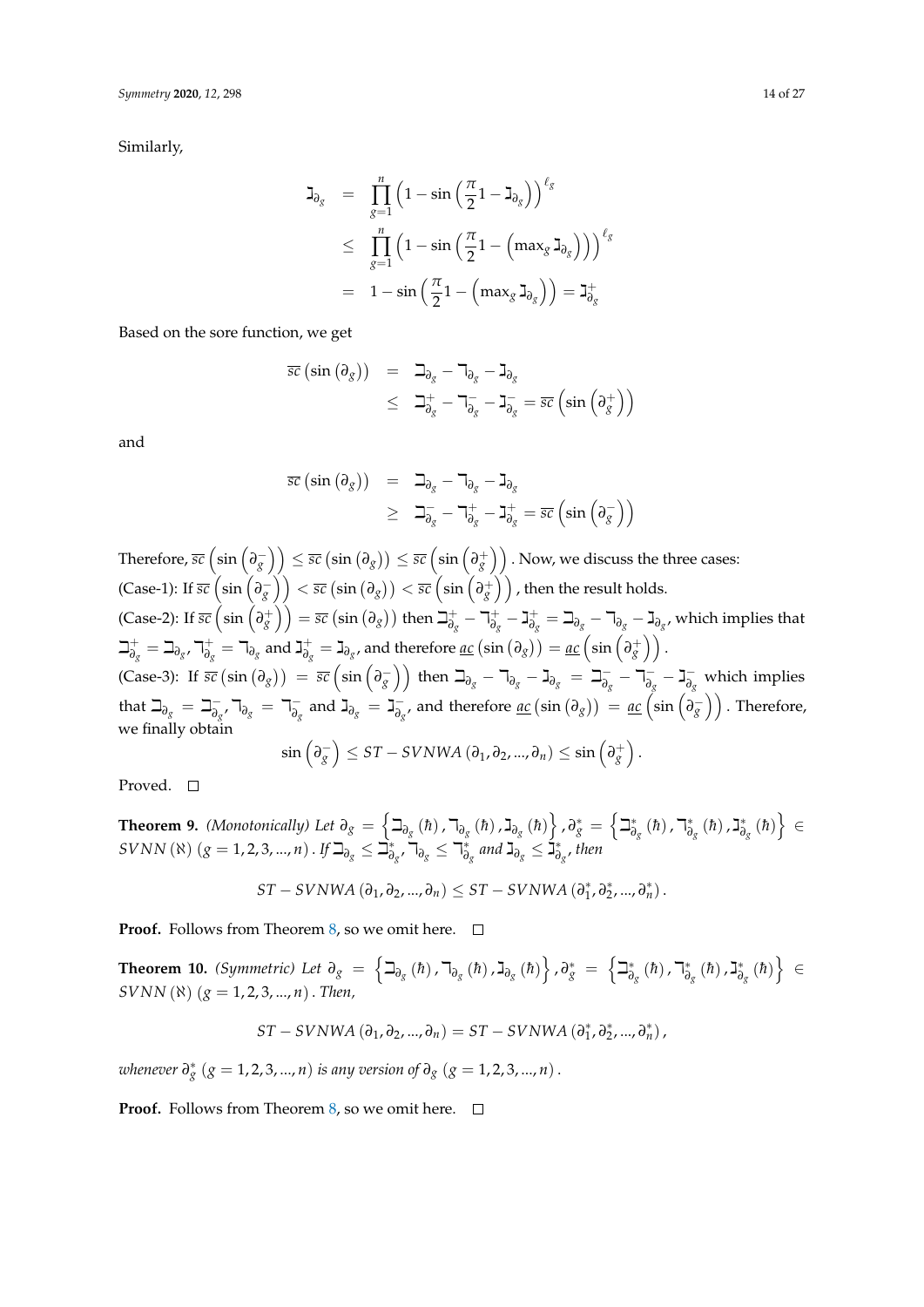**Definition 17.** Let  $\partial_g = \left\{ \exists_{\partial_g} (\hbar)$ ,  $\exists_{\partial_g} (\hbar)$ ,  $\exists_{\partial_g} (\hbar) \right\}$  ∈ SVNN( $\aleph$ ) (*g* = 1, 2, 3, ..., *n*)*.* Then, the sine *trigonometric ordered weighted averaging aggregation operator for SVNN* (ℵ) *is denoted by ST* − *SVNOWA and defined as follows,*

$$
ST-SVNOWA (\partial_1, \partial_2, ..., \partial_n) = \ell_1 \sin (\partial_{\nu(1)}) \boxplus \ell_2 \sin (\partial_{\nu(2)}) \boxplus ... \boxplus \ell_n \sin (\partial_{\nu(n)})
$$
  
= 
$$
\sum_{g=1}^n \ell_g \sin (\partial_{\nu(g)}) ,
$$

*where υ* (*g*) *is denoted for ordered and* (*υ* (1), *υ* (2), *υ* (3), ..., *υ* (*n*)) *is a permutation of* (1, 2, 3, ..., *n*), *subject* to  $\varepsilon_{v(g-1)}\geq\varepsilon_{v(g)}$  for all  $g.$  Also,  $\ell_g$   $(g=1,2,...,n)$  represents the weights of  $\partial_g$   $(g=1,2,3,...,n)$  with  $\ell_g\geq0$ *and*  $\sum_{g=1}^n \ell_g = 1$ .

**Theorem 11.** Let  $\partial_g = \left\{ \beth_{\partial_g}(\hbar)$  ,  $\daleth_{\partial_g}(\hbar)$  ,  $\gimel_{\partial_g}(\hbar) \right\} \in SVNN$  ( $\aleph$ )  $(g = 1, 2, 3, ..., n)$  and the weight vector  $f(x) = \left(\ell_1, \ell_2, ..., \ell_n\right)^T$  subject to  $\sum_{i=1}^n \ell_i$  $\sum\limits_{g=1}^{\infty}\ell_{g} = 1.$  *The ST − SVNOWA operator is a mapping*  $G^n \longrightarrow G$  *such that* 

$$
ST-SVNOWA (\partial_1, \partial_2, ..., \partial_n) = \sum_{g=1}^n \ell_g \sin (\partial_{v(g)})
$$
  

$$
= \begin{pmatrix} 1 - \prod_{g=1}^n (1 - \sin (\frac{\pi}{2} \partial_{v(g)}))^{\ell_g}, \\ \prod_{g=1}^n (1 - \sin (\frac{\pi}{2} \cdot 1 - \partial_{v(g)}))^{\ell_g}, \\ \prod_{g=1}^n (1 - \sin (\frac{\pi}{2} \cdot 1 - \partial_{v(g)}))^{\ell_g} \end{pmatrix}
$$
(2)

**Proof.** Follows from Theorem [6](#page-8-1) similarly.  $\Box$ 

 $\mathbf{T}$ **heorem 12.** (Idempotency) Let  $\partial_g = \left\{ \beth_{\partial_g}(\hbar)$  ,  $\daleth_{\partial_g}(\hbar)$  ,  $\gimel_{\partial_g}(\hbar) \right\} \in \text{SVNN}(\aleph)$   $(g = 1, 2, 3, ..., n)$  such *that*  $\partial_g = \partial$ . *Then* 

$$
ST-SVNOWA(\partial_1, \partial_2, ..., \partial_n) = \sin(\partial).
$$

**Theorem 13.** (Boundedness) Let  $\partial_g$  =  $\left\{\exists_{\partial_g}(\hbar), \exists_{\partial_g}(\hbar), \exists_{\partial_g}(\hbar)\right\}, \partial_g^-$  =  $\left\{\min\left(\beth_{\partial_{_X}}\left(\hbar\right)\right),\max\left(\daleth_{\partial_{_X}}\left(\hbar\right)\right),\max\left(\gimel_{\partial_{_X}}\left(\hbar\right)\right)\right\}$  and  $\partial_{_X}^+=\left\{\max\left(\beth_{\partial_{_X}}\left(\hbar\right)\right),\min\left(\daleth_{\partial_{_X}}\left(\hbar\right)\right),\min\left(\gimel_{\partial_{_X}}\left(\hbar\right)\right)\right\}$  $\vec{f}$  ≤ *SVNN* ( $\vec{x}$ ) ( $\vec{g}$  = 1, 2, 3, ..., *n*). *Then*,

$$
\sin\left(\partial_{g}^{-}\right)\leq ST-SVNOWA\left(\partial_{1},\partial_{2},...,\partial_{n}\right)\leq \sin\left(\partial_{g}^{+}\right).
$$

 $\bf{Theorem~14.}$  *(Monotonically) Let*  $\partial_g = \left\{ \beth_{\partial_g}\left( \hbar \right), \daleth_{\partial_g}\left( \hbar \right), \gimel_{\partial_g}\left( \hbar \right) \right\}, \partial_g^* = \left\{ \beth_{\partial_g}^* \right\}$ <sub>∂g</sub> (*h*), ¬<sub>ð</sub> *∂g* ג ,(̄*h*( ∗  $\left\{ \begin{matrix} \ast \ \mathfrak{d}_g \end{matrix} \right. \left( \hbar \right) \Big\} \in$  $SVNN$  ( $\aleph$ )  $(g = 1, 2, 3, ..., n)$  . If  $\beth_{\partial_g} \leq \beth_{\partial}^*$ *∂g* ,k*∂<sup>g</sup>* <sup>≤</sup> <sup>k</sup> ∗  $\frac{1}{\partial_{g}}$  and  $\gimel$ <sub> $\gimel$  $\gimel$  $\leq$   $\breve{\mathbf{J}}_{\partial}^{*}$ </sub> *∂g* , *then*

$$
ST-SVNOWA\left(\partial_{1},\partial_{2},...,\partial_{n}\right)\leq ST-SVNOWA\left(\partial_{1}^{*},\partial_{2}^{*},...,\partial_{n}^{*}\right).
$$

 $\bf{Theorem \ 15.}$  *(Symmetric) Let*  $\partial_g \; = \; \left\{ \beth_{\partial_g} \left( \hbar \right), \daleth_{\partial_g} \left( \hbar \right), \gimel_{\partial_g} \left( \hbar \right) \right\}, \partial_g^* \; = \; \left\{ \beth_{\partial_g}^* \right\}$ <sub>∂g</sub> (*h*), ¬<sub>∂</sub> *∂g* ג ,(̄*h*( ∗  $\left\{ \check{\tilde{\sigma}}_{g}\left(\hbar\right)\right\} \;\in\;$ *SVNN*  $(\aleph)$   $(g = 1, 2, 3, ..., n)$ . *Then,* 

$$
ST-SVNOWA\left(\partial_{1},\partial_{2},...,\partial_{n}\right)=ST-SVNOWA\left(\partial_{1}^{*},\partial_{2}^{*},...,\partial_{n}^{*}\right),
$$

*whenever*  $\partial_{g}^{*}$  ( $g = 1, 2, 3, ..., n$ ) *is any version of*  $\partial_{g}$  ( $g = 1, 2, 3, ..., n$ ).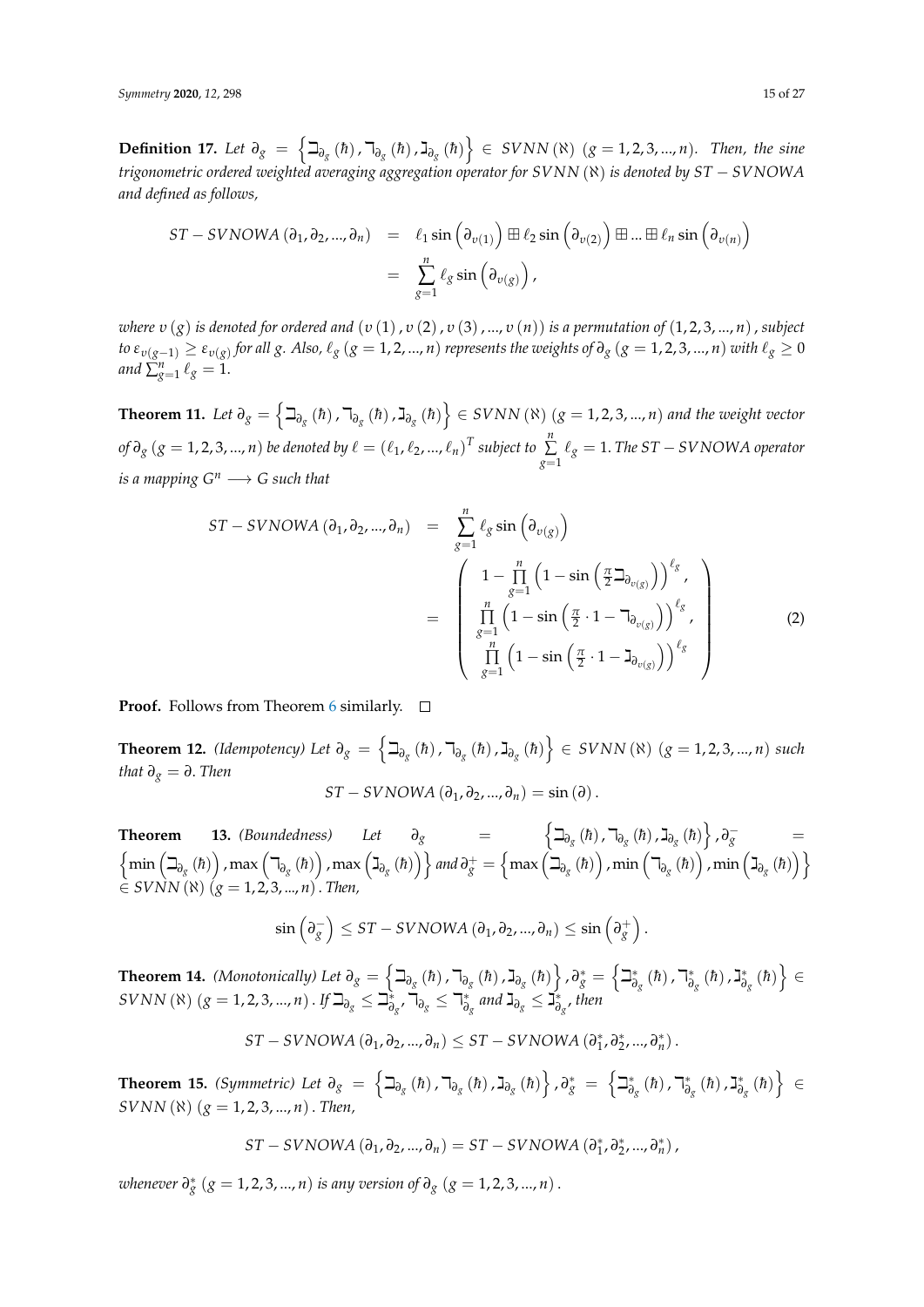Proof of above theorems are follows form Theorems [7–](#page-11-1)[10](#page-13-0) similarly.

#### *4.2. Sine Trigonometric Weighted Geometric AOs*

**Definition 18.** Let  $\partial_g = \left\{ \exists_{\partial_g} (\hbar)$ ,  $\exists_{\partial_g} (\hbar)$ ,  $\exists_{\partial_g} (\hbar) \right\}$  ∈ *SVNN* (R) (*g* = 1, 2, 3, ..., *n*)*.* Then, the sine *trigonometric weighted geometric aggregation operator for SVNN* (ℵ) *is denoted by ST* − *SVNWG and defined as follows:*

$$
ST-SVNWG (\partial_1, \partial_2, ..., \partial_n) = (\sin (\partial_1))^{\ell_1} \boxtimes (\sin (\partial_2))^{\ell_2} \boxtimes ... \boxtimes (\sin (\partial_n))^{\ell_n}
$$
  
= 
$$
\prod_{g=1}^n (\sin (\partial_g))^{\ell_g}
$$

*where*  $\ell_g$  ( $g = 1, 2, ..., n$ ) *represents the weights of*  $\partial_g$  ( $g = 1, 2, 3, ..., n$ ) *with*  $\ell_g \ge 0$  and  $\sum_{g=1}^n \ell_g = 1$ .

<span id="page-15-0"></span>**Theorem 16.** Let  $\partial_g = \left\{ \beth_{\partial_g}(\hbar)$  ,  $\daleth_{\partial_g}(\hbar)$  ,  $\gimel_{\partial_g}(\hbar) \right\} \in SVNN$  ( $\aleph$ ) ( $g = 1, 2, 3, ..., n$ ) and the weight vector *of*  $\partial_g$  ( $g = 1, 2, 3, ..., n$ ) *be denoted by*  $\ell = (\ell_1, \ell_2, ..., \ell_n)^T$  subject to  $\sum_{n=1}^n$  $\sum\limits_{g=1}$   $\ell_{g}$  = 1. *The ST − SVNWG operator is a mapping*  $G^n \longrightarrow G$  *such that* 

<span id="page-15-1"></span>
$$
ST-SVNWG(\partial_1, \partial_2, ..., \partial_n) = \prod_{g=1}^n (\sin(\partial_g))^{\ell_g}
$$
  
= 
$$
\begin{pmatrix} \Pi_{g=1}^n (\sin(\frac{\pi}{2}\Delta_{\partial_g}))^{\ell_g}, \\ 1 - \Pi_{g=1}^n (\sin(\frac{\pi}{2}1 - \Delta_{\partial_g}))^{\ell_g}, \\ 1 - \Pi_{g=1}^n (\sin(\frac{\pi}{2}1 - \Delta_{\partial_g}))^{\ell_g} \end{pmatrix}
$$
(3)

**Proof.** We prove Theorem [16,](#page-15-0) by employing mathematical induction on *n*. As for each *g*,  $\partial_g$  =  $\left\{ \beth_{\partial_g}\left( \hbar\right),\daleth_{\partial_g}\left( \hbar\right),\gimel_{\partial_g}\left( \hbar\right)\right\} \in \text{ SVNN}\left(\aleph\right)$ , which implies that  $\beth_{\partial_g},\daleth_{\partial_g},\gimel_{\partial_g}\in \text{ [0,1]}$  and <sup>i</sup>*∂<sup>g</sup>* <sup>+</sup> <sup>k</sup>*∂<sup>g</sup>* <sup>+</sup> <sup>ג</sup>*∂<sup>g</sup>* <sup>≤</sup> 3. Then, the following steps of the mathematical induction have been executed. Step-1: For  $n = 2$ , we get

$$
ST-SVNWG\left(\partial_{1},\partial_{2}\right)=\left(\sin\left(\partial_{1}\right)\right)^{\ell_{1}}\boxtimes\left(\sin\left(\partial_{2}\right)\right)^{\ell_{2}}.
$$

As by the Definition [12,](#page-5-0)  $sin(\partial_1)$  and  $sin(\partial_2)$  are SFNs, and therefore  $(sin(\partial_1))^{\ell_1} \boxtimes (sin(\partial_2))^{\ell_2}$  is also SVNN. Further, for *∂*<sup>1</sup> and *∂*2, we have

$$
ST-SVNWG (\partial_1, \partial_2)
$$
\n
$$
= (\sin(\partial_1))^{\ell_1} \boxtimes (\sin(\partial_2))^{\ell_2}
$$
\n
$$
= \begin{pmatrix} (\sin(\frac{\pi}{2}\mathbf{1}_{\partial_1}))^{\ell_1}, \\ 1 - (\sin(\frac{\pi}{2}\mathbf{1} - \mathbf{1}_{\partial_1}))^{\ell_1}, \\ 1 - (\sin(\frac{\pi}{2}\mathbf{1} - \mathbf{1}_{\partial_1}))^{\ell_1} \end{pmatrix} \boxplus \begin{pmatrix} (\sin(\frac{\pi}{2}\mathbf{1}_{\partial_2}))^{\ell_2}, \\ 1 - (\sin(\frac{\pi}{2}\mathbf{1} - \mathbf{1}_{\partial_2}))^{\ell_2}, \\ 1 - (\sin(\frac{\pi}{2}\mathbf{1} - \mathbf{1}_{\partial_2}))^{\ell_2} \end{pmatrix}
$$
\n
$$
= \begin{pmatrix} \Pi_{S=1}^2 (\sin(\frac{\pi}{2}\mathbf{1}_{\partial_S}))^{\ell_S}, \\ 1 - \Pi_{S=1}^2 (\sin(\frac{\pi}{2}\mathbf{1} - \mathbf{1}_{\partial_S}))^{\ell_S}, \\ 1 - \Pi_{S=1}^2 (\sin(\frac{\pi}{2}\mathbf{1} - \mathbf{1}_{\partial_S}))^{\ell_S} \end{pmatrix}
$$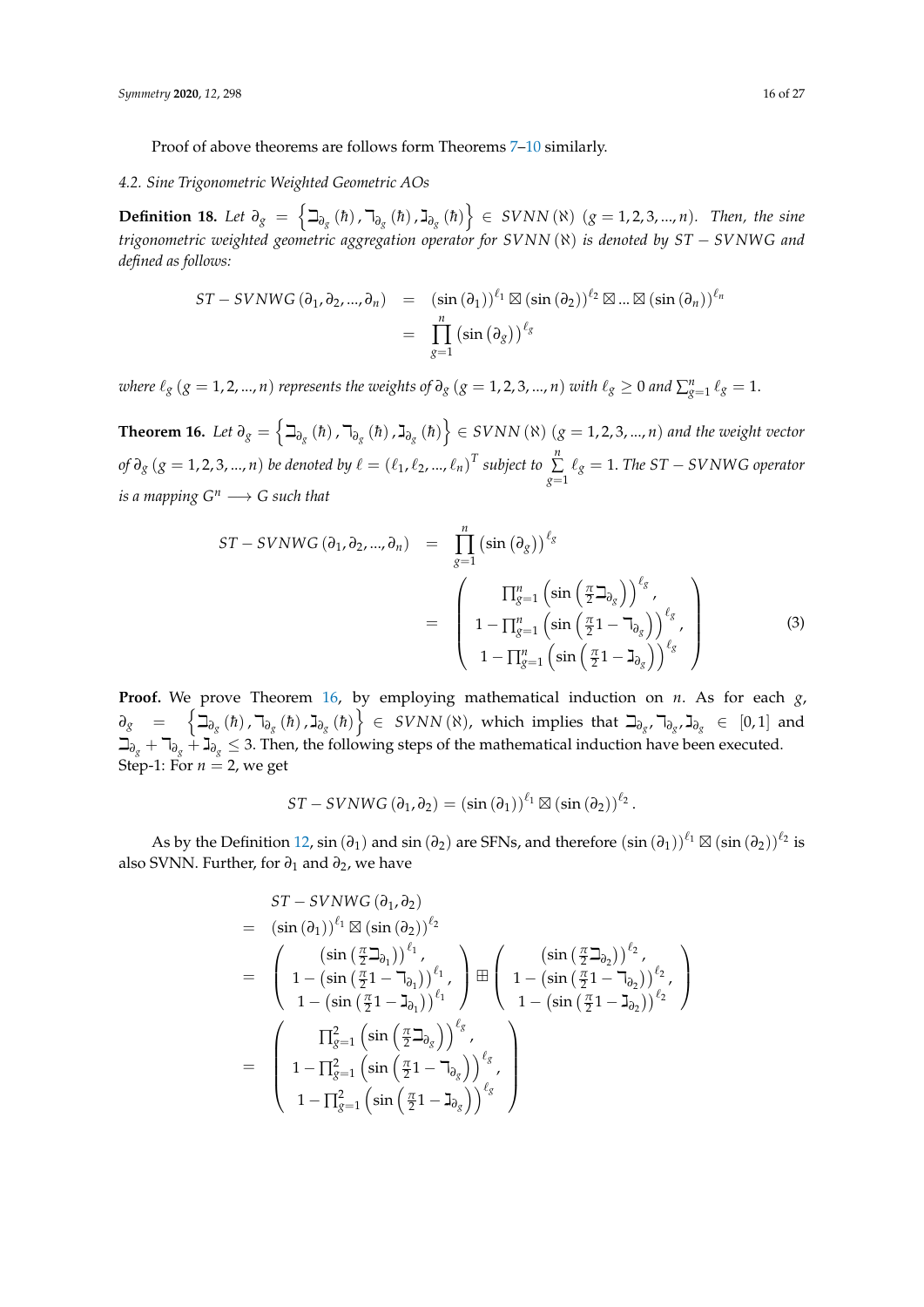Step-2: Suppose that Equation [\(3\)](#page-15-1) is holds for  $n = \kappa$ , we have

$$
ST-SVNWG\left(\partial_{1},\partial_{2},...\partial_{\kappa}\right)=\left(\begin{array}{c} \prod_{g=1}^{\kappa}\left(\sin\left(\frac{\pi}{2}\beth_{\partial_{g}}\right)\right)^{\ell_{g}}, \\ 1-\prod_{g=1}^{\kappa}\left(\sin\left(\frac{\pi}{2}1-\daleth_{\partial_{g}}\right)\right)^{\ell_{g}}, \\ 1-\prod_{g=1}^{\kappa}\left(\sin\left(\frac{\pi}{2}1-\gimel_{\partial_{g}}\right)\right)^{\ell_{g}}\end{array}\right)
$$

Step-3: Now we have to prove that Equation [\(3\)](#page-15-1) is holds for  $n = \kappa + 1$ .

$$
ST-SVNWG (\partial_1, \partial_2, \dots \partial_{\kappa+1})
$$
\n
$$
= \prod_{g=1}^{\kappa} (\sin (\partial_g))^{\ell_g} \boxtimes (\sin (\partial_{\kappa+1}))^{\ell_{\kappa+1}}
$$
\n
$$
= \left(\begin{array}{c} \prod_{g=1}^{\kappa} (\sin (\frac{\pi}{2} \beth_{\partial_g}))^{\ell_g}, \\ 1-\prod_{g=1}^{\kappa} (\sin (\frac{\pi}{2} 1-\daleth_{\partial_g}))^{\ell_g}, \\ 1-\prod_{g=1}^{\kappa} (\sin (\frac{\pi}{2} 1-\daleth_{\partial_g}))^{\ell_g} \end{array}\right) \boxtimes \left(\begin{array}{c} \left(\sin (\frac{\pi}{2} \beth_{\partial_{\kappa+1}})\right)^{\ell_{\kappa+1}}, \\ 1-\left(\sin (\frac{\pi}{2} 1-\daleth_{\partial_{\kappa+1}})\right)^{\ell_{\kappa+1}}, \\ 1-\left(\sin (\frac{\pi}{2} 1-\daleth_{\partial_{\kappa+1}})\right)^{\ell_{\kappa+1}} \end{array}\right)
$$
\n
$$
= \left(\begin{array}{c} \prod_{g=1}^{\kappa+1} (\sin (\frac{\pi}{2} \beth_{\partial_g}))^{\ell_g}, \\ 1-\prod_{g=1}^{\kappa+1} (\sin (\frac{\pi}{2} 1-\daleth_{\partial_g}))^{\ell_g}, \\ 1-\prod_{g=1}^{\kappa+1} (\sin (\frac{\pi}{2} 1-\daleth_{\partial_g}))^{\ell_g} \end{array}\right)
$$

that is, when  $n = z + 1$ , Equation [\(3\)](#page-15-1) also holds.

Therefore, Equation [\(3\)](#page-15-1) holds for any *n*. The proof is completed.  $\Box$ 

**Theorem 17.** *(Idempotancy) Let*  $\partial_g = \left\{ \beth_{\partial_g}(\hbar) \square_{\partial_g}(\hbar) \square_{\partial_g}(\hbar) \right\}$  ∈ *SVNN* (ℕ) (*g* = 1, 2, 3, ..., *n*) *such that*  $\partial_g = \partial$ . *Then*,  $ST - SVNWG(\partial_1, \partial_2, ..., \partial_n) = \sin(\partial).$ 

**Theorem 18.** (Boundedness) Let  $\partial_g$  =  $\left\{\exists_{\partial_g} (h), \exists_{\partial_g} (h), \exists_{\partial_g} (h)\right\}, \partial_g^-$  =  $\left\{\min\left(\beth_{\partial_{\bar{S}}}\left(\hbar\right)\right)$  ,  $\max\left(\daleth_{\partial_{\bar{S}}}\left(\hbar\right)\right)$  ,  $\max\left(\gimel_{\partial_{\bar{S}}}\left(\hbar\right)\right)\right\}$  and  $\partial_{\bar{S}}^+=\left\{\max\left(\beth_{\partial_{\bar{S}}}\left(\hbar\right)\right)$  ,  $\min\left(\daleth_{\partial_{\bar{S}}}\left(\hbar\right)\right)$  ,  $\min\left(\gimel_{\partial_{\bar{S}}}\left(\hbar\right)\right)\right\}$ ∈ *SVNN* (ℵ) (*g* = 1, 2, 3, ..., *n*). *Then,*

$$
\sin\left(\partial_{g}^{-}\right) \leq ST-SVNWG\left(\partial_{1},\partial_{2},...,\partial_{n}\right) \leq \sin\left(\partial_{g}^{+}\right).
$$

 $\bf{Theorem~19.}$  *(Monotonically) Let*  $\partial_g = \left\{ \beth_{\partial_g}(\hbar)$  ,  $\daleth_{\partial_g}(\hbar)$  ,  $\gimel_{\partial_g}(\hbar) \right\}$  ,  $\partial_g^* = \left\{ \beth_{\partial_g}^* \right\}$  $\phi_g^*$  (*h*), ⊣<sub>∂</sub> *∂g* ג ,(̄*h*( ∗  $\left\{ \check{\tilde{\sigma}}_{g}\left(\hbar\right)\right\} \in$  $S{\bar{V}}{\bar{N}}{\bar{N}}$  ( $\aleph$ )  $(g=1,2,3,...,n)$  . If  $\beth_{\partial_g}\leq\beth_{\partial}^*$  $\check{\bar{\theta}}_g$ , √ີ $\bar{\theta}_g \leq \bar{\theta}^*_g$  $\frac{1}{\partial_{g}}$  and  $\mathbf{J}_{\partial_{g}} \leq \mathbf{J}_{\partial}^*$ *∂g* , *then*

$$
ST-SVNWG\left(\partial_1,\partial_2,...,\partial_n\right)\leq ST-SVNWG\left(\partial_1^*,\partial_2^*,...,\partial_n^*\right).
$$

 $\bf{Theorem\ \ 20.}\ \ } (Symmetric)\ \ Let\ \partial_{g}\ =\ \Big\{ \beth_{\partial_{g}}\ (h)\ ,\daleth_{\partial_{g}}\ (h)\ ,\gimel_{\partial_{g}}\ (h)\Big\}\ ,\partial_{g}^{\ast}\ =\ \Big\{ \beth_{\partial_{g}}^{*}\ (h)\ ,\beta_{g}\ (h)\ \Big\}.$ <sub>∂g</sub> (*h*), ¬\*∂ *∂g* ג ,(̄*h*( ∗  $\left\{ \check{\tilde{\sigma}}_{g}\left(\hbar\right)\right\}$   $\in$  $SVNN(\aleph)$  ( $g = 1, 2, 3, ..., n$ ). *Then* 

$$
ST-SVNWG\left(\partial_{1},\partial_{2},...,\partial_{n}\right)=ST-SVNWG\left(\partial_{1}^{*},\partial_{2}^{*},...,\partial_{n}^{*}\right),
$$

*whenever*  $\partial_{g}^{*}$  ( $g = 1, 2, 3, ..., n$ ) *is any version of*  $\partial_{g}$  ( $g = 1, 2, 3, ..., n$ ).

Proof of above theorems are follows from Theorems [7–](#page-11-1)[10](#page-13-0) similarly.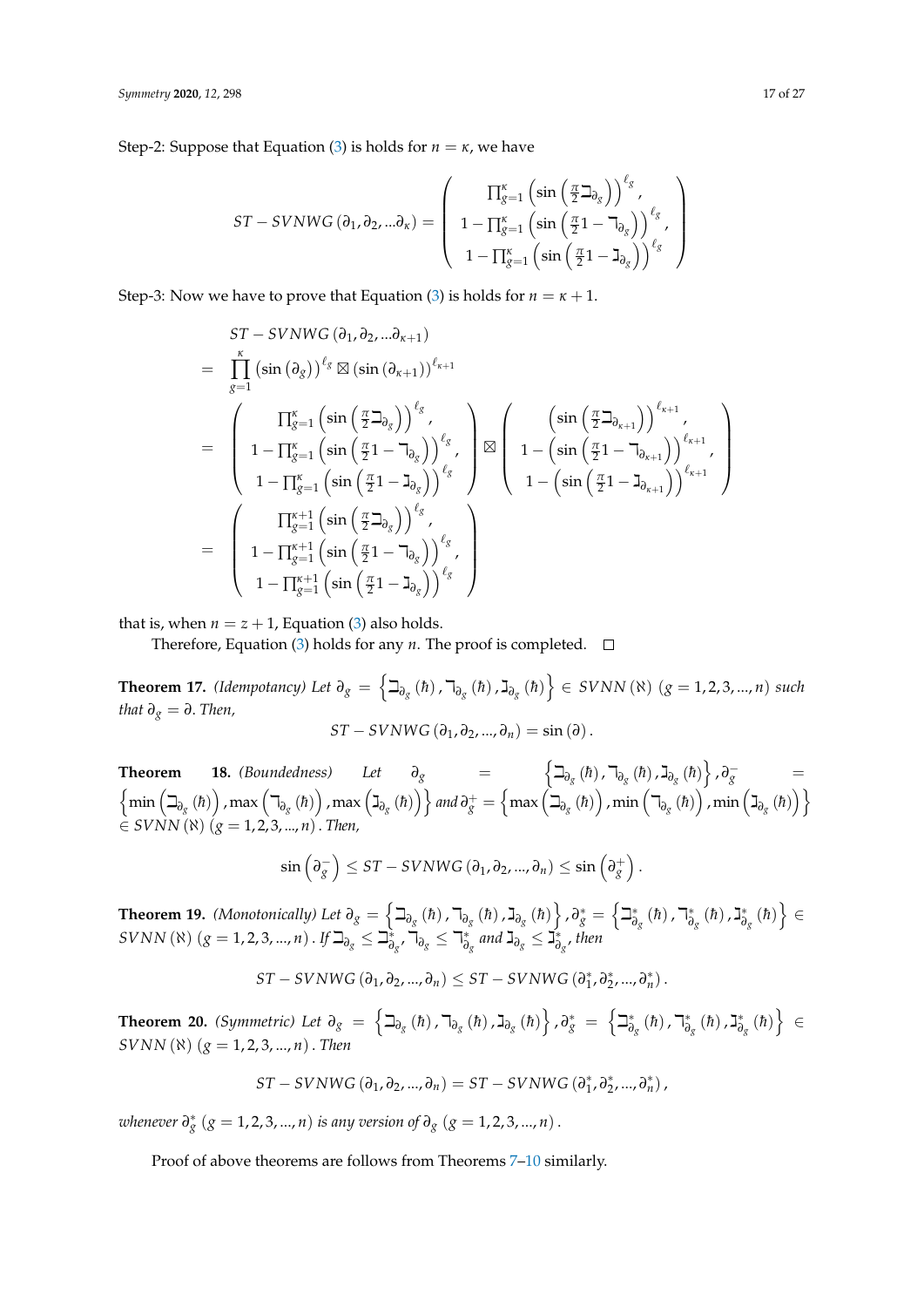**Definition 19.** Let  $\partial_g = \left\{ \exists_{\partial_g} (\hbar)$ ,  $\exists_{\partial_g} (\hbar)$ ,  $\exists_{\partial_g} (\hbar) \right\}$  ∈ *SVNN* (R) (*g* = 1, 2, 3, ..., *n*)*.* Then, the sine *trigonometric ordered weighted geometric aggregation operator for SVNN* (ℵ) *is denoted by ST* − *SVNOWG and defined as follows,*

$$
ST-SVNOWG(\partial_1, \partial_2, ..., \partial_n) = (\sin(\partial_{v(1)}))^{l_1} \boxtimes (\sin(\partial_{v(2)}))^{l_2} \boxtimes ... \boxtimes (\sin(\partial_{v(n)}))^{l_n}
$$
  
= 
$$
\prod_{g=1}^n (\sin(\partial_{v(g)}))^{l_g}
$$

*where v* (*g*) *is denoted for ordered and* (*v*(1),*v*(2),*v*(3),...,*v*(*n*)) *is a permutation of* (1,2,3,...,*n*), *subject* to  $\varepsilon_{v(g-1)}\geq\varepsilon_{v(g)}$  for all  $g.$  Also,  $\ell_g$   $(g=1,2,...,n)$  represents the weights of  $\partial_g$   $(g=1,2,3,...,n)$  with  $\ell_g\geq0$ *and*  $\sum_{g=1}^n \ell_g = 1$ .

**Theorem 21.** Let  $\partial_g = \left\{ \beth_{\partial_g}(\hbar)$  ,  $\daleth_{\partial_g}(\hbar)$  ,  $\gimel_{\partial_g}(\hbar) \right\} \in SVNN$  ( $\aleph$ )  $(g = 1, 2, 3, ..., n)$  and the weight vector  $f(x) = \left(\ell_1, \ell_2, ..., \ell_n\right)^T$  subject to  $\sum_{i=1}^n \ell_i$  $\sum\limits_{g=1}^{\infty}\ell_{g} = 1.$  *The ST − SVNOWG operator is a mapping*  $G^n \longrightarrow G$  *such that* 

$$
ST-SVNOWG(\partial_1, \partial_2, ..., \partial_n) = \prod_{g=1}^n \left(\sin\left(\partial_{v(g)}\right)\right)^{\ell_g}
$$

$$
= \begin{pmatrix} \prod_{g=1}^n \left(\sin\left(\frac{\pi}{2}\Delta_{v(g)}\right)\right)^{\ell_g}, \\ 1 - \prod_{g=1}^n \left(\sin\left(\frac{\pi}{2}1 - \Delta_{v(g)}\right)\right)^{\ell_g}, \\ 1 - \prod_{g=1}^n \left(\sin\left(\frac{\pi}{2}1 - \Delta_{v(g)}\right)\right)^{\ell_g} \end{pmatrix}
$$
(4)

**Proof.** Follows from Theorem [16](#page-15-0) similarly.  $\Box$ 

**Theorem 22.** *(Idempotancy) Let*  $\partial_g = \left\{ \exists_{\partial_g} (\hbar)$ ,  $\exists_{\partial_g} (\hbar)$ ,  $\exists_{\partial_g} (\hbar) \right\}$  ∈ *SVNN* (ℕ) (*g* = 1, 2, 3, ..., *n*) *such that*  $\partial_g = \partial$ . *Then*,

$$
ST-SVNOWG(\partial_1, \partial_2, ..., \partial_n) = \sin(\partial).
$$

**Theorem 23.** (Boundedness) Let  $\partial_g$  =  $\left\{\exists_{\partial_g}(\hbar), \exists_{\partial_g}(\hbar), \exists_{\partial_g}(\hbar)\right\}, \partial_g^-$  =  $\left\{\min\left(\beth_{\partial_{\bar{S}}}\left(\hbar\right)\right)$  ,  $\max\left(\daleth_{\partial_{\bar{S}}}\left(\hbar\right)\right)$  ,  $\max\left(\gimel_{\partial_{\bar{S}}}\left(\hbar\right)\right)\right\}$  and  $\partial_{\bar{S}}^+=\left\{\max\left(\beth_{\partial_{\bar{S}}}\left(\hbar\right)\right)$  ,  $\min\left(\daleth_{\partial_{\bar{S}}}\left(\hbar\right)\right)$  ,  $\min\left(\gimel_{\partial_{\bar{S}}}\left(\hbar\right)\right)\right\}$  $\sum_{i=1}^{n}$  *SVNN*( $\hat{x}$ ) ( $g = 1, 2, 3, ..., n$ ). *Then*,

$$
\sin\left(\partial_{g}^{-}\right)\leq ST-SVNOWG\left(\partial_{1},\partial_{2},...,\partial_{n}\right)\leq \sin\left(\partial_{g}^{+}\right).
$$

 $\bf{Theorem~24.}$  *(Monotonically) Let*  $\partial_g = \left\{ \beth_{\partial_g}(\hbar)$  ,  $\daleth_{\partial_g}(\hbar)$  ,  $\gimel_{\partial_g}(\hbar) \right\}$  ,  $\partial_g^* = \left\{ \beth_{\partial_g}^* \right\}$  $\phi_g^*$  (*h*), ⊣<sub>∂</sub> *∂g* ג ,(̄*h*( ∗  $\left\{ \check{\tilde{\sigma}}_{g}\left(\hbar\right)\right\} \in$  $SVNN$  ( $\aleph$ )  $(g = 1, 2, 3, ..., n)$  . If  $\beth_{\partial_g} \leq \beth_{\partial}^*$  $\check{\bar{\theta}}_g$ , √ີ $\bar{\theta}_g \leq \bar{\theta}^*_g$  $\frac{1}{\partial_{g}}$  and  $\mathbf{J}_{\partial_{g}} \leq \mathbf{J}_{\partial}^*$ *∂g* , *then*

$$
ST-SVNOWG(\partial_1, \partial_2, ..., \partial_n) \leq ST-SVNOWG(\partial_1^*, \partial_2^*, ..., \partial_n^*).
$$

 $\bf{Theorem\ \ 25.}\ \ (Symmetric)\ \ Let\ \ \partial_g\ =\ \Big\{\beth_{\partial_g}\ (\hbar)\ ,\daleth_{\partial_g}\ (\hbar)\ ,\gimel_{\partial_g}\ (\hbar)\Big\}\ ,\partial_g^*\ =\ \Big\{\beth_{\partial_g}^*\ (\hbar)\ ,\phi_g^*\ =\ \P_{\partial_g}^*\ (\hbar)\ ,\phi_g^*\ =\ \P_{\partial_g}^*\ (\hbar)\ ,\phi_g^*\ =\ \P_{\partial_g}^*\ (\hbar)\ ,\phi_g^*\ =\ \P_{\partial_g}^*\ (\hbar)\ ,\phi_g^*\ =\ \P_{\partial_g}^*\ (\hbar)\ ,\phi_g^*\ =\ \P_{\partial_g}^*\ (\hbar$ <sub>∂g</sub> (*h*), ¬\*∂ *∂g* ג ,(̄*h*( ∗  $\left\{ \check{\tilde{\sigma}}_{g}\left(\hbar\right)\right\} \;\in\;$ *SVNN* (ℵ) (*g* = 1, 2, 3, ..., *n*). *Then*

$$
ST-SVNOWG(\partial_1, \partial_2, ..., \partial_n) = ST-SVNOWG(\partial_1^*, \partial_2^*, ..., \partial_n^*)
$$

*whenever*  $\partial_{g}^{*}$  ( $g = 1, 2, 3, ..., n$ ) *is any version of*  $\partial_{g}$  ( $g = 1, 2, 3, ..., n$ ).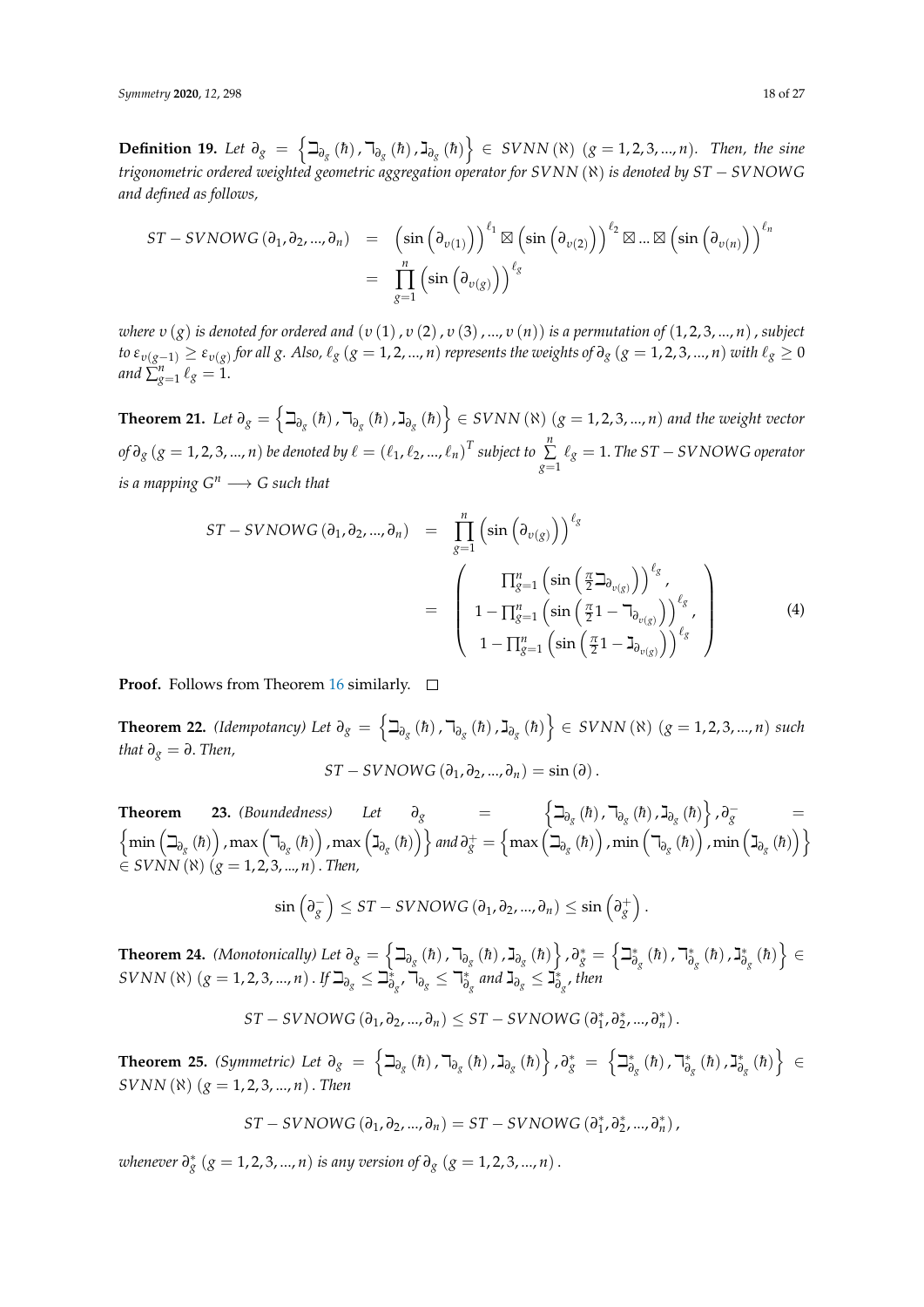Proof of above theorems follows from Theorems [7–](#page-11-1)[10](#page-13-0) similarly.

#### *4.3. Fundamental Properties of the Proposed AOs*

In this section, we investigated the several relations between the proposed AOs and study their some fundamental properties as follows.

<span id="page-18-0"></span>**Theorem 26.** Let 
$$
\partial_g = \left\{ \exists_{\partial_g} (h), \exists_{\partial_g} (h), \exists_{\partial_g} (h) \right\} \in \text{SVNN}(\aleph) \ (g = 1, 2)
$$
. Then, we have  
\n
$$
\sin(\partial_1) \boxplus \sin(\partial_2) \ge \sin(\partial_1) \boxtimes \sin(\partial_2)
$$

**Proof.** Since,  $\partial_g \in SVNN$  ( $\aleph$ ) ( $g = 1, 2$ ). Then, by using Definition [13,](#page-5-1) we have

$$
\sin(\partial_1) \boxplus \sin(\partial_2) = \left( \begin{array}{c} 1 - \left(1 - \sin\left(\frac{\pi}{2}\beth_{\partial_1}\right)\right) \left(1 - \sin\left(\frac{\pi}{2}\beth_{\partial_2}\right)\right), \\ \left(1 - \sin\left(\frac{\pi}{2}1 - \daleth_{\partial_1}\right)\right) \left(1 - \sin\left(\frac{\pi}{2}1 - \daleth_{\partial_2}\right)\right), \\ \left(1 - \sin\left(\frac{\pi}{2}1 - \daleth_{\partial_1}\right)\right) \left(1 - \sin\left(\frac{\pi}{2}1 - \daleth_{\partial_2}\right)\right) \end{array} \right)
$$

and

$$
\sin\left(\partial_{1}\right) \boxtimes \sin\left(\partial_{2}\right) = \left(\begin{array}{c} \sin\left(\frac{\pi}{2}\beth_{\partial_{1}}\right)\sin\left(\frac{\pi}{2}\beth_{\partial_{2}}\right), \\ 1 - \left(\sin\left(\frac{\pi}{2}1 - \daleth_{\partial_{1}}\right)\right)\left(\sin\left(\frac{\pi}{2}1 - \daleth_{\chi_{2}}\right)\right), \\ 1 - \left(\sin\left(\frac{\pi}{2}1 - \beth_{\partial_{1}}\right)\right)\left(\sin\left(\frac{\pi}{2}1 - \beth_{\chi_{2}}\right)\right) \end{array}\right)
$$

As for any two non-negative real numbers *l* and *m*, their arithmetic mean is greater than or equal to their geometric mean,  $\frac{l+m}{2} \ge lm \Rightarrow l+m-lm \ge lm \Rightarrow 1-(1-l)(1-m) \ge lm$ . Thus, by taking  $l = \sin(\frac{\pi}{2} \Delta_{\theta_1})$  and  $m = \sin(\frac{\pi}{2} \Delta_{\theta_2})$  we have  $1 - (1 - \sin(\frac{\pi}{2} \Delta_{\theta_1})) (1 - \sin(\frac{\pi}{2} \Delta_{\theta_2})) \ge$  $\sin\left(\frac{\pi}{2}\beth_{\partial_1}\right)\sin\left(\frac{\pi}{2}\beth_{\partial_2}\right)$ , which implies that

$$
1 - \left(1 - \sin\left(\frac{\pi}{2}\beth_{\partial_1}\right)\right)\left(1 - \sin\left(\frac{\pi}{2}\beth_{\partial_2}\right)\right) \geq \sin\left(\frac{\pi}{2}\beth_{\partial_1}\right)\sin\left(\frac{\pi}{2}\beth_{\partial_2}\right)
$$

Similarly, we have

$$
\left(1-\sin\left(\frac{\pi}{2}1-\mathbf{1}_{\partial_1}\right)\right)\left(1-\sin\left(\frac{\pi}{2}1-\mathbf{1}_{\partial_2}\right)\right)\leq 1-\left(\sin\left(\frac{\pi}{2}1-\mathbf{1}_{\partial_1}\right)\right)\left(\sin\left(\frac{\pi}{2}1-\mathbf{1}_{\varkappa2}\right)\right)
$$

and

$$
\left(1-\sin\left(\frac{\pi}{2}1-J_{\partial_1}\right)\right)\left(1-\sin\left(\frac{\pi}{2}1-J_{\partial_2}\right)\right)\leq 1-\left(\sin\left(\frac{\pi}{2}1-J_{\partial_1}\right)\right)\left(\sin\left(\frac{\pi}{2}1-J_{\varkappa2}\right)\right)
$$

Therefore,

$$
\sin(\partial_1) \boxplus \sin(\partial_2) \geq \sin(\partial_1) \boxtimes \sin(\partial_2)
$$

Proved. □

**Theorem 27.** *Let*  $\partial = {\mathcal{Q}(\hbar)}$ ,  $\mathcal{P}_\partial(h)$ ,  $\mathcal{Q}(\hbar)$ ,  $\mathcal{Q}(\hbar)$   $\in$  *SVNN* ( $\aleph$ ) *and*  $\psi \geq 0$  *be any real number, then*  $(1)$   $\psi$  sin  $(\partial) \geq (\sin(\partial))^{\psi}$  *iff*  $\psi \geq 1$ , *(2)*  $\psi \sin(\partial) \le (\sin(\partial))^{\psi}$  *iff*  $0 < \psi \le 1$ .

**Proof.** Follows from Theorem [26,](#page-18-0) similarly.  $\Box$ 

**Lemma 1.** For  $l_g \ge 0$  and  $m_g \ge 0$ , then we have  $\prod_{g=1}^n (l_g)^{m_g} \le \sum_{g=1}^n m_g l_g$  and if  $l_1 = l_2 = ... = l_n$  then *equality holds.*

**Lemma 2.** *Let*  $0 \le l, m \le 1$ , *and*  $0 \le x \le 1$ , *then*  $0 \le lx + m(1 - x) \le 1$ .

**Lemma 3.** Let  $0 \leq l, m \leq 1$ , then  $\sqrt{1 - (1 - l^2)(1 - m^2)} \geq lm$ .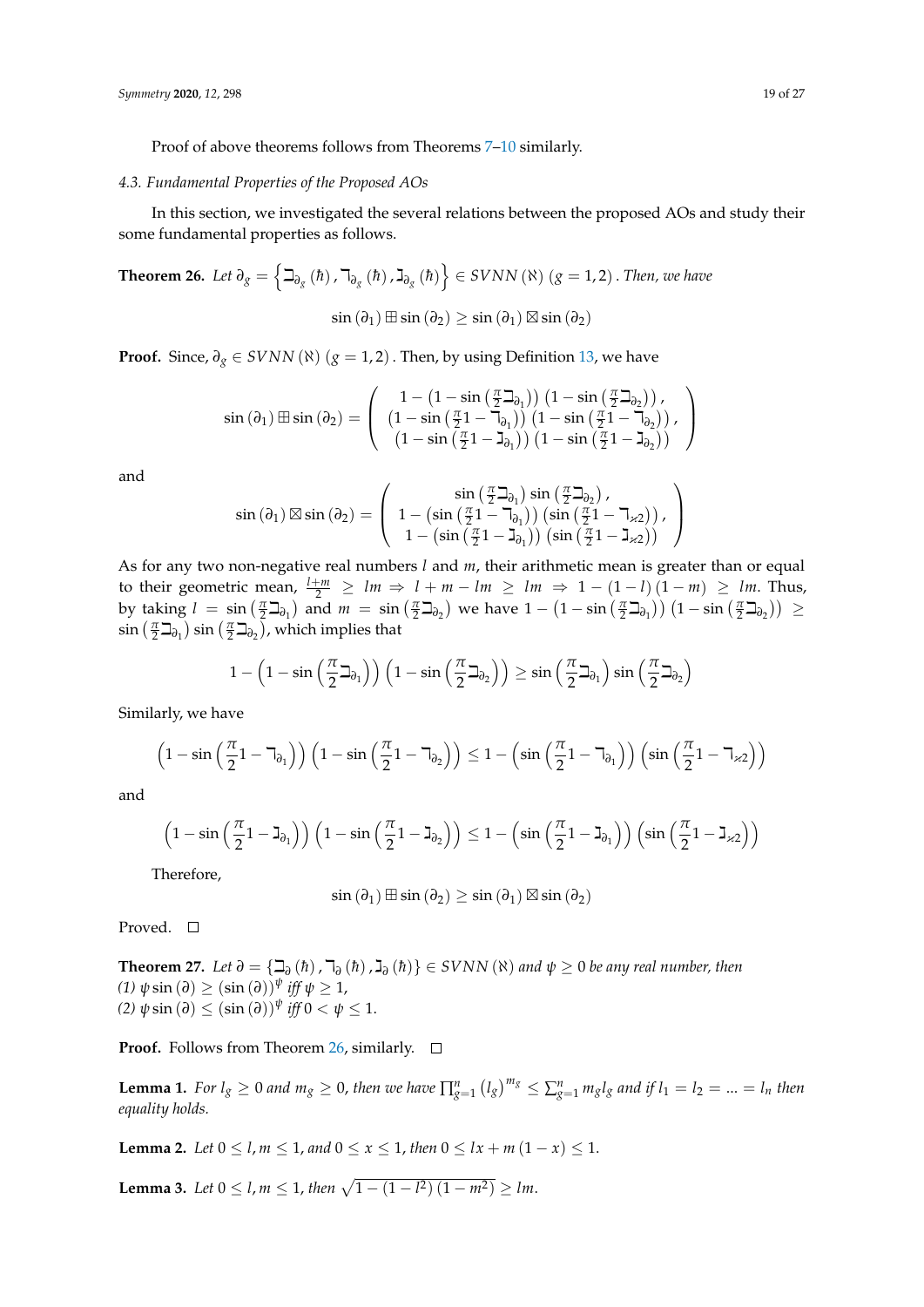$$
ST-SVNWA(\partial_1, \partial_2, ..., \partial_n) \ge ST-SVNWG(\partial_1, \partial_2, ..., \partial_n)
$$

*where equality holds iff*  $\partial_1 = \partial_2 = ... = \partial_n$ .

**Proof.** Follows from Theorem [26,](#page-18-0) similarly.  $\Box$ 

#### <span id="page-19-0"></span>**5. Decision-Making Technique**

This part presents a decision-making methodology, followed by an illustrative example, to solve decision-making problems (DMPs) under SVNS setting. Multi-attribute decision-making issues can be demonstrated in the form of a decision matrix, in which the columns reflect the set of attributes and the rows are alternatives [\[59](#page-26-6)[–63\]](#page-26-7). Thus, for decision matrix  $D_{n\times m}$ , consider a set of *n* alternatives  $\{N_1, N_2, N_3, ..., N_n\}$  and *m* criteria/attributes  $\{t_1, t_2, t_3, ..., t_m\}$ . The unknown weight vector of *m* criteria/attributes is denoted by  $W = \{\kappa_1, \kappa_2, \kappa_3, ..., \kappa_m\}$  with subject to  $\ell_g \in [0, 1]$  such that *m* ∑  $\sum_{g=1} \ell_g = 1.$ 

Suppose that the single-valued neutrosophic decision matrix is denoted by  $D = (\partial_{ij})_{n \times m} =$  $\langle \Box_{ij}, \Box_{ij}, \Box_{ij} \rangle_{n \times m}$ , where  $\Box_{ij}$  represents the truth degree of the alternative gratifies the criteria  $t_j$ considered by decision-maker (DM),  $\bar{v}_{ij}$  represents the degree of the alternative is indeterminacy for the criteria  $t_i$  considered by decision maker (DM), and  $\mathbf{I}_{ii}$  represents the degree of the alternative does not gratify the criteria *t<sup>j</sup>* considered by decision-maker (DM). The algorithm consists of the following steps.

**Step-1** Summarize the values of each alternative in term of decision matrix  $D^{(k)} = \left(\frac{\partial^{(k)}_{ij}}{\partial x_{m}}\right)_{n \times m}$  with SVNS information.

**Step-2** Construct the normalized decision matrix  $P = (p_{ij})$  from  $D = (\partial_{ij})$ , where  $p_{ij}$  is calculated as

<span id="page-19-1"></span>
$$
p_{ij} = \begin{cases} (\beth_{ij}, \daleth_{ij}, \jrcorner_{ij}) & \text{If criteria are benefit type} \\ (\beth_{ij}, \daleth_{ij}, \beth_{ij}) & \text{If criteria are cost type} \end{cases}
$$
(5)

**Step-3** Calculate the aggregate information of the decision-makers information either SFWA/SFWG operator.

$$
SVNWA (\partial_1, \partial_2, ..., \partial_n) = \left\{ 1 - \Pi_{g=1}^n (1 - \beth_{\partial_g})^{\ell_g}, \Pi_{g=1}^n (\beth_{\partial_g})^{\ell_g}, \Pi_{g=1}^n (\beth_{\partial_g})^{\ell_g} \right\}
$$

or

$$
SVNWG(\partial_1, \partial_2, ..., \partial_n) = \left\{ \Pi_{g=1}^n (\beth_{\partial_g})^{\ell_g}, 1 - \Pi_{g=1}^n (1 - \beth_{\partial_g})^{\ell_g}, 1 - \Pi_{g=1}^n (1 - \beth_{\partial_g})^{\ell_g} \right\}
$$

**Step-4** If the attribute weights are known as a prior then utilize them. Otherwise, we compute them by utilizing the concept of the entropy measure. For it, the information of criteria *t<sup>j</sup>* based on entropy measure is computed as

$$
E_j(\partial) = \frac{1}{\left(\sqrt{2}-1\right)m} \sum_{i=1}^m \left[ \sin\left(\frac{\pi}{4}\left(1+\beth_{\partial_{ij}}-\beth_{\partial_{ij}}-\beth_{\partial_{ij}}\right)\right) + \sin\left(\frac{\pi}{4}\left(1-\beth_{\partial_{ij}}+\beth_{\partial_{ij}}+\beth_{\partial_{ij}}\right)\right) - 1 \right]
$$

where  $\frac{1}{(\sqrt{2}-1)m}$  is a constant for assuring  $0 \le E_j(\partial) \le 1$ .

**Step-5** Using proposed sine trigonometric aggregation operators and attributes weight vector, the collective single-valued neutrosophic information of the each alternative  $\{\aleph_1, \aleph_2, \aleph_3, ..., \aleph_n\}$ are obtained.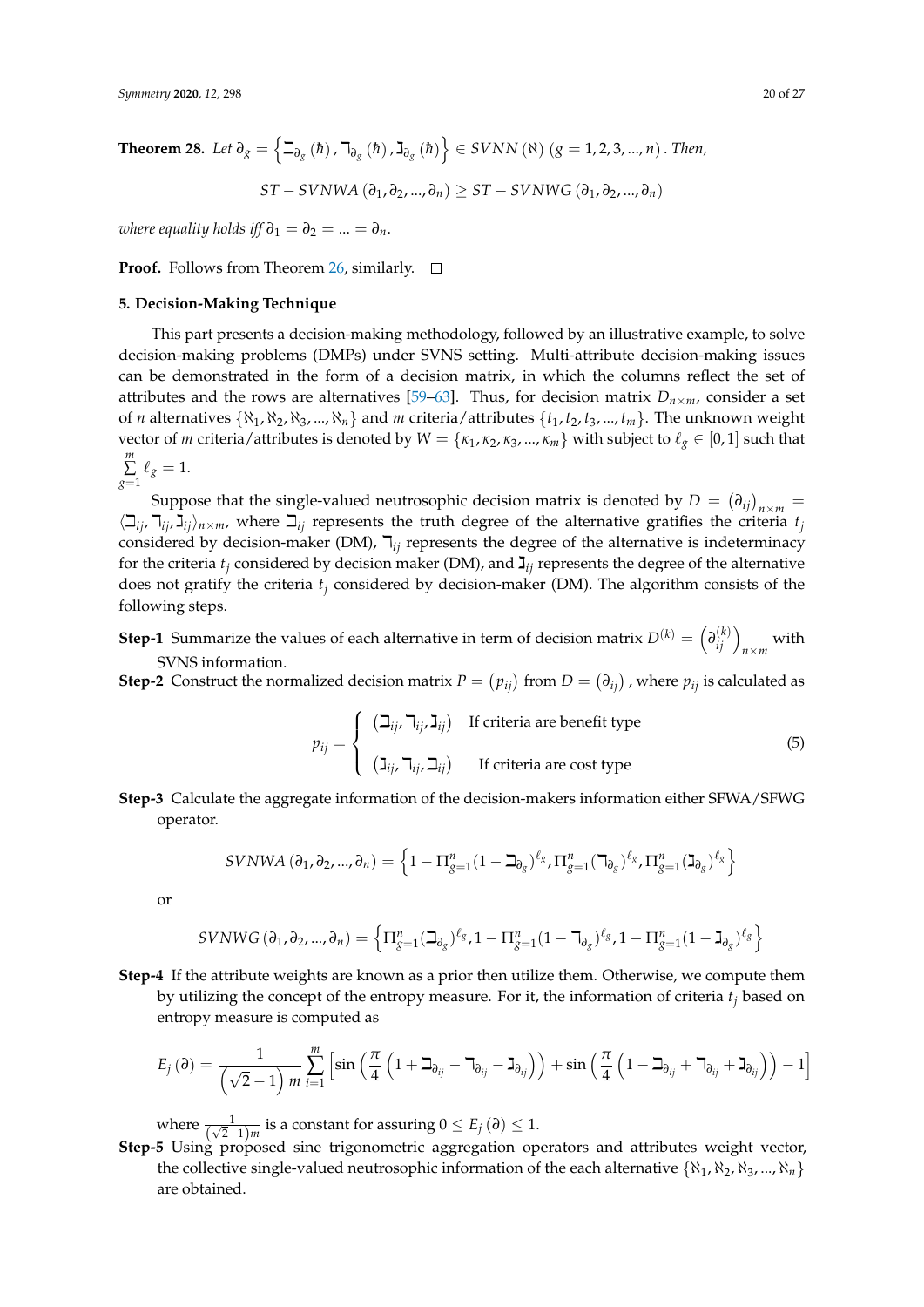**Step-6** Evaluate the scores values *sc* (*∂*) of collective single-valued neutrosophic numbers and rank according the maximum score values. If the score values of two *∂*<sup>1</sup> and *∂*<sup>2</sup> are same, then find the accuracy degrees  $\underline{ac}(\partial_1)$  and  $\underline{ac}(\partial_2)$ , respectively, then we rank the  $\partial_1$  and  $\partial_2$  according the maximum degree.

**Step-7** Select the optimal alternative according the maximum score value or accuracy degree.

#### <span id="page-20-0"></span>**6. Application of Proposed Decision-Making Technique**

In this section, a numerical application about hydrogen power plant selection problem is firstly used to illustrate the designed decision-making method. Then, a comparison between the presented sine trigonometric aggregation operators and the existing aggregation operators of SVNNs are carried out to demonstrate the characteristic and benefit of the presented AOs.

#### *6.1. Practical Case Study*

Maximizing the reach of technologies and the efficient use of renewable resources has always been a key task for developing sustainable and environmentally friendly energy with a view to future prospects. Invariably, in dealing with all renewable energy projects, the problem of site selection is always a very important one, where experts and decision-makers take all possible qualitative and quantitative factors into account. In particular, selecting the right location for the hydrogen power plant project is an important task that is consistently addressed through a multi-criteria decision-making process. Hydrogen energy is one of the most efficient and cleanest energy sources that contribute significantly to the share of energy in the world.

The sites under consideration must have been chosen through professional communication by the competent experts. All the attributes affecting the site selection have been determined on the basis of the expert's/decision-maker's opinion and the available literature. For the sake of selecting the best site/location, the decision-makers must take the social aspects, environment aspects, technology aspects, financial implications, and also some major characteristic aspects. We take a case study for this selection problem in a conventional frame where there are five available sites, say, *S*1, *S*2, *S*3, *S*<sup>4</sup> and *S*5, which are under consideration in solving the problem. These sites have been systematically examined with respect to the five main attributes, say, *f*<sup>1</sup> (Social Aspect), *f*<sup>2</sup> (Environment Aspect), *f*<sup>3</sup> (Technology Aspect), *f*<sup>4</sup> (Economical Aspect), and *f*<sup>5</sup> (Site Characteristics). Naturally, a better solution is expected if the number of attributes are increased. The problem of selecting the best possible hydrogen power plant site from the available set of alternatives is being mathematically and critically solved under the expert's/decision-maker's opinion and criteria weights taking the single-valued neutrosophic environment. Due to the fuzziness and uncertainty of the experts' cognition, they cannot provide the complete decision information, and the evaluation information is shown in the following Table 1. In this evaluation, the expert was asked to use SVN information and attributes weights are  $(0.15, 0.28, 0.20, 0.22, 0.15)^T$ .

<span id="page-20-1"></span>**Step-1** Information result of the expert is listed in Table [1;](#page-20-1)

**Table 1.** SVN Information (*D*).

|       | $f_1$           | r <sub>2</sub>  | $f_3$           | $t_4$           | $f_{5}$         |
|-------|-----------------|-----------------|-----------------|-----------------|-----------------|
| S1    | (0.5, 0.3, 0.4) | (0.3, 0.2, 0.5) | (0.2, 0.2, 0.6) | (0.4, 0.2, 0.3) | (0.3, 0.3, 0.4) |
| S2    | (0.7, 0.1, 0.3) | (0.3, 0.2, 0.7) | (0.6, 0.3, 0.2) | (0.2, 0.4, 0.6) | (0.7, 0.1, 0.2) |
| $S_3$ | (0.5, 0.3, 0.4) | (0.4, 0.2, 0.6) | (0.6, 0.1, 0.2) | (0.3, 0.1, 0.5) | (0.6, 0.4, 0.3) |
| $S_4$ | (0.7, 0.3, 0.2) | (0.2, 0.2, 0.7) | (0.4, 0.5, 0.2) | (0.2, 0.2, 0.5) | (0.4, 0.5, 0.4) |
| $S_5$ | (0.4, 0.1, 0.3) | (0.2, 0.1, 0.5) | (0.4, 0.1, 0.5) | (0.6, 0.3, 0.4) | (0.3, 0.2, 0.4) |

**Step-2** According to the expert, attributes  $t_1$ ,  $t_3$ , and  $t_5$  are benefits type,  $t_2$  and  $t_4$  are cost attributes. Normalized matrix computed as given formula [5,](#page-19-1) and results are shown in Table [2;](#page-21-0)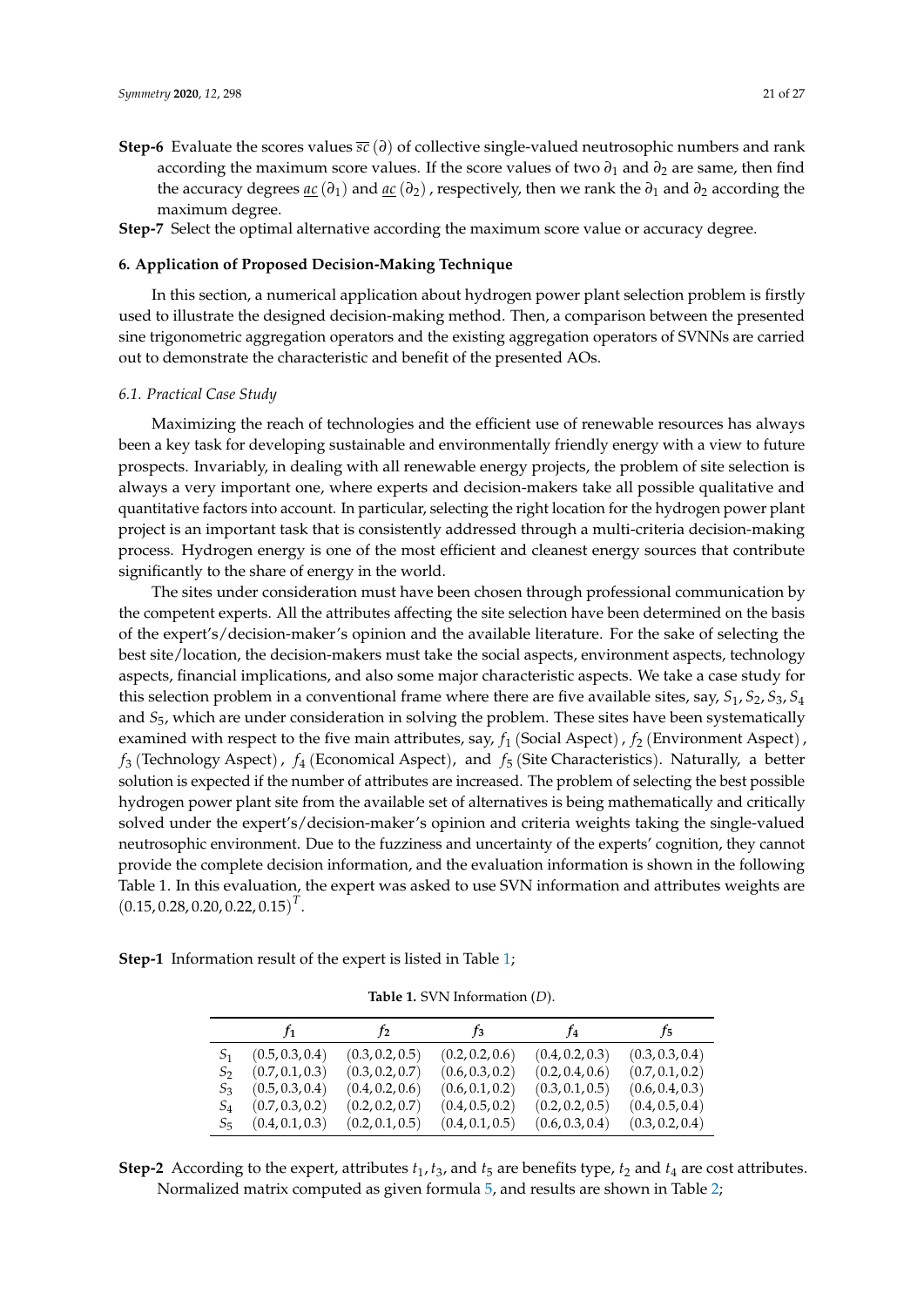<span id="page-21-0"></span>

|                | r <sub>1</sub>  | $\mathfrak{f}_2$ | $r_3$           | $f_4$           | $f_5$           |
|----------------|-----------------|------------------|-----------------|-----------------|-----------------|
|                | (0.5, 0.3, 0.4) | (0.5, 0.2, 0.3)  | (0.2, 0.2, 0.6) | (0.3, 0.2, 0.4) | (0.3, 0.3, 0.4) |
| S2             | (0.7, 0.1, 0.3) | (0.7, 0.2, 0.3)  | (0.6, 0.3, 0.2) | (0.6, 0.4, 0.2) | (0.7, 0.1, 0.2) |
| S <sub>3</sub> | (0.5, 0.3, 0.4) | (0.6, 0.2, 0.4)  | (0.6, 0.1, 0.2) | (0.5, 0.1, 0.3) | (0.6, 0.4, 0.3) |
| $S_4$          | (0.7, 0.3, 0.2) | (0.7, 0.2, 0.2)  | (0.4, 0.5, 0.2) | (0.5, 0.2, 0.2) | (0.4, 0.5, 0.4) |
| $S_5$          | (0.4, 0.1, 0.3) | (0.5, 0.1, 0.2)  | (0.4, 0.1, 0.5) | (0.4, 0.3, 0.6) | (0.3, 0.2, 0.4) |

**Table 2.** Normalized SVN information (*P*).

**Step-3** In this practical case study, only one expert (decision-maker) is involved, so here we do not need to compute the aggregated decision matrix.

**Step-4** Known criteria weight vector is:

$$
\kappa=\{\kappa_1=0.15,\kappa_2=0.28,\kappa_3=0.20,\kappa_4=0.22,\kappa_5=0.15\}
$$

<span id="page-21-1"></span>**Step-5** Based on the weight vector and utilizing the proposed sine trigonometric AOs, the aggregated single-valued neutrosophic information of each alternatives are obtained in Table [3:](#page-21-1)

|                 | $ST-SVNWA$            | $ST-SVNOWA$           | $ST-SVNWG$            | $ST-SVNOWG$           |
|-----------------|-----------------------|-----------------------|-----------------------|-----------------------|
| S1              | (0.562, 0.025, 0.078) | (0.567, 0.029, 0.081) | (0.508, 0.027, 0.089) | (0.518, 0.032, 0.088) |
| S2              | (0.862, 0.020, 0.028) | (0.865, 0.016, 0.029) | (0.855, 0.033, 0.030) | (0.859, 0.028, 0.031) |
| S3              | (0.776, 0.015, 0.048) | (0.770, 0.016, 0.048) | (0.769, 0.026, 0.054) | (0.763, 0.030, 0.053) |
| $\mathcal{S}_4$ | (0.784, 0.042, 0.024) | (0.782, 0.048, 0.024) | (0.732, 0.060, 0.029) | (0.729, 0.065, 0.029) |
| $S_5$           | (0.609, 0.009, 0.064) | (0.583, 0.009, 0.067) | (0.595, 0.016, 0.088) | (0.570, 0.014, 0.084) |
|                 |                       |                       |                       |                       |

**Table 3.** Aggregated single-valued neutrosophic information.

<span id="page-21-2"></span>**Step-6** Compute the score value of the each aggregated single-valued neutrosophic information of each alternative as follows in Table [4.](#page-21-2)

| <b>Table 4.</b> Score values. |
|-------------------------------|
|-------------------------------|

|             |                                         |  | $\overline{sc}(S_1)$ $\overline{sc}(S_2)$ $\overline{sc}(S_3)$ $\overline{sc}(S_4)$ $\overline{sc}(S_5)$ |  |
|-------------|-----------------------------------------|--|----------------------------------------------------------------------------------------------------------|--|
| $ST-SVNWA$  |                                         |  | 0.45785 0.81292 0.71225 0.71723 0.53521                                                                  |  |
| $ST-SVNOWA$ |                                         |  | 0.45577 0.82036 0.70536 0.70931 0.50665                                                                  |  |
| $ST-SVNWG$  |                                         |  | 0.39152 0.79117 0.68839 0.64236 0.49041                                                                  |  |
| $ST-SVNOWG$ | 0.39711 0.79969 0.67968 0.63447 0.47160 |  |                                                                                                          |  |

<span id="page-21-3"></span>**Step-7** Select the optimal alternative according the maximum score value given in Table [5.](#page-21-3)

**Table 5.** Ranking.

|             | <b>Score Ranking</b>                                                                                     | <b>Best Alternative</b> |
|-------------|----------------------------------------------------------------------------------------------------------|-------------------------|
| $ST-SVNWA$  | $\overline{sc}(S_2) > \overline{sc}(S_4) > \overline{sc}(S_3) > \overline{sc}(S_5) > \overline{sc}(S_1)$ | $S_2$                   |
| $ST-SVNOWA$ | $\overline{sc}(S_2) > \overline{sc}(S_4) > \overline{sc}(S_3) > \overline{sc}(S_5) > \overline{sc}(S_1)$ | S2                      |
| $ST-SVNWG$  | $\overline{sc}(S_2) > \overline{sc}(S_3) > \overline{sc}(S_4) > \overline{sc}(S_5) > \overline{sc}(S_1)$ | $S_2$                   |
| $ST-SVNOWG$ | $\overline{sc}(S_2) > \overline{sc}(S_3) > \overline{sc}(S_4) > \overline{sc}(S_5) > \overline{sc}(S_1)$ | S2                      |

In our case study, we aim to select the the right location for the hydrogen power plant according to five attributes: Social Aspect, Environment Aspect, Technology Aspect, Economical Aspect, and Site Characteristics. After implementing the designed algorithm steps to the collective data in the form of a single-valued neutrosophic set based on the novel sine trigonometric operational rules. Based on the above computational process, we can conclude that the alternative  $S_2$  is the best among the others and therefore it is highly recommended to select for the task/plan that is required.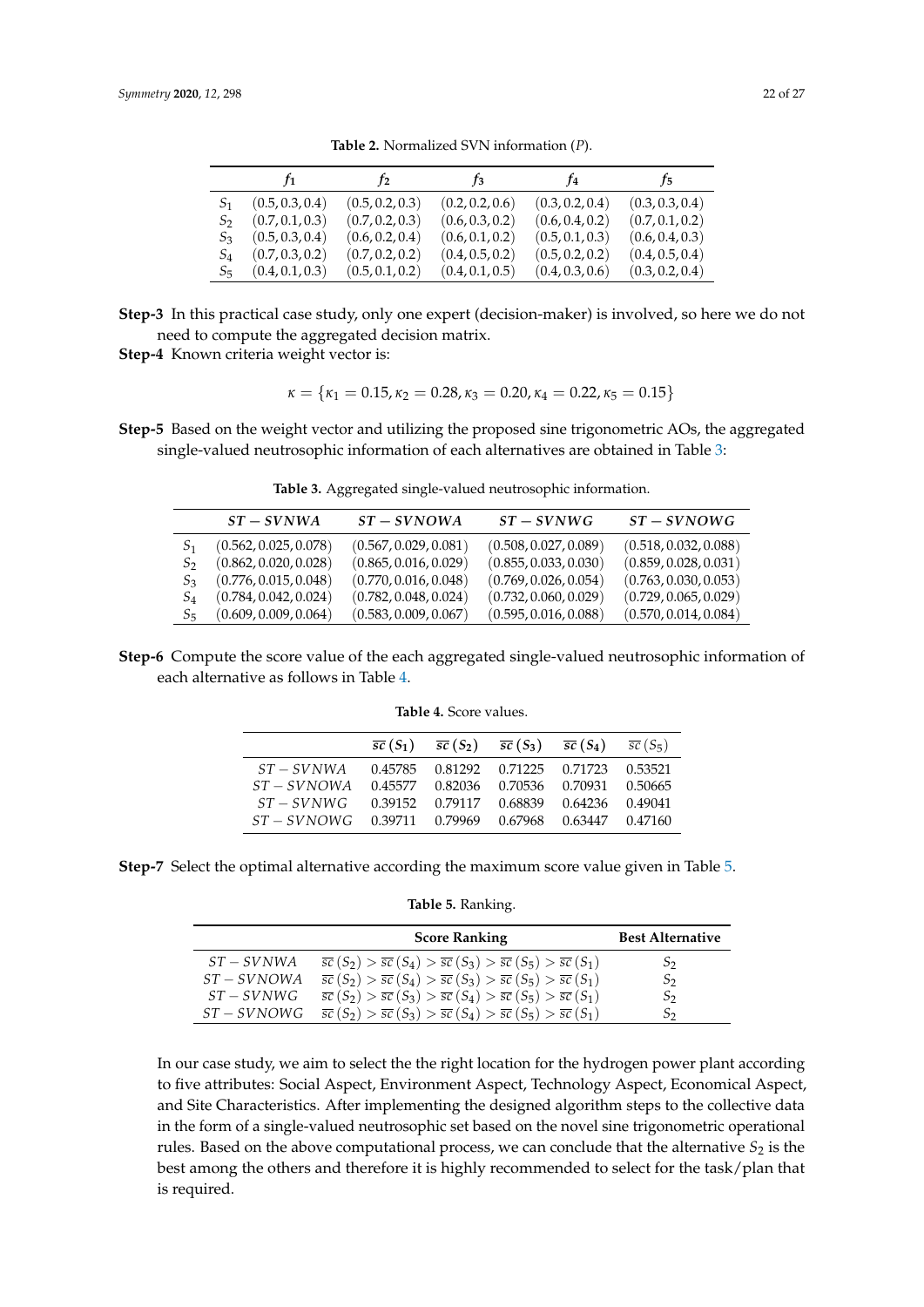#### *6.2. Verification and the Comparison Analysis*

In the following, we provides some suitable examples to show the feasibility as well as effectiveness of the proposed novel decision-making method and make a comparison with the existing studies.

<span id="page-22-0"></span>To using existing methods and different aggregation operators to computed aggregated single-valued information information are shown in Tables [6](#page-22-0) and [7.](#page-22-1)

|                | <b>SVNWA</b> [64]         | <b>SVNOWA</b> [64]        | <b>NWA [57]</b>           | $SUNFWA$ [65]             |
|----------------|---------------------------|---------------------------|---------------------------|---------------------------|
|                | $\{0.377, 0.225, 0.400\}$ | $\{0.382, 0.244, 0.407\}$ | $\{0.377, 0.231, 0.422\}$ | $\{0.375, 0.226, 0.401\}$ |
| $S_2$          | $\{0.661, 0.205, 0.238\}$ | $\{0.666, 0.180, 0.243\}$ | $\{0.661, 0.242, 0.244\}$ | $\{0.661, 0.207, 0.238\}$ |
| S <sub>3</sub> | $\{0.565, 0.176, 0.313\}$ | $\{0.559, 0.183, 0.312\}$ | $\{0.565, 0.210, 0.327\}$ | $\{0.565, 0.177, 0.314\}$ |
| $S_4$          | $\{0.572, 0.292, 0.221\}$ | $\{0.570, 0.314, 0.221\}$ | $\{0.572, 0.334, 0.233\}$ | $\{0.569, 0.295, 0.222\}$ |
| $S_{5}$        | $\{0.416, 0.141, 0.360\}$ | $\{0.396, 0.137, 0.369\}$ | $\{0.416, 0.163, 0.413\}$ | $\{0.415, 0.142, 0.364\}$ |

**Table 6.** Average aggregated SVN information.

**Table 7.** Average aggregated SVN information.

<span id="page-22-1"></span>

|                |                           | SVNHWA [66] $\gamma = 2$ SVNHWA [66] $\gamma = 3$ | $L-SVNWA$ [55]            | L-SVNOWA [55]             |
|----------------|---------------------------|---------------------------------------------------|---------------------------|---------------------------|
| S <sub>1</sub> | $\{0.372, 0.226, 0.403\}$ | $\{0.369, 0.226, 0.404\}$                         | $\{0.313, 0.175, 0.354\}$ | $\{0.322, 0.192, 0.360\}$ |
| $S_2$          | $\{0.660, 0.208, 0.238\}$ | $\{0.660, 0.209, 0.239\}$                         | $\{0.648, 0.198, 0.231\}$ | $\{0.654, 0.171, 0.236\}$ |
| $S_3$          | $\{0.564, 0.179, 0.314\}$ | $\{0.564, 0.180, 0.315\}$                         | $\{0.498, 0.173, 0.332\}$ | $\{0.489, 0.182, 0.330\}$ |
| $S_4$          | $\{0.566, 0.297, 0.223\}$ | $\{0.563, 0.300, 0.223\}$                         | $\{0.558, 0.273, 0.194\}$ | $\{0.556, 0.297, 0.194\}$ |
| $S_{5}$        | $\{0.415, 0.142, 0.368\}$ | $\{0.414, 0.143, 0.371\}$                         | $\{0.284, 0.124, 0.375\}$ | $\{0.244, 0.120, 0.383\}$ |

<span id="page-22-2"></span>Now, we analysis the ranking of the alternative according to their aggregated informations in Tables [8](#page-22-2) and [9.](#page-23-0)

| <b>Existing Operators</b> | <b>Ranking</b>                | <b>Best Alternative</b> |
|---------------------------|-------------------------------|-------------------------|
| NWA [57]                  | $S_2 > S_3 > S_4 > S_5 > S_1$ | $S_2$                   |
| SVNWA $[64]$              | $S_2 > S_3 > S_4 > S_5 > S_1$ | $S_2$                   |
| SVNOWA <sup>[64]</sup>    | $S_2 > S_3 > S_4 > S_5 > S_1$ | $S_2$                   |
| SVNWG [64]                | $S_2 > S_3 > S_4 > S_5 > S_1$ | S <sub>2</sub>          |
| SVNOWG <sup>[64]</sup>    | $S_2 > S_3 > S_4 > S_5 > S_1$ | $S_2$                   |
| SVNFWA [65]               | $S_2 > S_3 > S_4 > S_5 > S_1$ | $S_2$                   |
| SVNHWA [66] $\gamma = 2$  | $S_2 > S_3 > S_4 > S_5 > S_1$ | $S_2$                   |
| SVNHWA [66] $\gamma = 3$  | $S_2 > S_3 > S_4 > S_5 > S_1$ | $S_2$                   |
| NWG [45]                  | $S_2 > S_3 > S_4 > S_5 > S_1$ | S <sub>2</sub>          |
| SVNFWG [65]               | $S_2 > S_3 > S_4 > S_5 > S_1$ | S <sub>2</sub>          |
| SVNHWG [66] $\gamma = 2$  | $S_2 > S_3 > S_4 > S_5 > S_1$ | $S_2$                   |
| SVNHWG [66] $\gamma = 3$  | $S_2 > S_3 > S_4 > S_5 > S_1$ | $S_2$                   |
| <b>SNWEA</b> [54]         | $S_2 > S_3 > S_5 > S_4 > S_1$ | $S_2$                   |
| $L-SVNWA$ [55]            | $S_2 > S_4 > S_3 > S_5 > S_1$ | S <sub>2</sub>          |
| L-SVNOWA [55]             | $S_2 > S_4 > S_3 > S_5 > S_1$ | $S_2$                   |
| L-SVNWG [55]              | $S_2 > S_4 > S_3 > S_1 > S_5$ | $S_2$                   |
| L-SVNOWG <sup>[55]</sup>  | $S_2 > S_3 > S_4 > S_5 > S_1$ | S2                      |

**Table 8.** Overall ranking of the alternatives.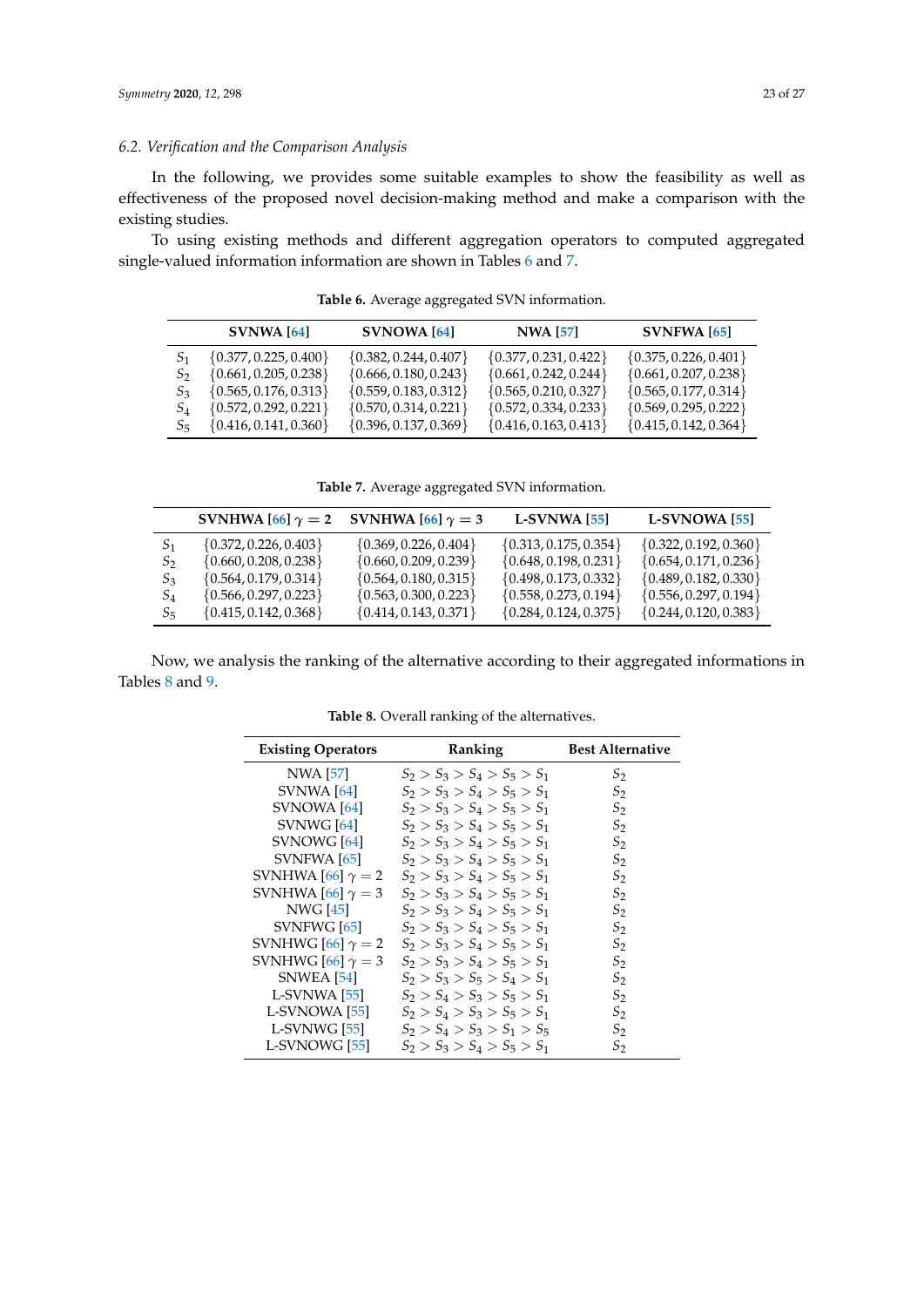<span id="page-23-0"></span>

| <b>Proposed Operators</b> | Ranking                       | <b>Best Alternative</b> |
|---------------------------|-------------------------------|-------------------------|
| L-SVNWA                   | $S_2 > S_4 > S_3 > S_5 > S_1$ | $S_2$                   |
| L-SVNWG                   | $S_2 > S_3 > S_4 > S_5 > S_1$ | $S_2$                   |
| <b>L-SVNOWA</b>           | $S_2 > S_4 > S_3 > S_5 > S_1$ | $S_2$                   |
| L-SVNOWG                  | $S_2 > S_3 > S_4 > S_5 > S_1$ | $S_2$                   |

**Table 9.** Overall ranking of the alternatives.

The bast alternative is  $S_2$ . The results achieved using novel single sine trigonometric-valued neutrosophic-weighted aggregation operators were the same as the results demonstrate existing techniques. Therefore, this study proposed the list of novel sine trigonometric aggregation operators to aggregate the single-valued neutrosophic information more effectively and efficiently. Using the proposed sine trigonometric aggregation operators, we sound the best alternative out of a collection of alternatives given by the decision-maker. Therefore, the proposed decision-making methodology based on sine trigonometric operational rules, helps us to find the best solution in decision-support systems as applications.

#### **7. Conclusions**

The process of industrialization has significantly increased energy consumption throughout the world. The objective of the proposed research is to present a novel decision-making approach for the selection of hydrogen power plant sites. To accomplish this task, novel sine trigonometric function-based operational laws are introduced under SVNNs. Utilizing these STOLs proposed some aggregation operators, namely, sine trigonometric SVN weighted averaging/geometric aggregation operators and sine trigonometric SVN-ordered weighted averaging/geometric aggregation operators. The various fundamental relations between the developed AOs are studied and presented in details. To implement the proposed laws on to the DMPs, we designed a new MADM algorithm with decision-making problems where the preferences are assessed in terms of SVNNs. The utilized single-valued neutrosophic information measures have been found to be significantly efficient to handle the uncertainty in decision-making problems. The functionality of the developed method are tested over the illustrated example of hydrogen power plant site selection and superiority as well as feasibility of the method are examined in details. A comparative analysis with several existing works are also done to check its performance.

In the future research, the method proposed in this paper will be applied to other uncertain fields, such as probabilistic linguistic term sets, interval-value SVNSs, and so on. Besides, the proposed method can be applied to other areas, such as medical health diagnosis, green supplier selection, and so on.

**Author Contributions:** All authors contributed equally to this work. All authors have read and agreed to the published version of the manuscript.

**Funding:** This paper was supported by Major Humanities and Social Sciences Research Projects in Zhejiang Universities (No. 2018QN058), China Postdoctoral Science Foundation (No. 2019M651403), Zhejiang Province Natural Science Foundation (No. LY18G010007; No. LQ20G010001), Ningbo Natural Science Foundation (No. 2019A610037), and First Class Discipline of Zhejiang - A (Zhejiang Gongshang University - Statistics).

**Acknowledgments:** The authors 1 & 2 extend their appreciation to the Higher Education Commission, Pakistan under National Research Program for Universities (NRPU), Project no. 10701/KPK/ NRPU/R&D/HEC/2017. The authors 3 & 4 work under the Major Humanities and Social Sciences Research Projects in Zhejiang Universities (No. 2018QN058), China Postdoctoral Science Foundation (No. 2019M651403), Zhejiang Province Natural Science Foundation (No. LY18G010007; No. LQ20G010001), Ningbo Natural Science Foundation (No. 2019A610037), and First Class Discipline of Zhejiang - A (Zhejiang Gongshang University - Statistics).

**Conflicts of Interest:** The authors declare no conflicts of interest.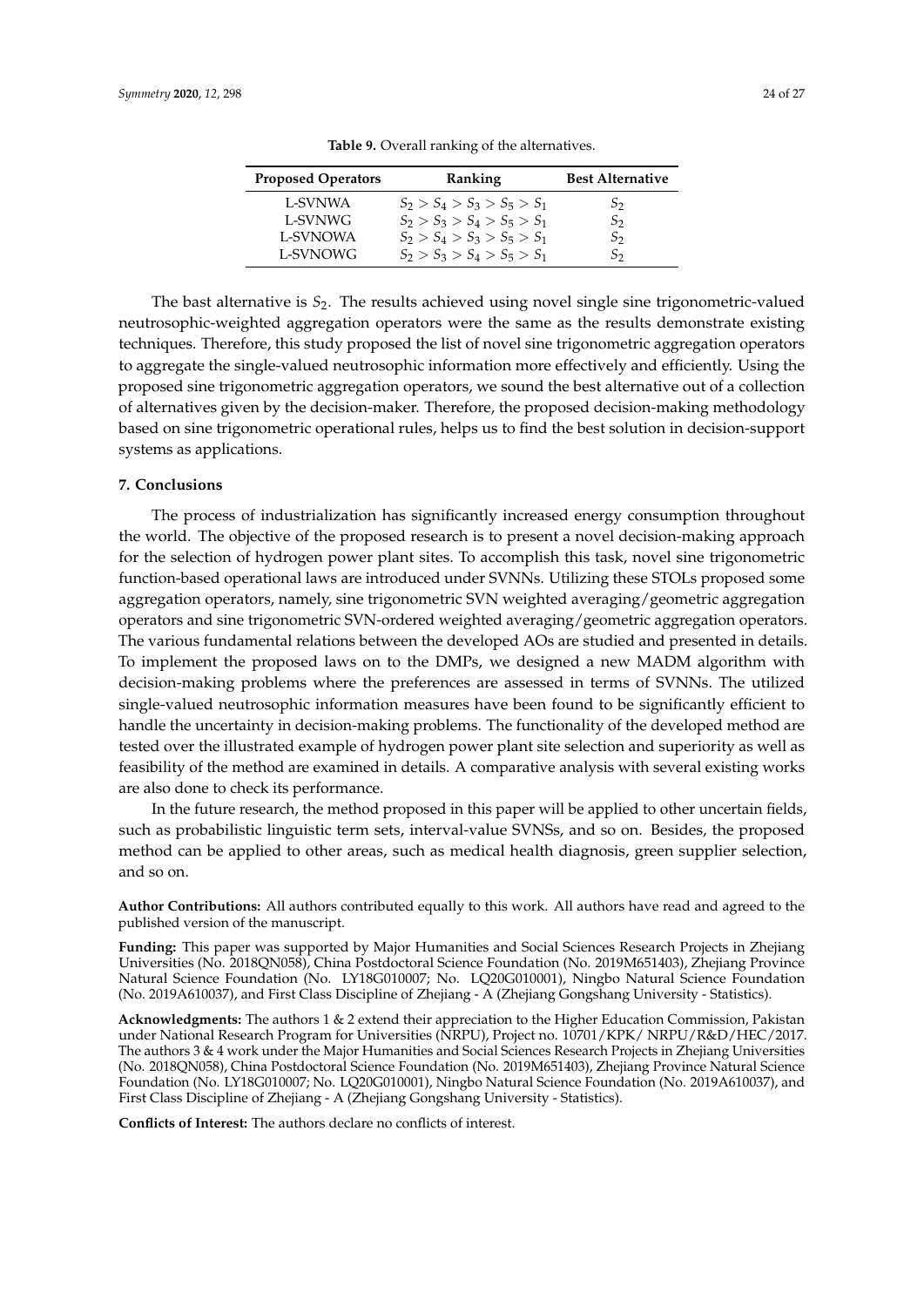#### **References**

- <span id="page-24-0"></span>1. Pilavachi, P.A.; Stephanidis, S.D.; Pappas, V.A.; Afgan, N.H. Multi-criteria evaluation of hydrogen and natural gas fuelled power plant technologies. *Appl. Therm. Eng.* **2009**, *29*, 2228–2234. [\[CrossRef\]](http://dx.doi.org/10.1016/j.applthermaleng.2008.11.014)
- <span id="page-24-1"></span>2. Hennicke, P.; Fischedick, M. Towards sustainable energy systems: The related role of hydrogen. *Energy Policy* **2006**, *34*, 1260–1270. [\[CrossRef\]](http://dx.doi.org/10.1016/j.enpol.2005.12.016)
- <span id="page-24-2"></span>3. Gökalp, I.; Lebas, E. Alternative fuels for industrial gas turbines (AFTUR). *Appl. Therm. Eng.* **2004**, *24*, 1655–1663. [\[CrossRef\]](http://dx.doi.org/10.1016/j.applthermaleng.2003.10.035)
- <span id="page-24-3"></span>4. Juste G. Hydrogen injection as additional fuel in gas turbine combustor. Evaluation of effects. *Int. J. Hydrogen Energy* **2006**, *31*, 2112–2121. [\[CrossRef\]](http://dx.doi.org/10.1016/j.ijhydene.2006.02.006)
- <span id="page-24-4"></span>5. Zadeh, L.A. Fuzzy sets. *Inf. Control*. **1965**, *8*, 338–353. [\[CrossRef\]](http://dx.doi.org/10.1016/S0019-9958(65)90241-X)
- <span id="page-24-5"></span>6. Chen, S.M.; Tan, J.M. Handling multicriteria fuzzy decision-making problems based on vague set theory. *Fuzzy Sets Syst.* **1994**, *67*, 163–172. [\[CrossRef\]](http://dx.doi.org/10.1016/0165-0114(94)90084-1)
- <span id="page-24-6"></span>7. Bellman, R.E.; Zadeh, L.A. Decision-making in a fuzzy environment. *Manag. Sci.* **1970**, *17*, B-141. [\[CrossRef\]](http://dx.doi.org/10.1287/mnsc.17.4.B141)
- <span id="page-24-7"></span>8. Atanassov, K.T. Intuitionistic fuzzy sets. *Fuzzy Sets Syst.* **1986**, *20*, 87–96. [\[CrossRef\]](http://dx.doi.org/10.1016/S0165-0114(86)80034-3)
- <span id="page-24-8"></span>9. Xu, Z. Intuitionistic fuzzy aggregation operators. *IEEE Trans. Fuzzy Syst.* **2007**, *15*, 1179–1187.
- 10. Xu, Z.; Yager, R.R. Some geometric aggregation operators based on intuitionistic fuzzy sets. *Int. J. Ofgeneral Syst.* **2006**, *35*, 417–433. [\[CrossRef\]](http://dx.doi.org/10.1080/03081070600574353)
- <span id="page-24-9"></span>11. Zhao, H.; Xu, Z.; Ni, M.; Liu, S. Generalized aggregation operators for intuitionistic fuzzy sets. *Int. J. Intell. Syst.* **2010**, *25*, 1–30. [\[CrossRef\]](http://dx.doi.org/10.1002/int.20386)
- <span id="page-24-10"></span>12. Yager, R.R. Generalized orthopair fuzzy sets. *IEEE Trans. Fuzzy Syst.* **2016**, *25*, 1222–1230. [\[CrossRef\]](http://dx.doi.org/10.1109/TFUZZ.2016.2604005)
- <span id="page-24-11"></span>13. Ali, M.I. Another view on q-rung orthopair fuzzy sets. *Int. J. Intell. Syst.* **2018**, *33*, 2139–2153. [\[CrossRef\]](http://dx.doi.org/10.1002/int.22007)
- 14. Hussain, A.; Irfan Ali, M.; Mahmood, T. Covering based q-rung orthopair fuzzy rough set model hybrid with TOPSIS for multi-attribute decision-making. *J. Intell. Fuzzy Syst.* **2019** , *37*, 981–993. [\[CrossRef\]](http://dx.doi.org/10.3233/JIFS-181832)
- 15. Peng, X.; Dai, J.; Garg, H. Exponential operation and aggregation operator for q-rung orthopair fuzzy set and their decision-making method with a new score function. *Int. J. Intell. Syst.* **2018**, *33*, 2255–2282. [\[CrossRef\]](http://dx.doi.org/10.1002/int.22028)
- 16. Liu, P.; Wang, P. Multiple-attribute decision-making based on Archimedean Bonferroni Operators of q-rung orthopair fuzzy numbers. *IEEE Trans. Fuzzy Syst.* **2018**, *27*, 834–848. [\[CrossRef\]](http://dx.doi.org/10.1109/TFUZZ.2018.2826452)
- 17. Liu, P.; Chen, S.M.; Wang, P. Multiple-attribute group decision-making based on q-rung orthopair fuzzy power maclaurin symmetric mean operators. *IEEE Trans. Syst. Man Cybern. Syst.* **2018**. [\[CrossRef\]](http://dx.doi.org/10.1109/TSMC.2018.2852948)
- <span id="page-24-12"></span>18. Khan, A.A.; Ashraf, S.; Abdullah, S.; Qiyas, M.; Luo, J.; Khan, S.U. Pythagorean fuzzy Dombi aggregation operators and their application in decision support system. *Symmetry* **2019**, *11*, 383. [\[CrossRef\]](http://dx.doi.org/10.3390/sym11030383)
- <span id="page-24-13"></span>19. Cuong, B.C.; Kreinovich, V. Picture Fuzzy Sets-a new concept for computational intelligence problems. In Proceedings of the 2013 Third World Congress on Information and Communication Technologies (WICT 2013), Hanoi, Vietnam, 15–18 December 2013.
- <span id="page-24-14"></span>20. Ashraf, S.; Mahmood, T.; Abdullah, S.; Khan, Q. Different approaches to multi-criteria group decision-making problems for picture fuzzy environment. *Bull. Braz. Math. Soc.* **2019**, *50*, 373–397. [\[CrossRef\]](http://dx.doi.org/10.1007/s00574-018-0103-y)
- 21. Khan, S.; Abdullah, S.; Ashraf, S. Picture fuzzy aggregation information based on Einstein operations and their application in decision-making. *Math. Sci.* **2019**, *13*, 213–229. [\[CrossRef\]](http://dx.doi.org/10.1007/s40096-019-0291-7)
- 22. Zeng, S.; Asharf, S.; Arif, M.; Abdullah, S. Application of exponential jensen picture fuzzy divergence measure in multi-criteria group decision-making. *Mathematics* **2019**, *7*, 191. [\[CrossRef\]](http://dx.doi.org/10.3390/math7020191)
- 23. Khan, M.J.; Kumam, P.; Ashraf, S.; Kumam, W. Generalized Picture Fuzzy Soft Sets and Their Application in Decision Support Systems. *Symmetry* **2019**, *11*, 415. [\[CrossRef\]](http://dx.doi.org/10.3390/sym11030415)
- 24. Khan, S.; Abdullah, S.; Abdullah, L.; Ashraf, S. Logarithmic Aggregation Operators of Picture Fuzzy Numbers for Multi-Attribute Decision-Making Problems. *Mathematics* **2019**, *7*, 608. [\[CrossRef\]](http://dx.doi.org/10.3390/math7070608)
- 25. Qiyas, M.; Abdullah, S.; Ashraf, S.; Abdullah, L. Linguistic Picture Fuzzy Dombi Aggregation Operators and Their Application in Multiple Attribute Group Decision-Making Problem. *Mathematics* **2019**, *7*, 764. [\[CrossRef\]](http://dx.doi.org/10.3390/math7080764)
- 26. Ashraf, S.; Abdullah, S.; Mahmood, T.; Aslam, M. Cleaner Production Evaluation in Gold Mines Using Novel Distance Measure Method with Cubic Picture Fuzzy Numbers. *Int. J. Fuzzy Syst.* **2019**, *21*, 2448–2461. [\[CrossRef\]](http://dx.doi.org/10.1007/s40815-019-00681-3)
- <span id="page-24-15"></span>27. Qiyas, M.; Abdullah, S.; Ashraf, S.; Aslam, M. Utilizing Linguistic Picture Fuzzy Aggregation Operators for Multiple-Attribute Decision-Making Problems. *Int. J. Fuzzy Syst.* **2020**, *22*, 310–320. [\[CrossRef\]](http://dx.doi.org/10.1007/s40815-019-00726-7)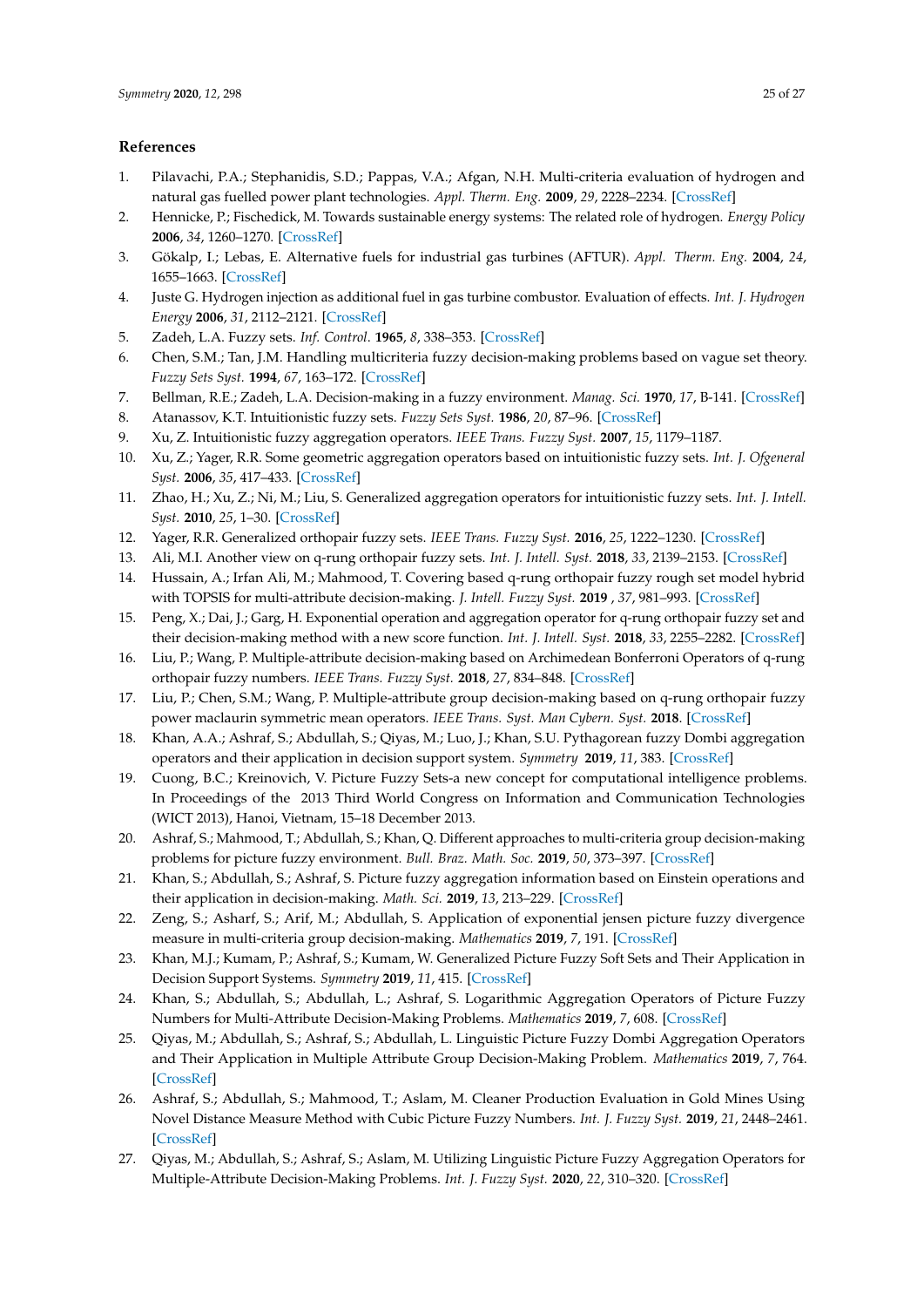- <span id="page-25-0"></span>28. Ashraf, S.; Abdullah, S. Spherical aggregation operators and their application in multiattribute group decision-making. *Int. J. Intell. Syst.* **2019**, *34*, 493–523. [\[CrossRef\]](http://dx.doi.org/10.1002/int.22062)
- <span id="page-25-1"></span>29. Ashraf, S.; Abdullah, S.; Mahmood, T.; Ghani, F.; Mahmood, T. Spherical fuzzy sets and their applications in multi-attribute decision-making problems. *J. Intell. Fuzzy Syst.* **2019**, *36*, 2829–2844. [\[CrossRef\]](http://dx.doi.org/10.3233/JIFS-172009)
- <span id="page-25-2"></span>30. Ashraf, S.; Abdullah, S.; Mahmood, T. Spherical fuzzy Dombi aggregation operators and their application in group decision making problems. *J. Ambient Intell. Human. Comput.* **2019**, 1–19. [\[CrossRef\]](http://dx.doi.org/10.1007/s12652-019-01333-y)
- <span id="page-25-3"></span>31. Jin, Y.; Ashraf, S.; Abdullah, S. Spherical Fuzzy Logarithmic Aggregation Operators Based on Entropy and Their Application in Decision Support Systems. *Entropy* **2019**, *21*, 628. [\[CrossRef\]](http://dx.doi.org/10.3390/e21070628)
- <span id="page-25-4"></span>32. Jin, H.; Ashraf, S.; Abdullah, S.; Qiyas, M.; Bano, M.; Zeng, S. Linguistic Spherical Fuzzy Aggregation Operators and Their Applications in Multi-Attribute Decision-Making Problems. *Mathematics* **2019**, *7*, 413. [\[CrossRef\]](http://dx.doi.org/10.3390/math7050413)
- <span id="page-25-5"></span>33. Rafiq, M.; Ashraf, S.; Abdullah, S.; Mahmood, T.; Muhammad, S. The cosine similarity measures of spherical fuzzy sets and their applications in decision-making. *J. Intell. Fuzzy Syst.* **2019**, *36*, 6059–6073. [\[CrossRef\]](http://dx.doi.org/10.3233/JIFS-181922)
- <span id="page-25-6"></span>34. Ashraf, S.; Abdullah, S.; Abdullah, L. Child Development Influence Environmental Factors Determined Using Spherical Fuzzy Distance Measures. *Mathematics* **2019**, *7*, 661. [\[CrossRef\]](http://dx.doi.org/10.3390/math7080661)
- <span id="page-25-7"></span>35. Ashraf, S.; Abdullah, S.; Aslam, M.; Qiyas, M.; Kutbi, M.A. Spherical fuzzy sets and its representation of spherical fuzzy t-norms and t-conorms. *J. Intell. Fuzzy Syst.* **2019**, *36*, 6089–6102. [\[CrossRef\]](http://dx.doi.org/10.3233/JIFS-181941)
- <span id="page-25-8"></span>36. Zeng, S.; Hussain, A.; Mahmood, T.; Irfan Ali, M.; Ashraf, S.; Munir, M. Covering-Based Spherical Fuzzy Rough Set Model Hybrid with TOPSIS for Multi-Attribute Decision-Making. *Symmetry* **2019**, *11*, 547. [\[CrossRef\]](http://dx.doi.org/10.3390/sym11040547)
- <span id="page-25-9"></span>37. Ashraf, S.; Abdullah, S.; Mahmood, T. GRA method based on spherical linguistic fuzzy Choquet integral environment and its application in multi-attribute decision-making problems. *Math. Sci.* **2018**, *12*, 263–275. [\[CrossRef\]](http://dx.doi.org/10.1007/s40096-018-0266-0)
- <span id="page-25-10"></span>38. Smarandache, F. *A Unifying Field in Logics. Neutrosophy: Neutrosophic Probability, Set and Logic*; American Research Press: Rehoboth, DE, USA, 1999.
- <span id="page-25-11"></span>39. Wang, H.; Smarandache, F.; Zhang, Y.Q.; Sunderraman, R. Single valued neutrosophic sets. *Multispace Multistructure* **2010**, *4*, 410–413.
- <span id="page-25-12"></span>40. Ye, J. Multicriteria decision-making method using the correlation coefficient under single-valued neutrosophic environment. *Int. J. Gener. Syst.* **2013**, *42*, 386–394. [\[CrossRef\]](http://dx.doi.org/10.1080/03081079.2012.761609)
- <span id="page-25-13"></span>41. Liu, P.; Khan, Q.; Mahmood, T.; Smarandache, F.; Li, Y. Multiple attribute group decision-making based on 2-tuple linguistic neutrosophic Dombi power Heronian mean operators. *IEEE Access* **2019**, *7*, 100205–100230. [\[CrossRef\]](http://dx.doi.org/10.1109/ACCESS.2019.2925344)
- <span id="page-25-14"></span>42. Liu, P.; Khan, Q.; Mahmood, T. Some single-valued neutrosophic power muirhead mean operators and their application to group decision-making. *J. Intell. Fuzzy Syst.* **2019**, *37*, 2515–2537. [\[CrossRef\]](http://dx.doi.org/10.3233/JIFS-182774)
- <span id="page-25-15"></span>43. Liu, P.; Mahmood, T.; Khan, Q. Group decision making based on power Heronian aggregation operators under linguistic neutrosophic environment. *Int. J. Fuzzy Syst.* **2018**, *20*, 970–985. [\[CrossRef\]](http://dx.doi.org/10.1007/s40815-018-0450-2)
- <span id="page-25-16"></span>44. Liu, P.; Khan, Q.; Ye, J.; Mahmood, T. Group decision-making method under hesitant interval neutrosophic uncertain linguistic environment. *Int. J. Fuzzy Syst.* **2018**, *20*, 2337–2353. [\[CrossRef\]](http://dx.doi.org/10.1007/s40815-017-0445-4)
- <span id="page-25-17"></span>45. Ye, J. Single valued neutrosophic cross-entropy for multicriteria decision-making problems. *Appl. Math. Model.* **2014**, *38*, 1170–1175. [\[CrossRef\]](http://dx.doi.org/10.1016/j.apm.2013.07.020)
- <span id="page-25-18"></span>46. Liu, P. The aggregation operators based on archimedean t-conorm and t-norm for single-valued neutrosophic numbers and their application to decision-making. *Int. J. Fuzzy Syst.* **2016**, *18*, 849–863. [\[CrossRef\]](http://dx.doi.org/10.1007/s40815-016-0195-8)
- 47. Ji, P.; Wang, J.Q.; Zhang, H.Y. Frank prioritized Bonferroni mean operator with single-valued neutrosophic sets and its application in selecting third-party logistics providers. *Neural Comput. Appl.* **2018**, *30*, 799–823. [\[CrossRef\]](http://dx.doi.org/10.1007/s00521-016-2660-6)
- <span id="page-25-19"></span>48. Liu, P.; Liu, X. The neutrosophic number generalized weighted power averaging operator and its application in multiple attribute group decision-making. *Int. J. Mach. Learn. Cybern.* **2018**, *9*, 347–358. [\[CrossRef\]](http://dx.doi.org/10.1007/s13042-016-0508-0)
- <span id="page-25-20"></span>49. Semenas, R.; Bausys, R. Modelling of Autonomous Search and Rescue Missions by Interval-Valued Neutrosophic WASPAS Framework. *Symmetry* **2020**, *12*, 162. [\[CrossRef\]](http://dx.doi.org/10.3390/sym12010162)
- 50. Cao, C.; Zeng, S.; Luo, D. A single-valued neutrosophic linguistic combined weighted distance measure and its application in multiple-attribute group decision-making. *Symmetry* **2019**, *11*, 275. [\[CrossRef\]](http://dx.doi.org/10.3390/sym11020275)